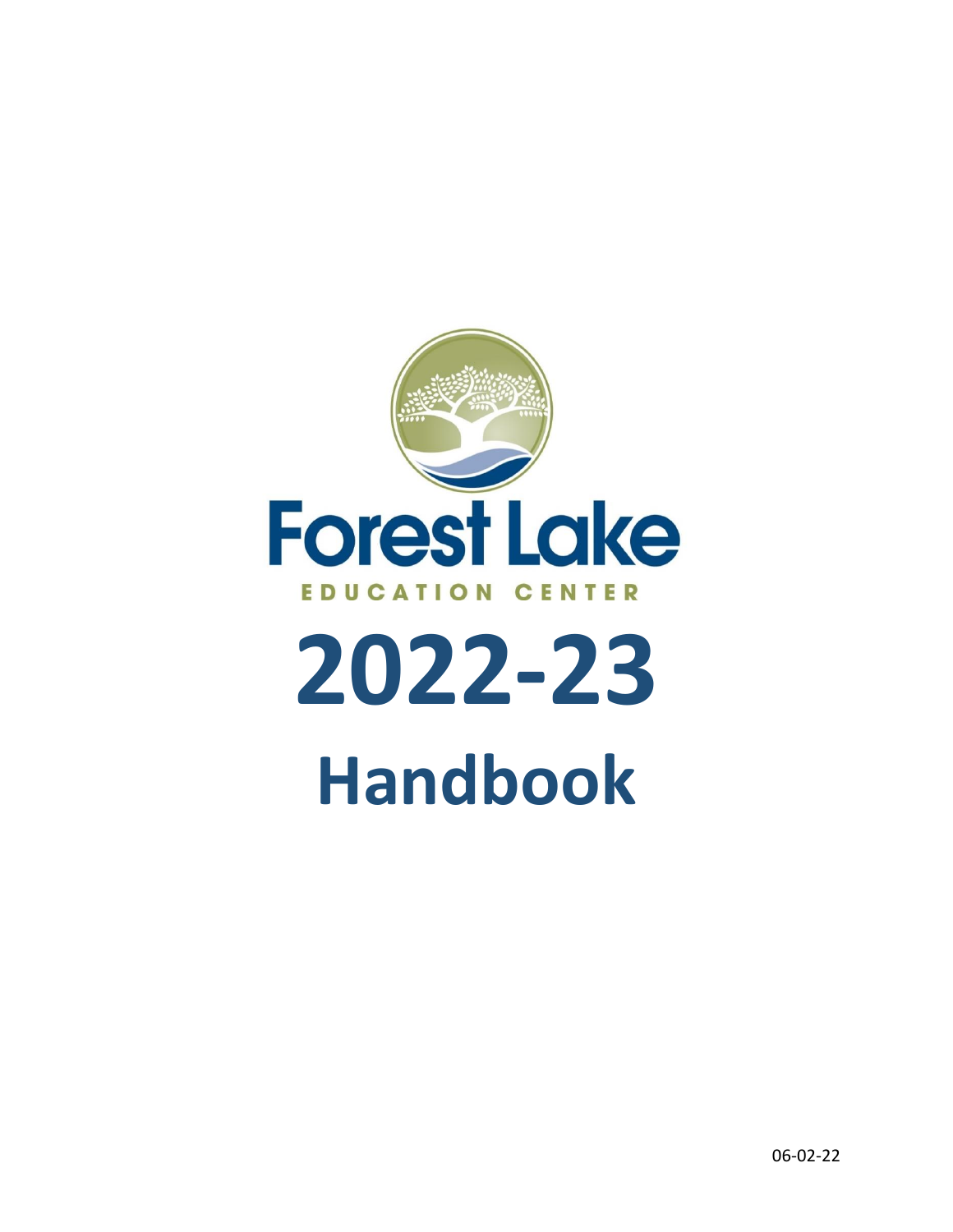

# **TABLE OF CONTENTS**

| Accreditation                               | $\mathbf{3}$ |
|---------------------------------------------|--------------|
| Vision                                      | $\mathbf{3}$ |
| Mission                                     | 4            |
| General Information (Pre-K through Grade 8) | 4            |
| <b>Student Services</b>                     | $\bf 8$      |
| Student Health & Safety                     | $\bf 8$      |
| Parent Information                          | 10           |
| Arrival & Dismissal                         | 13           |
| Attendance                                  | 15           |
| Uniform                                     | 17           |
| Code of Conduct                             | 20           |
| <b>Academic Information</b>                 | 23           |
| Fine Arts/Electives                         | 24           |
| Testing                                     | 27           |
| Miscellaneous                               | 28           |
| <b>Elementary Information</b>               | 29           |
| Middle School Information                   | 31           |
| Middle School Behavior/Discipline Policy    | 34           |
| <b>Grievance Procedures</b>                 | 39           |
| <b>Tuition Payment Policy</b>               | 40           |
| <b>Student Technology Policy</b>            | 41           |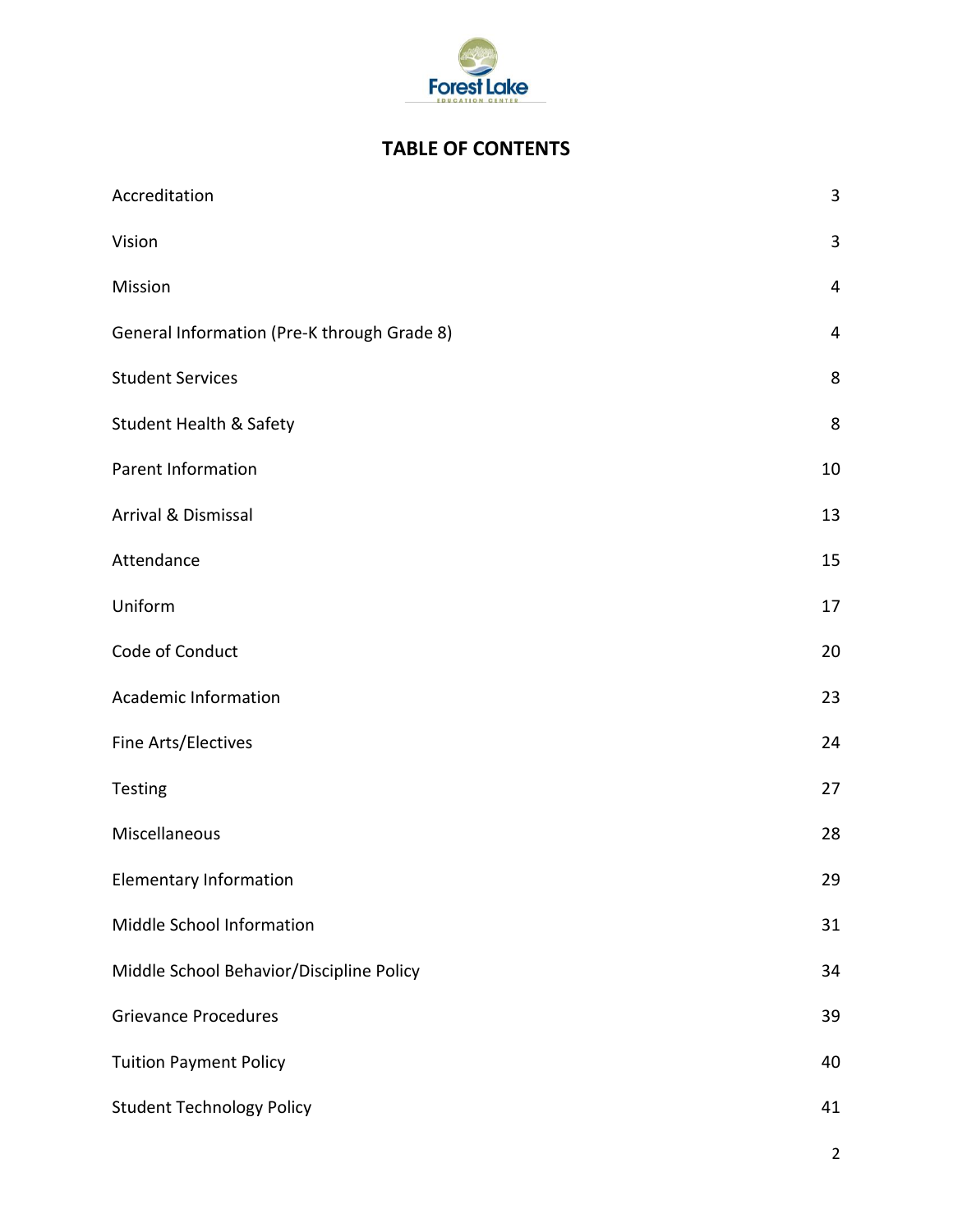

# **FOREST LAKE EDUCATION CENTER HANDBOOK**

Forest Lake Education Center (FLEC), founded in 1927, is a private, nonprofit pre-kindergarten through eighth grade Christian school. It is sponsored and supported by the Florida Conference of Seventh-day Adventists as well as by six local Seventh-day Adventist constituent churches. FLEC supports the beliefs, standards, and ideals of its church. A board of directors elected from the constituent churches supervises its operations.

This handbook outlines FLEC's policies, programs, regulations, and requirements. The information included is, at the time of publication, an accurate presentation of the existing policies. However, the school board and administration reserve the right to update policies and/or requirements during the course of the school year without prior notice.

# **ACCREDITATION**

Forest Lake Education Center (FLEC) is jointly accredited by the General Conference Accrediting Association of Seventh-day Adventist Schools, Colleges, and Universities, Inc. (AAA), and the Middle States Association of Colleges and Schools (MSA), in affiliation with the National Council for Private School Accreditation (NCPSA). In addition, FLEC is accredited by the Florida Conference of Seventh-day Adventists, an approved accrediting association of the Florida Association of Academic Non-public Schools (FAANS). FAANS is an affiliate member of the Council for American Private Education (CAPE) and is recognized by the state of Florida. FLEC is a school that is comprised of Educators Delivering GREAT Education. The school provides an education that is:

- ❖ **G**od Centered
- ❖ **R**esult Oriented
- ❖ **E**nvironment that Nurtures
- ❖ **A**ligned with SDA and National Standards
- ❖ **T**eam Effort

# **VISION**

It is our belief that each child is an incredible blessing from God, and FLEC has the privilege and responsibility to develop in our students the knowledge and skills needed to realize their full potential. Our vision seeks to create responsible citizens and life-long learners who love God, respect others, and are stewards of their environment. The vision we hold for FLEC clearly defines where we are headed and what we aspire to become and follows God's plan for education. The realization of our vision will be demonstrated through generations of servant leaders who aspire to Christian discipleship, building community, and inspiring others to:

- Serve Today
- Succeed and Lead Tomorrow
- Aspire to live for Christ for Eternity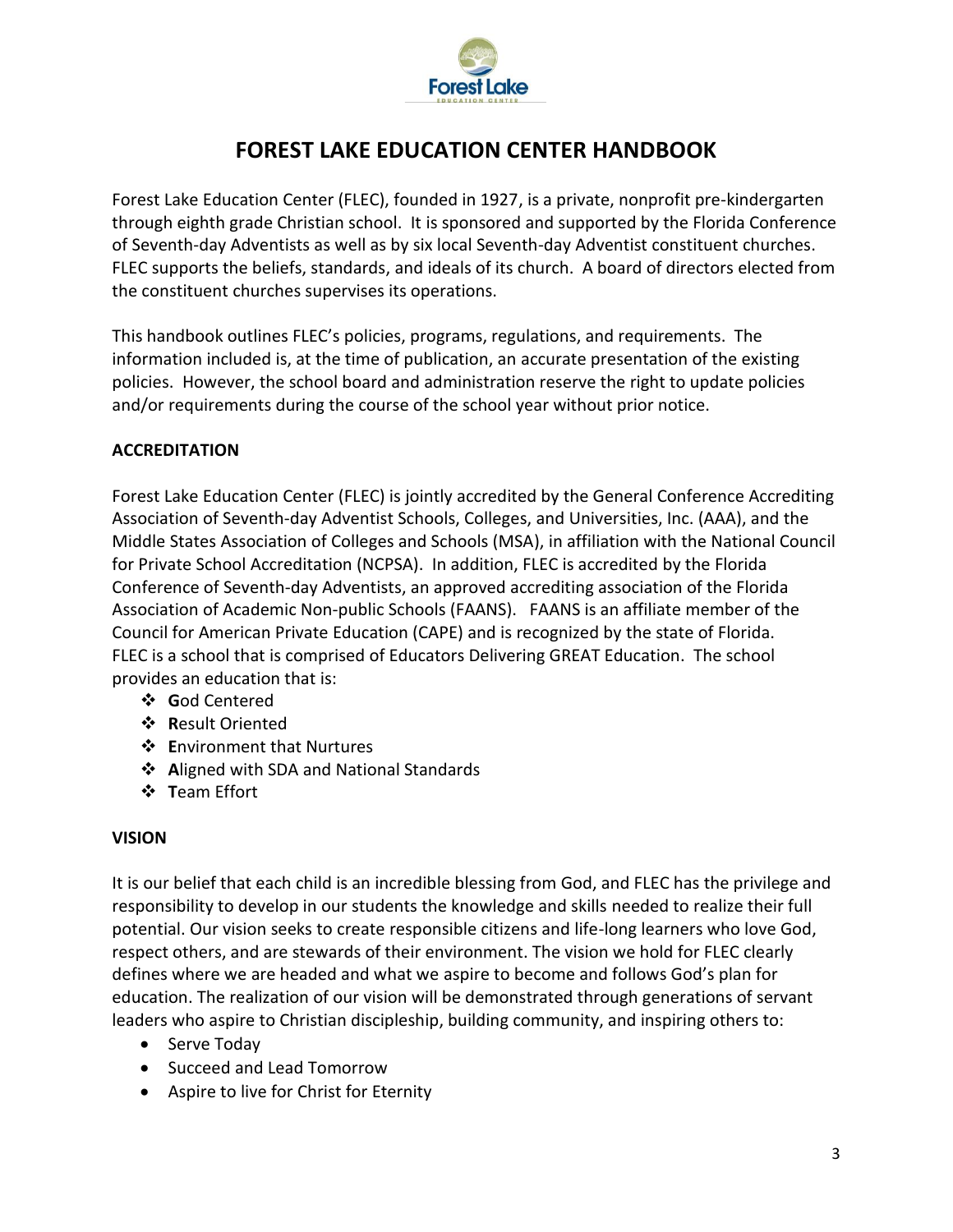

## **MISSION**

FLEC aims to be a Christ-centered school with a focus on an Adventist education that brings together our school's strengths to serve our community. We will provide our students opportunities to reach their own personal level of excellence within our highly regarded educational program that focuses on academics, physical education, fine arts, religious studies, and service. As an integral part of the strategic planning process, we have refocused FLEC's mission statement to reflect the renewed purpose and direction of our school while keeping us grounded.

# **CORE VALUES**

The Mission of FLEC is to provide an Adventist education that promotes academic excellence and nurtures a love of God and service to others.

We will fulfill our mission by focusing on:

- Presenting the teachings of the Bible in a manner that nurtures the development of a relationship with Jesus Christ as a personal Savior and Friend.
- Promoting Adventist Christian values in a well-rounded education program of excellence that encourages community service and citizenship.
- Implementing best and innovative education practices and technology to maximize each student's learning experience.
- Teaching students to be thinkers and not mere reflectors of others' thoughts.
- Encouraging a healthy lifestyle of mind, body, and spirit.
- Nurturing learning in an environment that is safe, supportive, and collaborative.

# **GENERAL INFORMATION (PRE-K TO GRADE 8)**

#### **ADMISSION AGREEMENT**

Parents and students seeking admission agree to support the school's principles, programs, and personnel and to act in harmony with the standards, requirements, and philosophy of the school. The Admissions Committee reserves the right to refuse admittance to any student who does not exhibit behavior in harmony with the school's principles.

All new students to Forest Lake Education Center are accepted under probationary status for the first nine weeks of the school year. Any disciplinary issues or unforeseen academic issues in the first nine weeks may be cause for dismissal from school.

#### **NON-DISCRIMINATION POLICY**

FLEC admits students of any race, color, ethnic background, country of origin, or gender with all the rights, privileges, programs and activities generally made available to students and makes no discrimination on the basis of race, color, ethnic background, country of origin, or gender in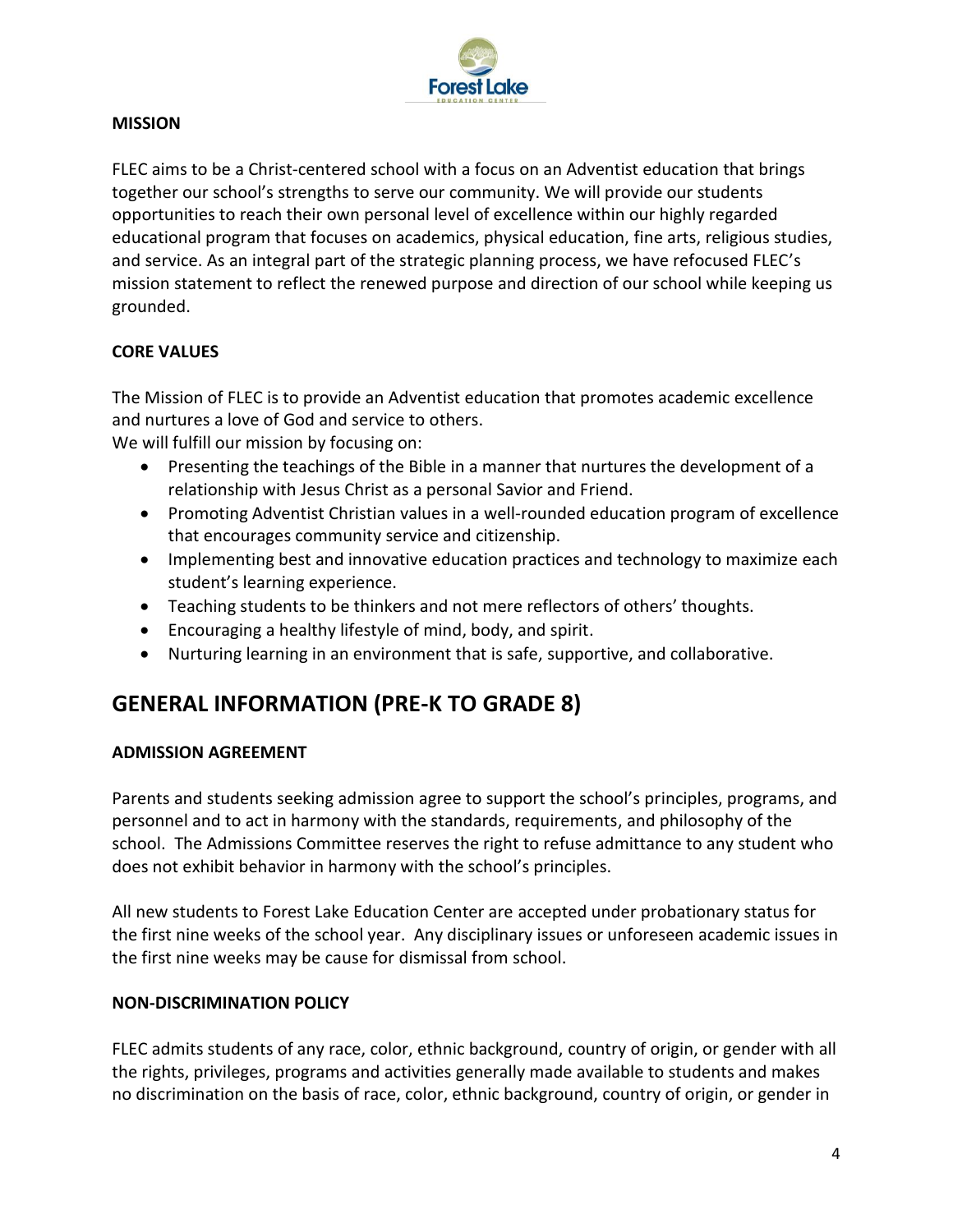

administration of education policies, application for admission, scholarship or loan programs, and athletic or extracurricular programs.

# **CONSTITUENT STUDENTS**

FLEC was established primarily to provide Adventist Christian education for the children of the members of the six constituent churches.

# **NON-CONSTITUENT STUDENTS**

Non-constituent students may apply and will be considered for admission to FLEC.

# **NON-ADVENTIST STUDENTS**

Adventist Christian education has as its primary role to educate and to spiritually strengthen Seventh-day Adventist youth. Students of other religious backgrounds are welcomed and accepted as space allows.

# **APPLICATION PROCEDURES**

New and returning students must complete and return all documents as required by the application process. Student applications can be found on the FLEC website [\(http://myflec.com\)](http://myflec.com/).

# **ADMISSIONS COMMITTEE**

The Admissions Committee will determine acceptance and reserves the right to refuse admission based upon:

- Failure of parents and/or students to support FLEC's Mission, Philosophy, Goals, and Student Conduct Agreement.
- Behavioral record.
- Academic record.
- Attendance record.
- Special needs exceeding FLEC's services and staffing.
- Outstanding school account with FLEC for any length of time or previous school. Financial clearance and approval are necessary.
- Request to transfer from another school any time during the first or second semester of the school year.

# **NEW STUDENT REGISTRATION**

All new students must submit a copy of their birth certificate, current report card, two recommendation forms, an updated Florida physical form (DH3040), and a Florida immunization form (DH680). Immunizations must be in accordance with the state of Florida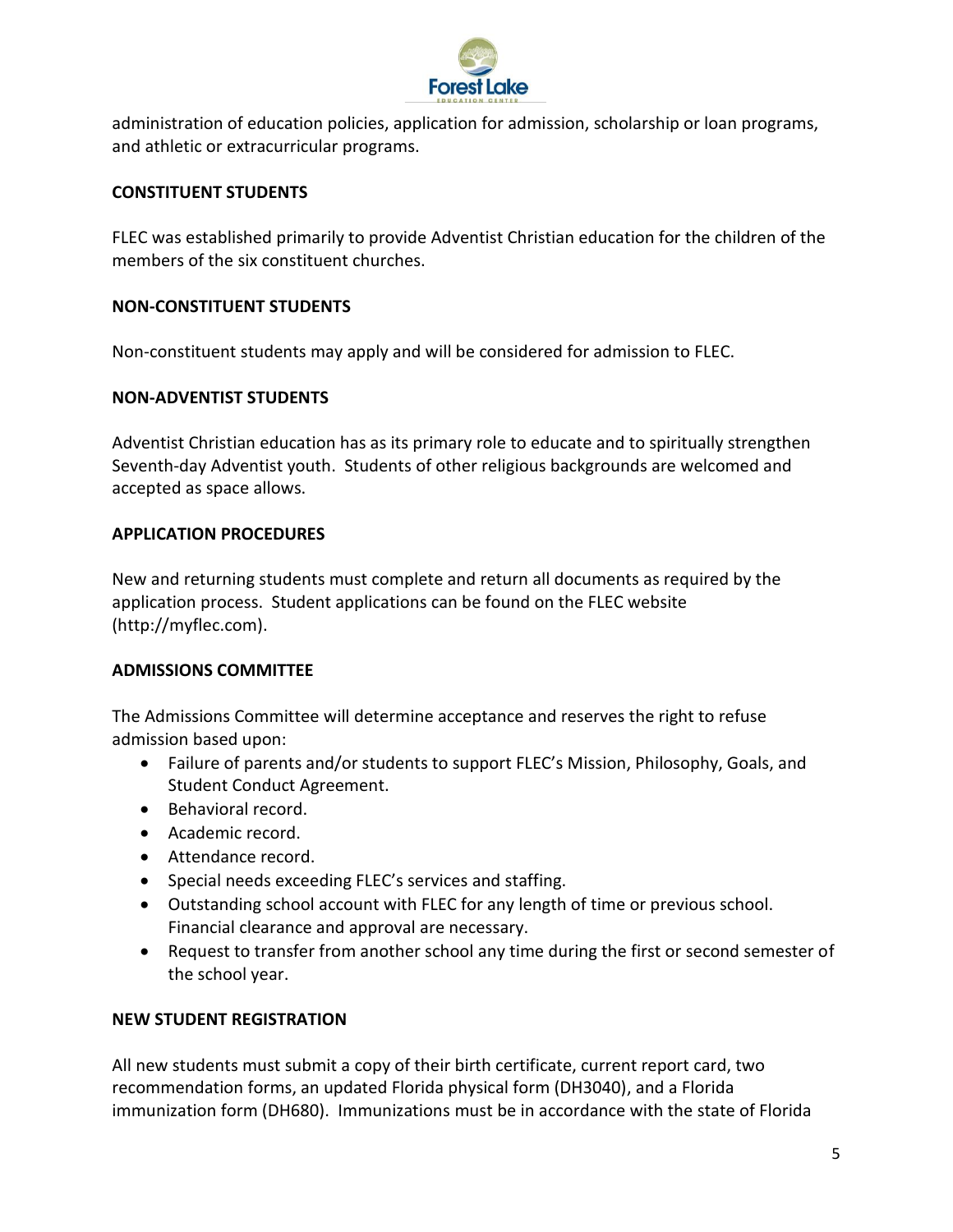

laws and on a Florida form (DH680). New students will need a school physical completed in the state of Florida. All forms and information must be submitted before the Admissions Committee can act upon a new student's application. Testing is also required for all new students. A local physical address must be provided within the first two weeks of the school year. *If applicable, parents must provide or update any Divorce/ Custodial Agreements. These should include any information that the school should have about visitation, pick-up days, etc.*

#### **IMMUNIZATIONS**

Each student at FLEC must be in compliance with Florida state immunization requirements of schools. Students must have a compliant Florida state immunization form (DH 680) with a physician's signature (may include temporary or permanent medical exemption) or have a Florida state exemption form (DH 681) in their health record.

Updated immunization records must be provided for all new students as well as Kindergarten and 7<sup>th</sup> grade students. Before a new student is accepted at FLEC a complete DH 680 or DH 681 form must be submitted. For returning students who have not kept an up-to-date form DH 680 or DH 681, Class placement will not be issued until the up-to-date DH 680 or DH 681 forms are received.

# **ADMISSIONS PROCEDURES**

New students must complete an admissions test. Registration is not complete for students in grades K-8 until a general assessment of the student's knowledge in reading, language, and individual age-appropriate assessments. This assessment applies to all new students.

#### **PRE-KINDERGARTEN AND KINDERGARTEN SCHOOL READINESS**

School readiness, a term used frequently in the pre-school and kindergarten setting, means that a child is ready to enter a formal, social educational environment. The child is ready to start the process of learning how to do things independently. To do this, a child should have the ability to:

- Work independently.
- Get along with other children of the same age.
- Learn and participate in structured situations such as play and story reading.
- Focus and listen to one central person in the classroom.
- Learn (have the necessary social skills/ability) in a co-operative learning environment where children learn from teachers and from one another.
- Play with other children (wait their turn in line, etc.).

# **ENTRANCE AGE REQUIREMENTS**

Pre-Kindergarten – Four (4) years of age before September 1 of the current school year. Kindergarten – Five (5) years of age before September 1 of the current school year.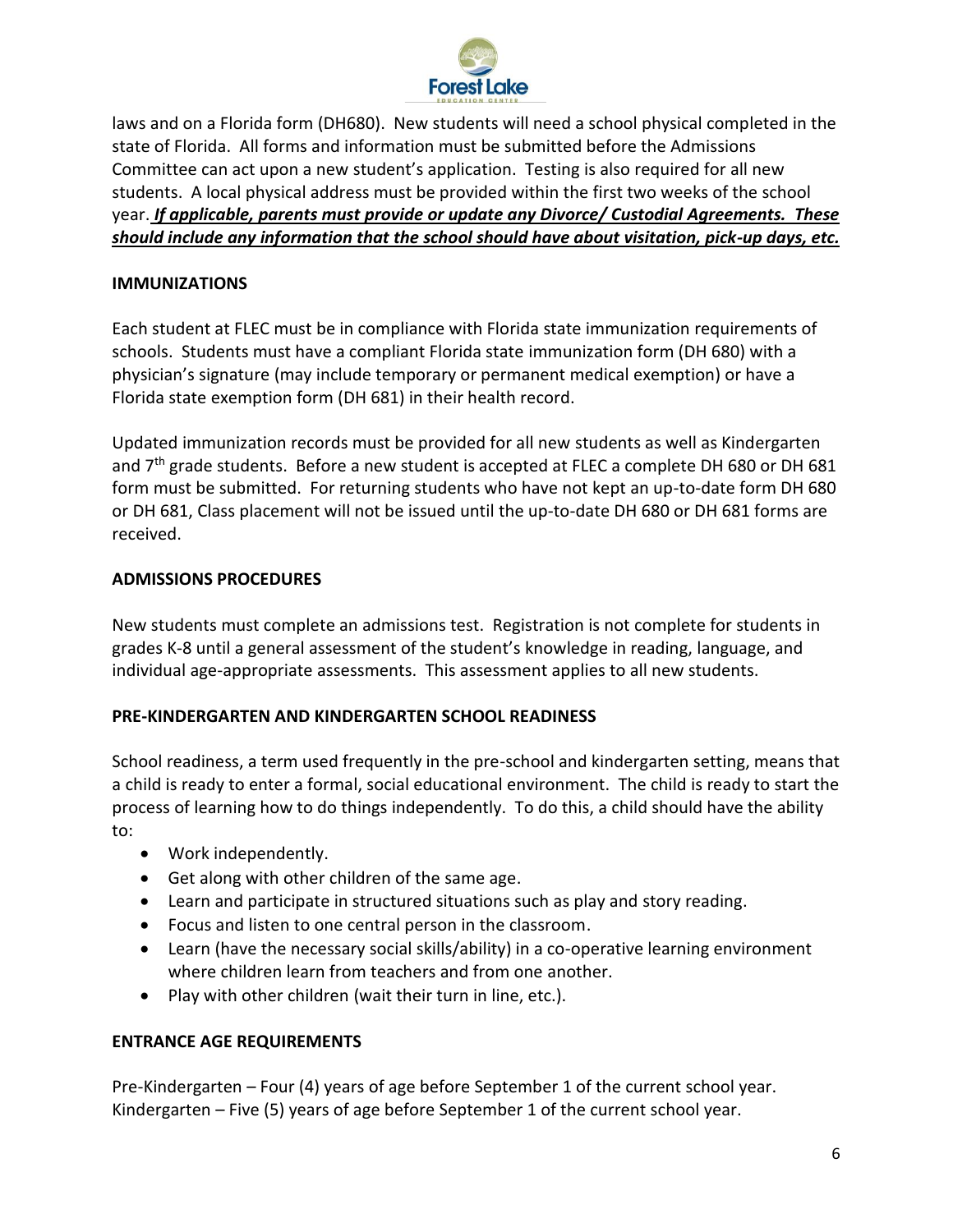

First grade – Six (6) years of age before September 1 of the current school year. PRE-KINDERGARTEN ENTRANCE REQUIREMENTS

Prior to accepting any four-year-olds into the pre-kindergarten program, the following must be taken into consideration:

- Age Entrance age requirement must be followed.
- Maturity The child must have completed the toilet-training process before admittance to the program.
- Birth Certificate A copy must be on file.
- Physical Exam A record of the child's current immunization and physical exam must be on file.
- FLEC reserves the right to request that a child leaves the program if the child is not prepared to respond appropriately for his/her age level and if that behavior impacts the classroom in such a way that it becomes necessary for the child to find another placement.

# **WITHDRAWAL**

Students who are enrolled in the regular school program (PK – 8) shall not be withdrawn from school without prior notification from their parent(s) or legal guardian. Withdrawal of all students must be processed through the school office. The school's withdrawal form must be properly completed for any student who withdraws. To withdraw, prior written notification is needed to give time to secure progress or final grades from the teacher(s), turn in textbooks, and receive financial clearance from the Business Office. Records will not be released until these steps are completed, and there is no outstanding balance on the student's account.

# **YEARLY RE-ENROLLMENT**

Re-enrollment dates are established annually. After completion of the registration form and payment of the application fee, the Admissions Committee will meet to process the application. Previous accounts must be paid in full or appropriate arrangements completed before acceptance is finalized. *If applicable, parents must provide or update any Divorce/Custodial Agreements. These should include any information that the school should have about visitation, pick-up days, etc.* All returning students are reviewed at the end of the school year for reacceptance based on behavior, attendance, bill payment, and academics.

# **CLASS PLACEMENT FOR RETURNING STUDENTS**

Placement requests are not accepted. The Admissions Committee may elect to accept a written request in the event of perceived teasing, bullying, or if students need to be separated or kept together in terms of siblings or relatives. The Admissions Committee may also look at a request from kindergarten parents only with a recent history with FLEC through an older child. The acceptance of a written request in no way means that the request is automatically granted.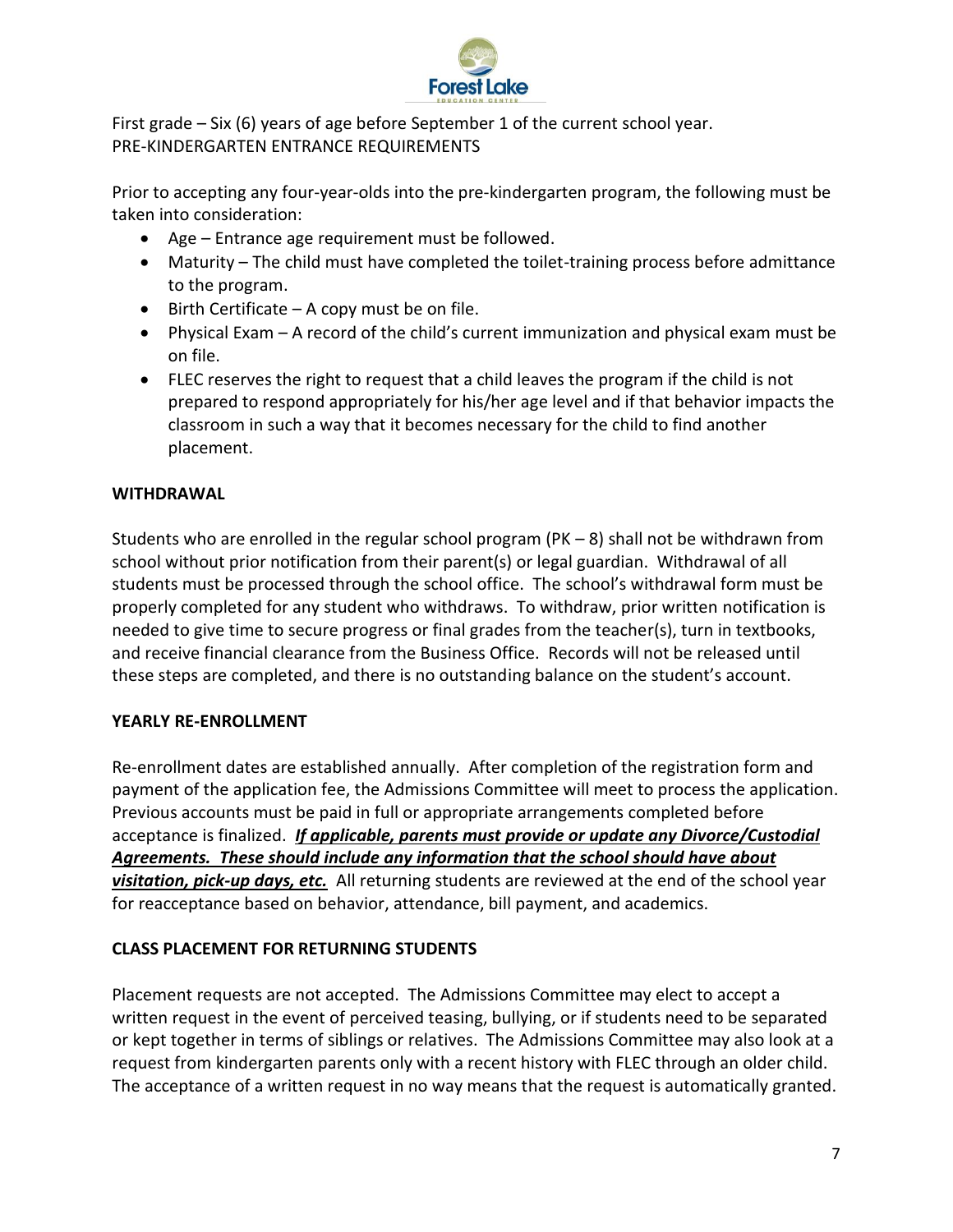

Decisions made by the Admissions Committee are final. All information is confidential. The Admissions Committee is comprised of school administration, the ESS Department, Guidance Department, and the Registrar. This group carefully considers placement and has the best interest of each child and the over-all program in mind.

# **STUDENT SERVICES**

# **SCHOOL GUIDANCE AND COUNSELING**

This program aims to impact students through intervention and prevention services. The school counselor is available for students, parents, teachers, and administrators. Guidance Department services include counseling, consulting, testing, evaluating, and as a liaison between FLEC and the public school system. The School Counselor may be reached through the school office.

# **EDUCATIONAL SUPPORT SERVICES (ESS)**

FLEC assists students whose academic needs require additional strategies in the classroom or in a small group setting to be successful. The ESS program works in cooperation with the classroom teacher to strengthen the students' academic skills. Instruction will vary according to needs in areas such as reading and math.

A recommendation for assessment will be initiated by the classroom teacher if an academic need is suspected. Admittance to the ESS program is based upon need as indicated by the assessment results. When assessments indicate that the needs of a student exceed the resources available at FLEC, the ESS department in conjunction with the Admissions Committee will inform the parents.

# **STUDENT HEALTH AND SAFETY**

# **SAFETY DRILLS**

Fire drills are conducted monthly. Teachers escort students to designated positions at the perimeter of the school campus to allow for emergency vehicles to have a clear path to the buildings and to ensure student safety. Other safety drills, such as, school lock down, tornado and other emergencies are conducted throughout the year as well. During these times, all individuals on campus must participate.

# **SCHOOL DELAYS OR CLOSING**

For instructions about school delays and closings, staff, parents, and students should check email, text alerts, and official school social media pages.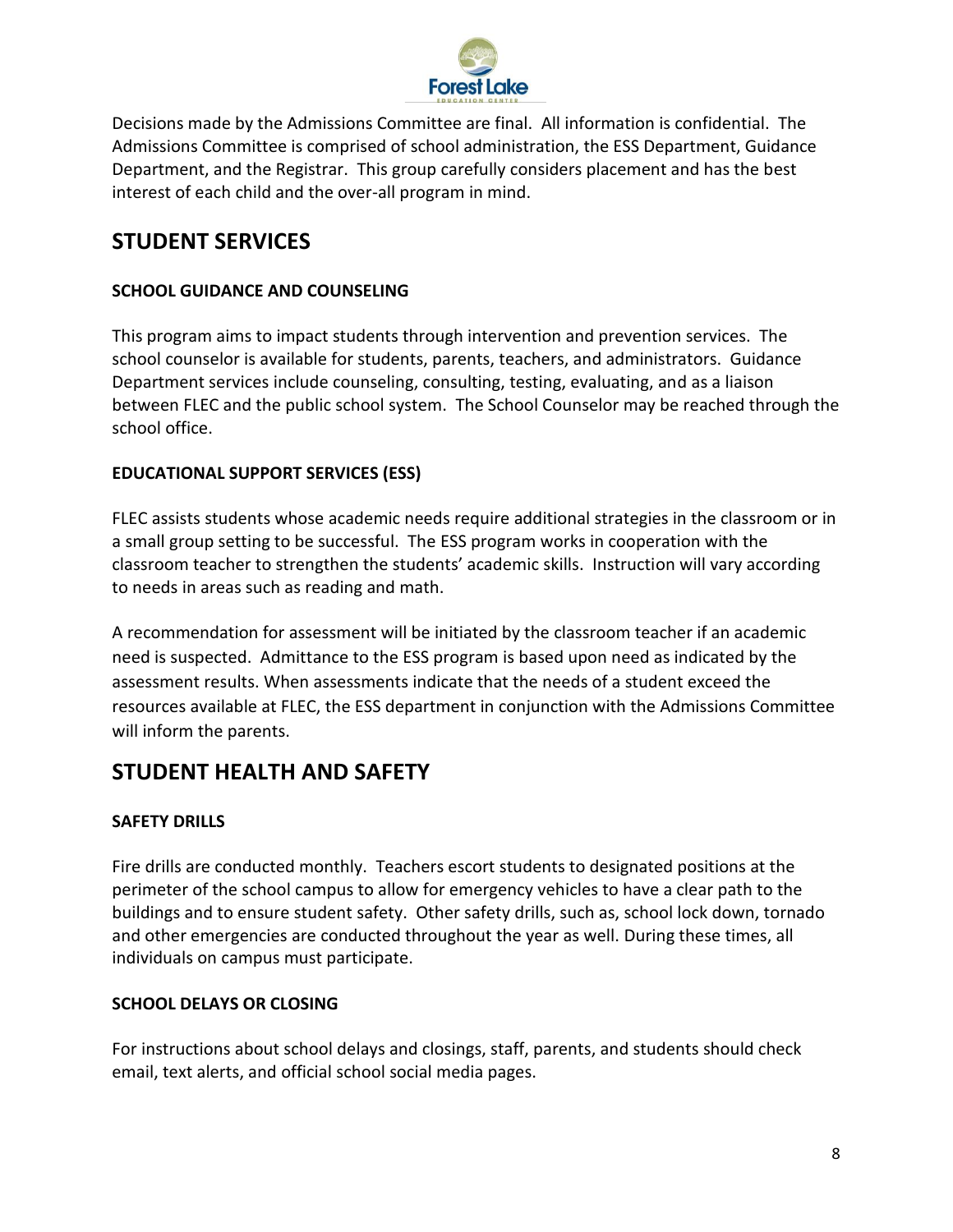

## **ROLLER BLADES/SKATEBOARDS/SKATES**

Roller blades, skateboards, or in-line skates are not permitted on campus at any time.

#### **SCHOOL LUNCH**

Vegetarian lunches may be purchased at school. Instructions for ordering lunches are on the FLEC website.

#### **STUDENT ILLNESS AND ACCIDENTS**

Parents should not send their child to school if the student is sick. This includes but is not limited to vomiting, a temperature above 100.4F, suspected of having a contagious condition (COVID-19, impetigo, ringworm, chicken pox, pinkeye, flu, etc.) or has not sufficiently recovered from an illness. If your children have been sick, do not send them to school until they have been vomit-free and/or fever-free for 24 hours without using fever-reducing agents such as Tylenol, Advil, etc., and/or other symptoms are resolved. If a student becomes ill or has an accident at school, immediate action will be taken to ensure the child's safety and well-being. The student's parents may be asked to take them home depending on the illness or accident. If we are unable to reach a parent, the individual's listed as the emergency contact on the registration form will be notified as soon as possible.

#### **MEDICATION POLICIES**

Florida law does not allow school personnel to administer medication without explicit written instructions. This includes prescription as well as nonprescription medication. The following medication procedure will allow school personnel to administer prescription and nonprescription medication:

- A form, available in the clinic, providing the child's name, medication, dosage, instructions, parent, and physician's signature must be filled out.
- The medication must be brought to school in the current prescription bottle or original manufacturer's package. The student's name and written instructions must be on the label. Medication must not be expired.
- The medication must be brought directly to the clinic or office by the parent. Medication may not be kept in the student's lunch box, locker or on his/her person. This is a violation of Florida state law. Exceptions may be considered with EPI pens and inhalers pending proper authorization and notification.
- FLEC purchases school accident insurance coverage for each student. The cost of this insurance is included in the registration fee. The school is responsible for only the amount covered by its insurance up to \$500. Parent/students insurance is primary and FLEC's is secondary, in the case of an accident.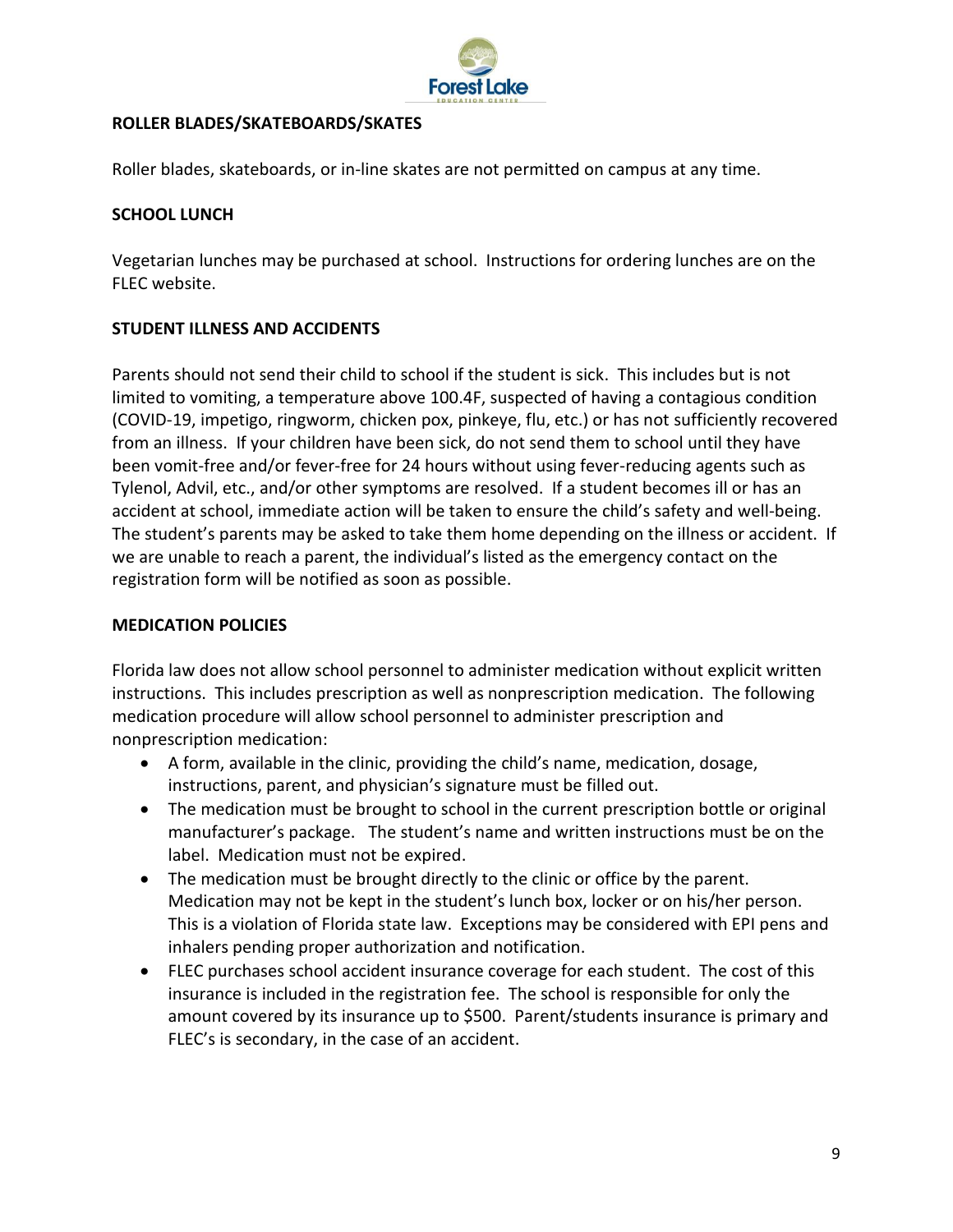

# **PARENT INFORMATION**

The School Board recognizes that education of children is a process that involves a partnership between the child's parents, teachers, school administrators, school staff, and school board personnel. The School Board recognizes that parental participation in their child's educational process through parent/teacher conferences, serving as a school volunteer, serving as a field trip chaperone, special program volunteer participant, and other such services is critical to a child's educational progress. For that reason, the School Board welcomes and encourages parental participation in the life of their child's school.

# **VOLUNTEERING**

There are many opportunities to get involved in the education of the students at FLEC. Studies show that children do better at school when parents are involved. Of course, the whole student body benefits greatly from the time donated by those who are available to volunteer. Some of the ways to get involved are playground supervisor, library helper, classroom aide, class mom/dad, etc. Please notify the school office if you would be able to fill a need at school. We appreciate our volunteers. All volunteers who have ongoing student contact must be fingerprinted before volunteering at FLEC. This is done at the expense of the volunteer. All event volunteers and fieldtrip volunteers must be signed in and screened at the front desk.

## **OFFICE HOURS**

Individuals who wish to make an appointment with the Principal, Vice-Principals, or Business Manager are urged to call during regular office hours, 7:50 am – 4:00 pm Monday through Thursday, and  $7:50$  am  $-2:00$  pm on Friday.

#### **HOLIDAY AND SUMMER OFFICE HOURS**

Holiday and summer office hours will be posted on the FLEC website.

#### **CLASS INTERACTION**

Parents, please allow your students to travel to and from their classrooms independently. This shows trust to your child and fosters confidence for the child to take on increasing and appropriate challenges.

#### **STUDENTS**

Any person wanting to speak to a student during school hours must make arrangements with the front office.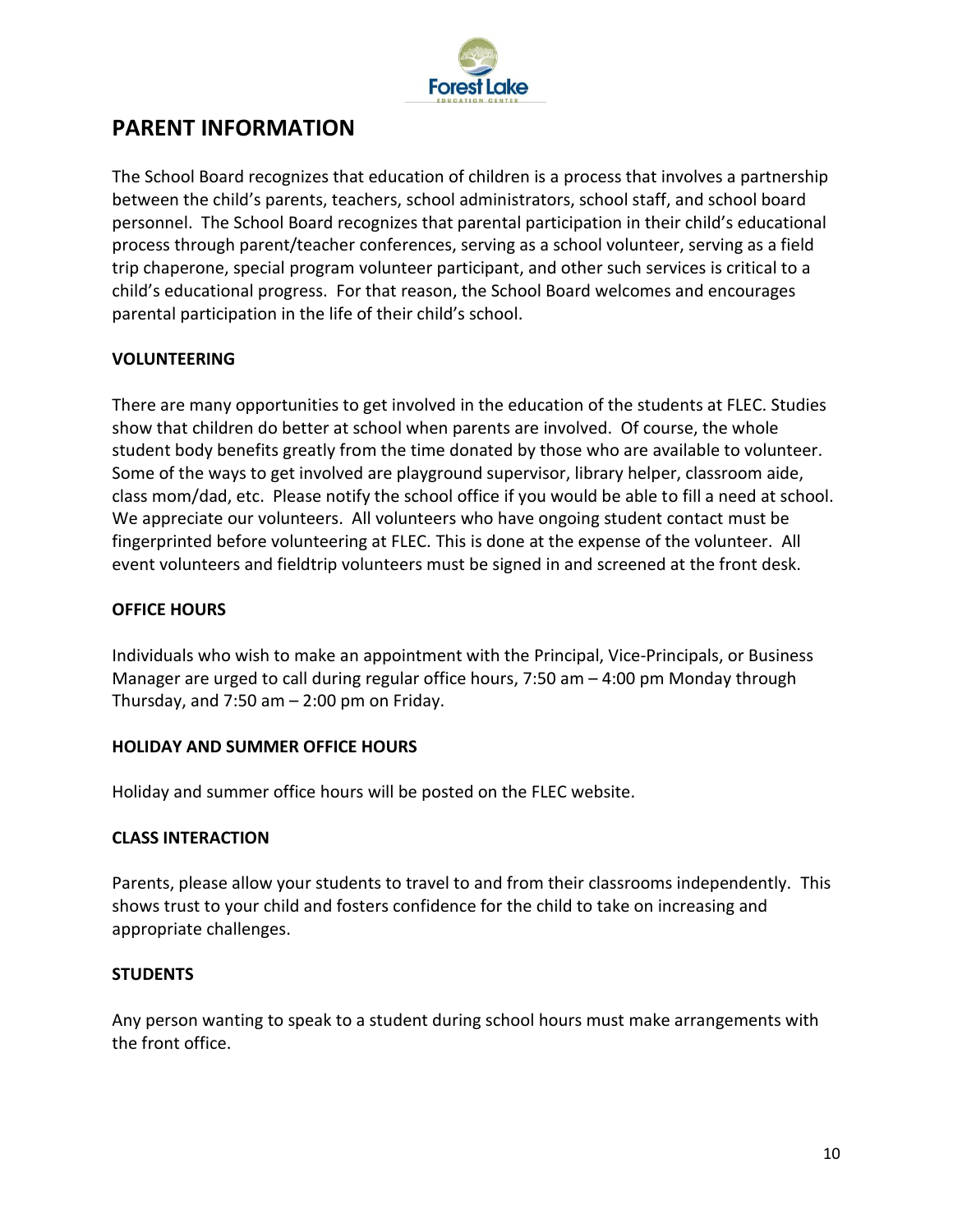

#### **PERSONAL CALLS**

If an emergency occurs that requires immediate contact by the student, the student will be given permission to use his or her cell phone. Parents should not contact students by cell phone or smart watch. If a parent must get in contact with a student, please contact the front office and the student will be given the message.

# **CELL PHONES AND SMART WATCHES**

Students in grades PreK – 5 may bring their cell phone and smart watch to school but they must be powered off during school hours: 7:30 am - 3:40 pm Monday - Thursday, and 7:30 am - 12:20 pm on Friday. Phones must not be visible during class, in the halls, or anywhere on campus during school hours. A teacher may require students to remove their smart watch during testing.

Students bring their cell phone and smart watch to school providing they adhere to the following requirements:

- Students may use a cell phone and smart watch under the direction of the teacher.
- All cell phones must be placed in a locked locker during school hours.
- Cellular/internet capabilities must be disabled on smart watch during the school day.
- With a teacher's permission, students may use a cell phone or smart watch for personal reasons (text, call) during lunch and after school only.
- Students in AfterCare must request permission to use their cell phone or smart watch.
- All phone calls and texts must be in accordance to school rules.
- Students must not use a cell phone or smart watch to contact parents to pick them up without permission.
- Students must not use a cell phone or smart watch to alert parents of a disciplinary action. All alerts must come from school personnel.
- Cell phone use is not permitted on buses or during field trip/class trips.

If the rules are broken:

- The first time, the student will be given a warning by the teacher/staff member and the phone or smart watch will be given to the office to be picked up after school by the student.
- The second time, the parent and student must come to the office to pick up the phone or smart watch.
- The third time, the student will pay a fine of \$25.00 and the student's parents will be required to pick up the phone or smart watch from the office.
- Any further violations will result in a fine, parent meeting, and one day of ISS.
- Taking another student's phone or smart watch without permission will be treated as stealing that phone or smart watch.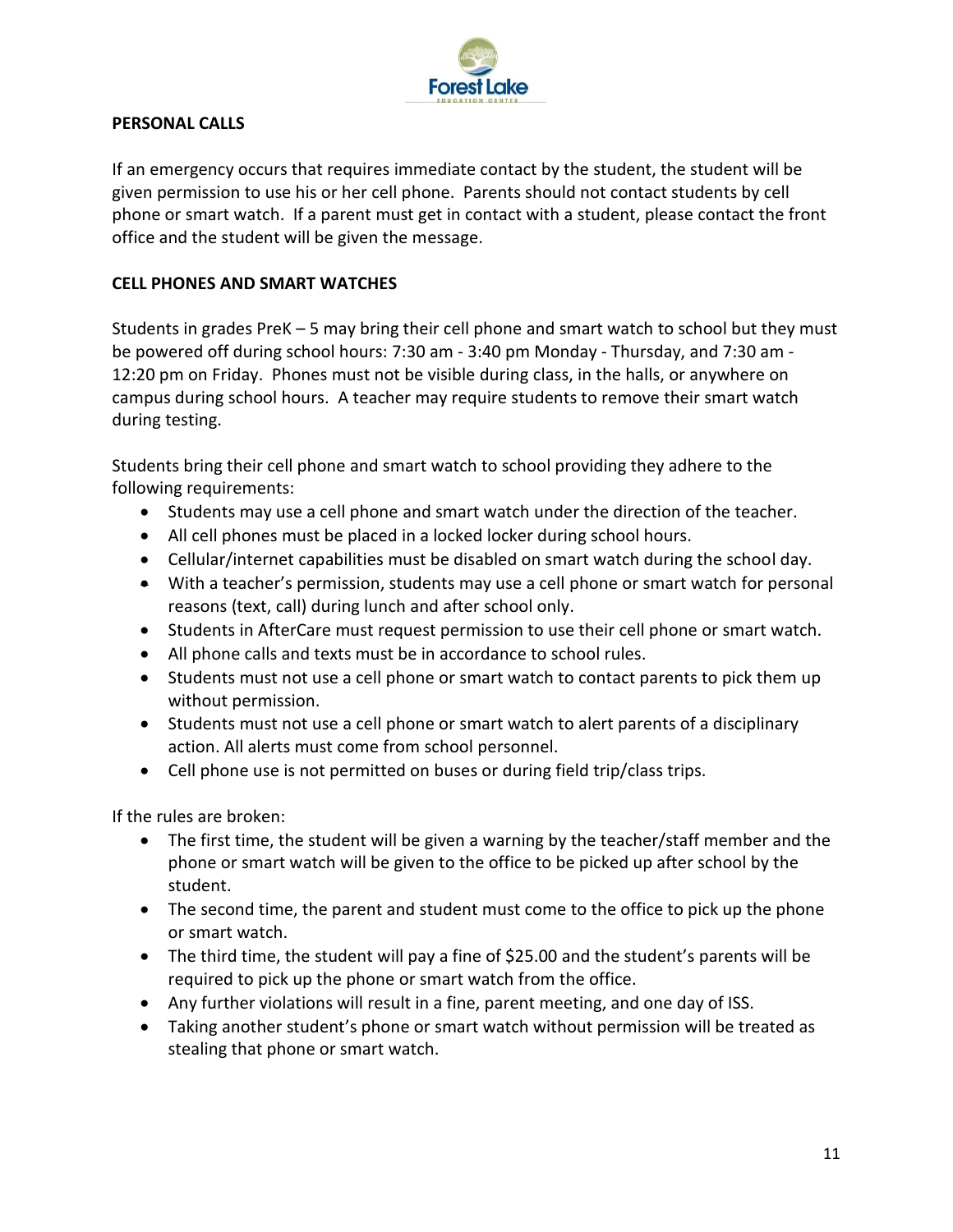

## **VISITORS**

All visitors are required to sign in at the front office before going anywhere on campus. To sign in, visitors need to show a government issued ID. A visitor's pass will be issued. Students MAY NOT bring to school a relative or friend without prior approval from school administration. Requests must be made at least one day in advance. Visitors who have been approved must follow all school regulations including proper dress.

#### **NEW PARENT AND STUDENT ORIENTATION**

This meeting provides an opportunity for the administration, staff, and parents to get acquainted and review school policies and procedures. New students are strongly encouraged to attend this orientation with their parents.

#### **OPEN HOUSE**

Open House is held on a prearranged evening at the beginning of the school year. This event is for new and current parents to become acquainted with their child's teacher and classroom. All parents and students are encouraged to attend.

#### **PARENT/TEACHER CONFERENCE**

Formal parent/teacher conferences are scheduled at the end of the first and third nine-week grading periods. Parents are invited to meet with the classroom teacher(s) at both conferences.

#### **PARENT REQUESTED TEACHER MEETINGS**

School administration encourages parents to contact their child's teacher to discuss any concerns about the student. Please contact your child's teacher to schedule a meeting during regular school business hours. In the interest of collaboration, we ask, that parents meet with teachers first regarding any concerns before contacting administration.

#### **STUDENT GRADES FOR PARENTS/GUARDIANS**

A copy of the student's grades will be provided to the parents/guardians. When the custody of a child rests with one parent, grades will be provided to the custodial parent only, unless otherwise directed by the custodial parent in writing.

#### **GRADES**

Parents of students in grades 3 – 8 can access student's grades through FACTS SIS and Canvas. Contact the school registrar for assistance creating a parent account.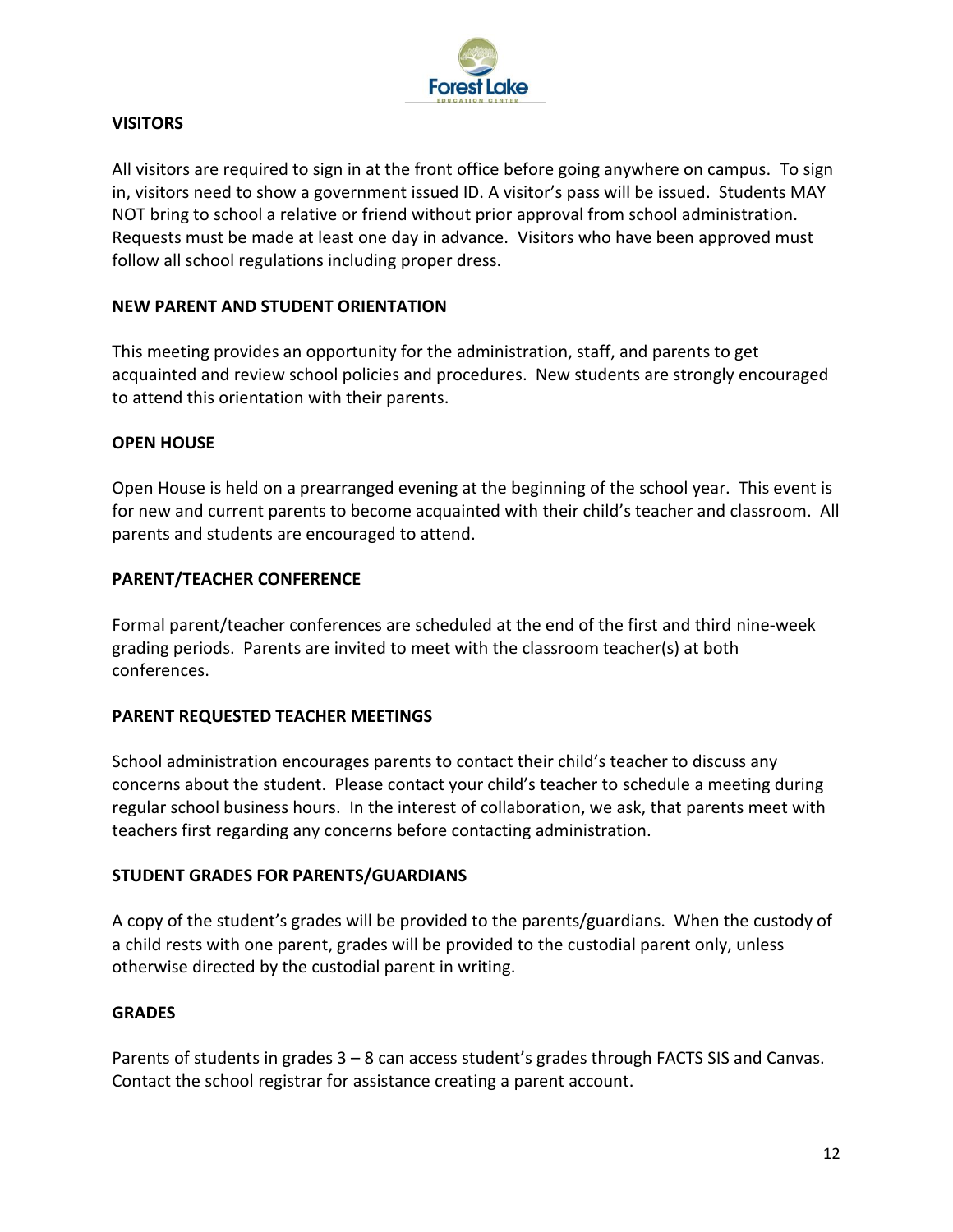

## **FLEC FLYER**

The FLEC Flyer is emailed at the end of each week. This newsletter includes announcements of upcoming activities and events. Parents are urged to read the Flyer weekly. This is one way in which we update our school calendar and share important school information.

#### **SCHOOL HOURS**

School hours are: Monday-Thursday 8:00 am-3:20 pm Friday 8:00 am-12:00 pm

#### **PROPER SUPERVISION**

Students must be in supervised locations when on campus. Students will be taken to MorningCare or AfterCare if the student is not picked up at the designated time or found in an unsupervised location.

#### **MORNINGCARE**

Morning supervision is available from 6:30 am to 7:30 am All students not supervised must be in the gym lobby. This is a supervised area. See financial information sheet for associated fee.

#### **ARRIVAL AND DISMISSAL POLICIES**

- Students are not allowed in the school before 7:50 am without permission.
- Dismissal begins at 3:20 pm Monday through Thursday and at 12:00 pm on Friday.
- Students not picked up at the end of dismissal or school sponsored activity will be sent to AfterCare. (See financial information sheet.)
- Rainy Day Dismissal: When a rainy-day dismissal is called a parent alert will be sent via text. At 3:20 pm the lobby will be closed, and students' hang tag numbers will be called over the intercom. Students will be escorted to their cars by a FLEC faculty member. In the event of severe weather, students and staff will shelter in place until it is deemed safe to continue escorting students to their vehicles. Parents picking up a student who is not their immediate family will need the hang tag number of that student.
- Students may be dropped off in designated areas on both the upper and lower levels.
- Park in designated areas only. There is no parking in the fire lane.
- Do not leave your car unattended unless properly parked in a designated parking space.
- This is a smoke-free environment, and there should be no lit cigarettes on campus.
- Follow the signals and directions of the Crossing Guards.
- Small children should be escorted by an adult/older student and always cross the street at the crosswalk.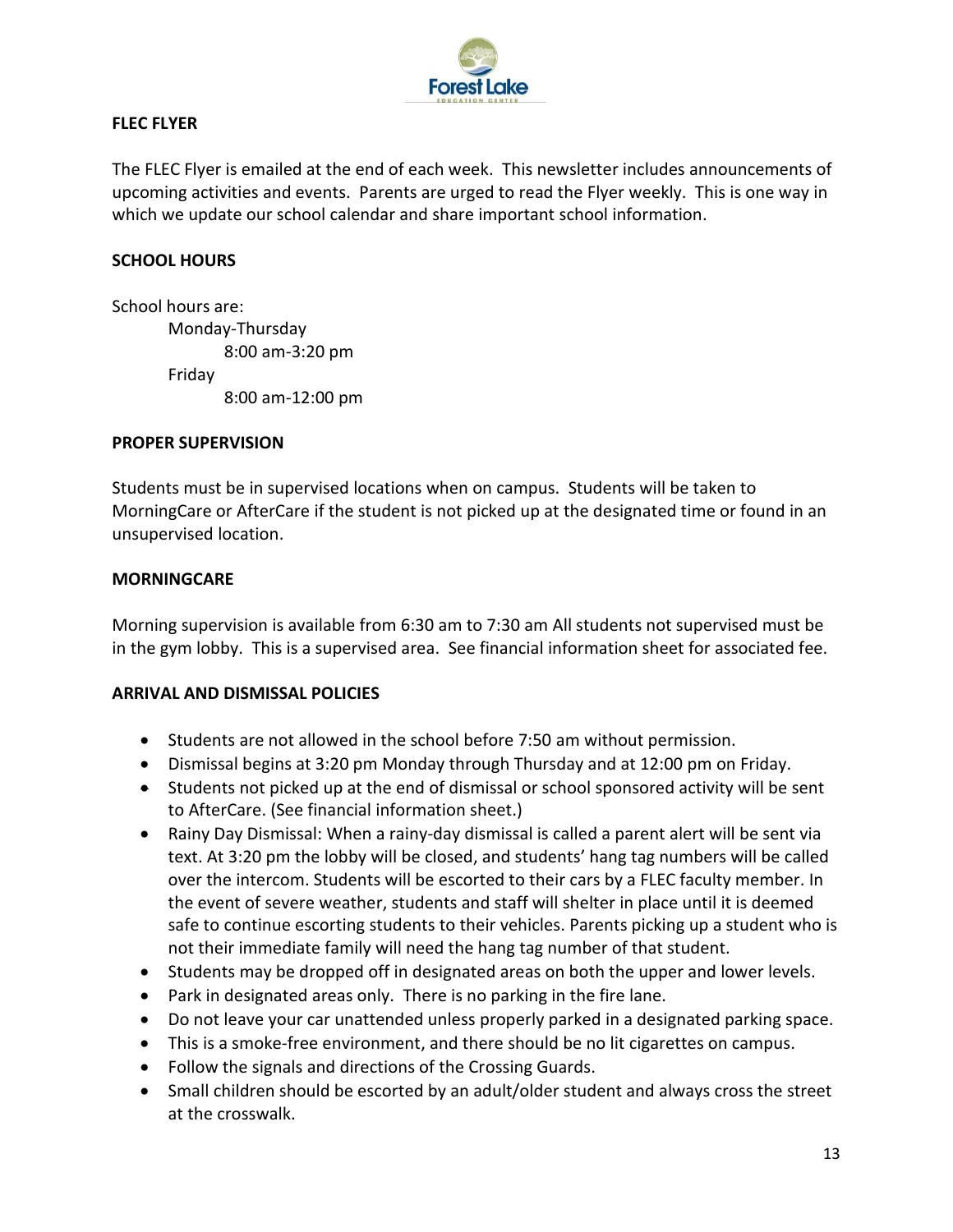

- Use designated crosswalks and stairs only. Please do not walk through the planters.
- Load or unload quickly and safely by opening doors away from traffic.

FLEC assumes no responsibility for students who do not go to assigned area during drop off or dismissal to avoid being in Morning Care or AfterCare. If students are found, they will be placed in Morning Care or AfterCare and be charged. If this continues to be a problem, the parents will be required to meet with Administration.

## **BICYCLE AND WALKING DISMISSAL OPTIONS**

Parents are required to provide written permission for students to bike or walk off campus at dismissal. Any student biking is required to wear a helmet while riding on campus.

#### **RELEASING A STUDENT FROM SCHOOL**

Administration shall establish the identity and authority of any individual who requests the release of a student from school (i.e., transportation). A student shall be released only to the parent(s) or legal guardian who has custody of the child, or an individual who was placed by the parent/legal guardian on the official "pick-up list" for the child. If an individual other than the student's parent(s) or legal guardian requests release of a student, the principal or designee shall obtain the parent(s) or legal guardian's consent through a text or email from a phone number or email listed in our SIS prior to releasing the student.

#### **EARLY PICK-UP**

Students should not be picked up early to allow them the full benefit of a day's learning. Early pick-ups are disruptive to the educational process. If an early pick-up cannot be avoided (doctor's appointment, etc.), please send a note with the early dismissal time and the reason to your child's teacher.

Students who need to be picked up before the regular end of the school day should use the following procedure:

- 1) Students should bring a note from their parents to be given to the teacher.
- 2) Students will report to the front office at the appropriate time. The student must be signed out by a person authorized to pick up the student. For safety and security and to lessen classroom disruptions, students must be picked up only at the front office and must be signed out.

A courtesy email from the Registrar will be sent to parents/guardians after 7 early pick-ups have been accumulated per nine weeks. When 10 early pick-ups have been accumulated per nine weeks, a fine will be added to the student's school account (see Financial Information sheet), and the parents will receive a letter from the Admissions Committee and be asked to meet with administration to discuss their student's excessive early dismissals.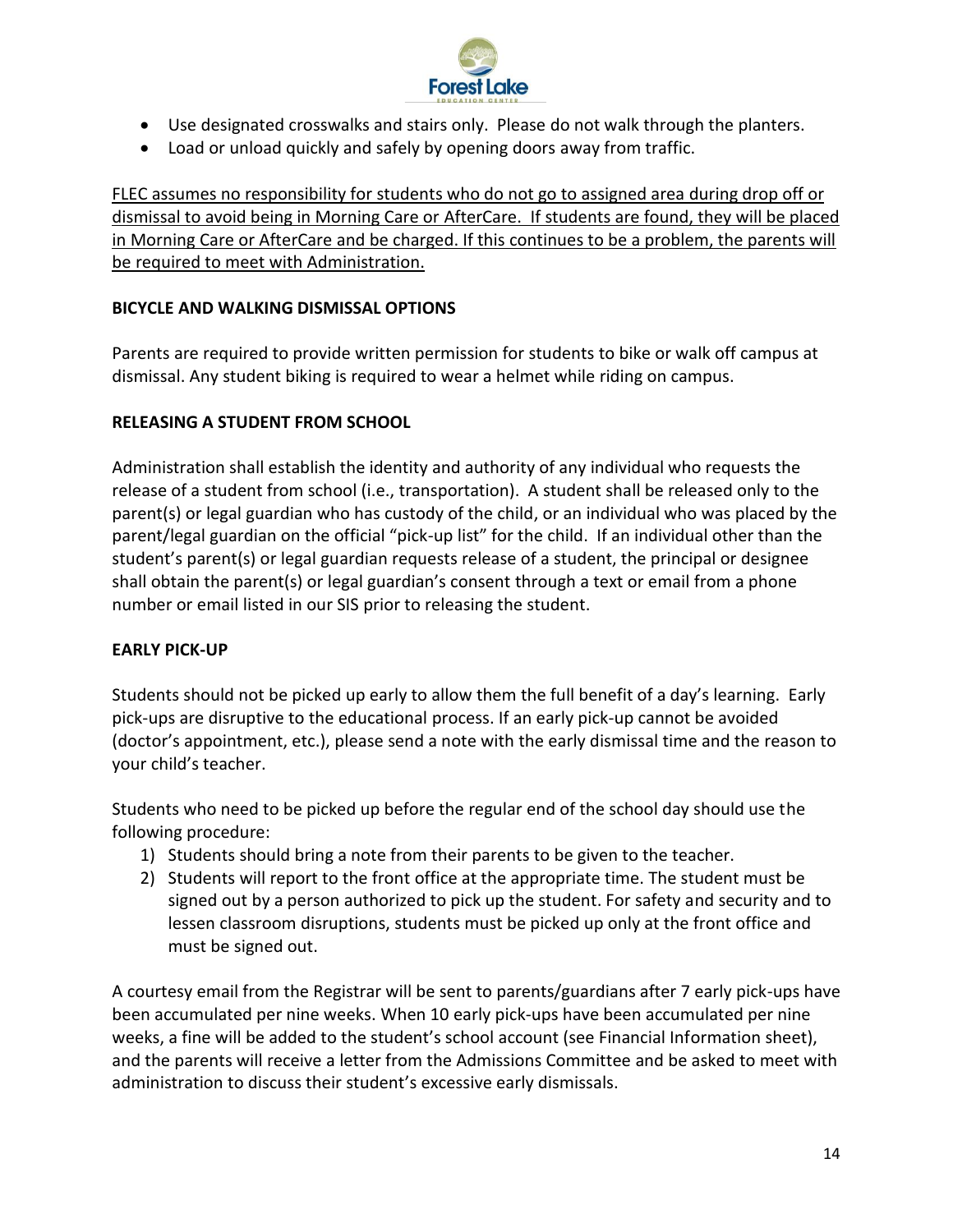

#### **AFTERCARE PROGRAM**

- Students must participate in this supervised program when parents are unable to be at school by the end of dismissal. The AfterCare program provides study time, play, instructional centers, and a snack.
- AfterCare hours are from dismissal until 6:00 pm Monday through Thursday.
- Friday hours are from dismissal until 5:00 pm
- Late pick-up fees apply. See Financial Information Sheet.
- Students may use a cell phone or smart watch to contact their parent with permission of AfterCare staff. All other use is prohibited.
- Students must check in when entering and check out when leaving.
- Parents must go inside the AfterCare facility to pick up their children.
- Parents or authorized adult must sign their children out.
- Students will not be released under any circumstances unless the parent or an authorized person picks them up inside.
- Any change to the authorized pickup card must be made with the AfterCare Director.
- AfterCare phone number is 407-862-7688 ext. 278.

There will be AfterCare provided on early dismissal days for vacations. AfterCare is not available on days when school is not in session.

# **ATTENDANCE**

Punctual and consistent attendance is essential for the optimal academic and social progress of our students. Administration encourages parents/guardians not to take their children out of school for vacations, medical appointments, or other reasons. Administration also encourages parents/guardians to schedule medical appointments after school or during school breaks, if possible.

Accurate and prompt reports of irregular attendance and truancy are required by law. Florida law defines "habitual truant" as a student who has 15 or more unexcused absences within 90 calendar days with or without the knowledge or consent of the student's parent or guardian, and who is subject to compulsory school attendance

# **TARDIES**

Tardy students disrupt the classroom routine for teachers and classmates. Students are expected to be in their classroom at 8:00am. Students who are not in their classroom at 8:00am will be considered tardy. Students arriving after 8:05am must sign in at the front office. A courtesy email from the Registrar will be sent to parents/guardians after 7 unexcused tardies have been accumulated. When 10 unexcused tardies have been accumulated per nine weeks, a fine will be added to the student's school account (see Financial Information sheet). When 20 unexcused tardies have been accumulated per nine weeks, a letter from the Admissions Committee will be sent to the parents/guardians regarding possible dismissal or not being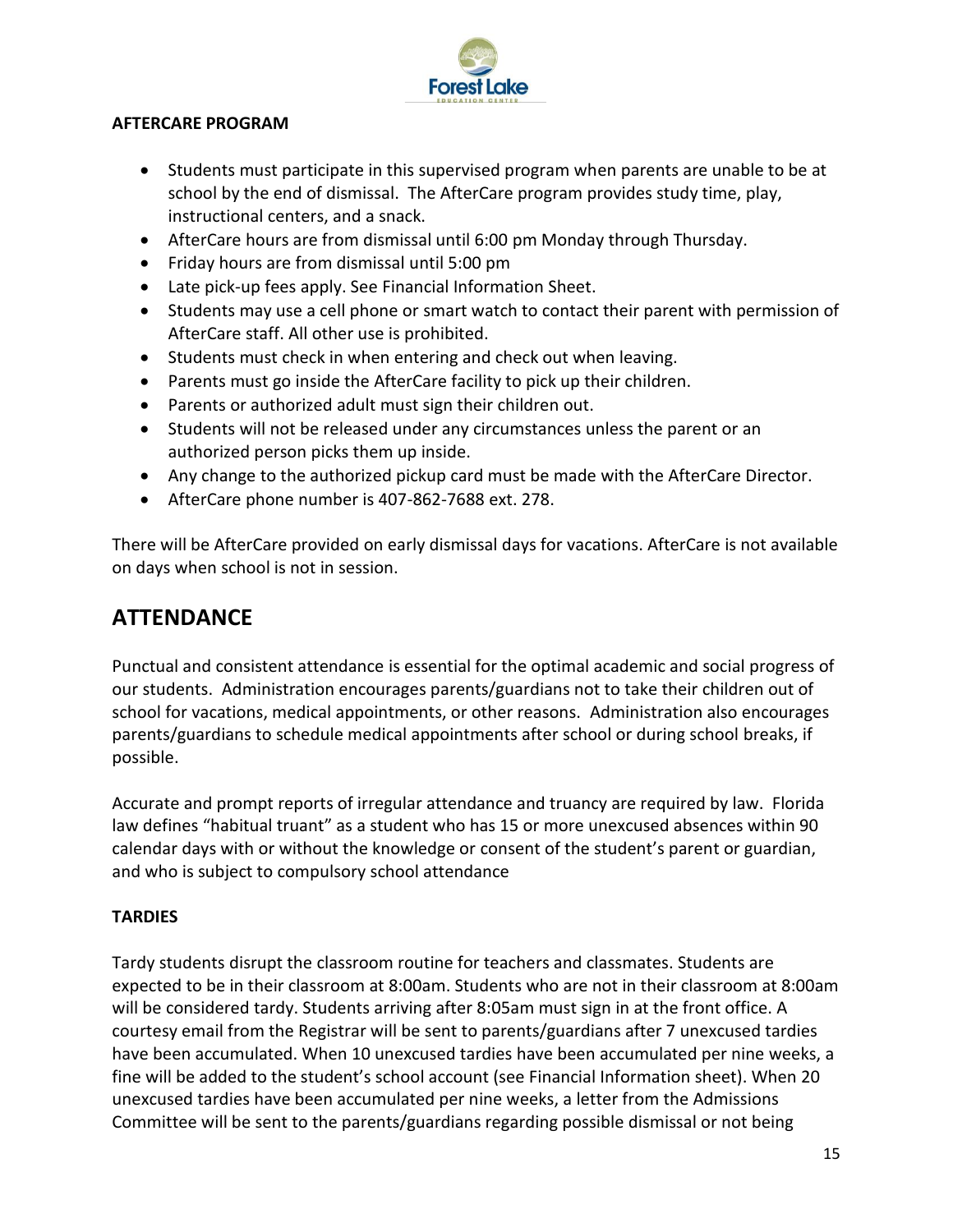

accepted for the following year. Excused tardies include medical appointments and illness. We understand that unexpected situations may occur, and certain situations can be excused by the Attendance Office. However, continuous problems (including traffic, car problems, etc.) will not be excused.

#### **ABSENCES**

An excused absence is an absence due to personal illness, serious illness in the family, death in the family, and medical appointments. Students on school-sponsored trips are considered present. Parents are strongly encouraged to make every effort possible to schedule medical appointments for their children before or after school hours, or during school holidays. All other absences are unexcused. Final authority for judging the legitimacy of an absence rests with the appropriate administrator.

When 8 unexcused absences are accumulated per nine weeks, parents/guardians will receive an email from the Registrar. When 10 unexcused absences are accumulated per nine weeks, parents/guardians will receive a probation letter from the Admissions Committee for the purpose of improving attendance. If unexcused absences exceed 5 after the probation letter is sent, the parents must meet immediately with administration and the student may be asked to withdraw.

#### **PRE-ARRANGED ABSENCES**

To request an excused absence, parents/guardians may request a Pre-arranged Absence Form online or from the Receptionist or Registrar. Parents/guardians must complete the form and return to the Registrar at least two days prior to the scheduled absence. The Registrar will give the request to an Administrator for final approval. All absences will be considered excused or unexcused at the discretion of the Administration. For an excused absence, work may be made up with no grade penalty. Students will be given at least one day (from their return) for each day of absence to complete work.

#### **REPORTING ABSENCES/TARDIES**

All absences and scheduled tardies must be reported to the Registrar's office no later than 8:00am. Tardies and absences will only be excused by the Registrar's office, not the teacher. You may notify the office by either:

- 1) Sending emails to **attendance@myflec.com**. The Registrar's office will inform the teacher.
- 2) Calling the Receptionist at 407-862-7688 ext. 0
- 3) Bringing a written excuse to the Registrar's office the previous day.
- 4) School webpage, myflec.com, under Parent tab.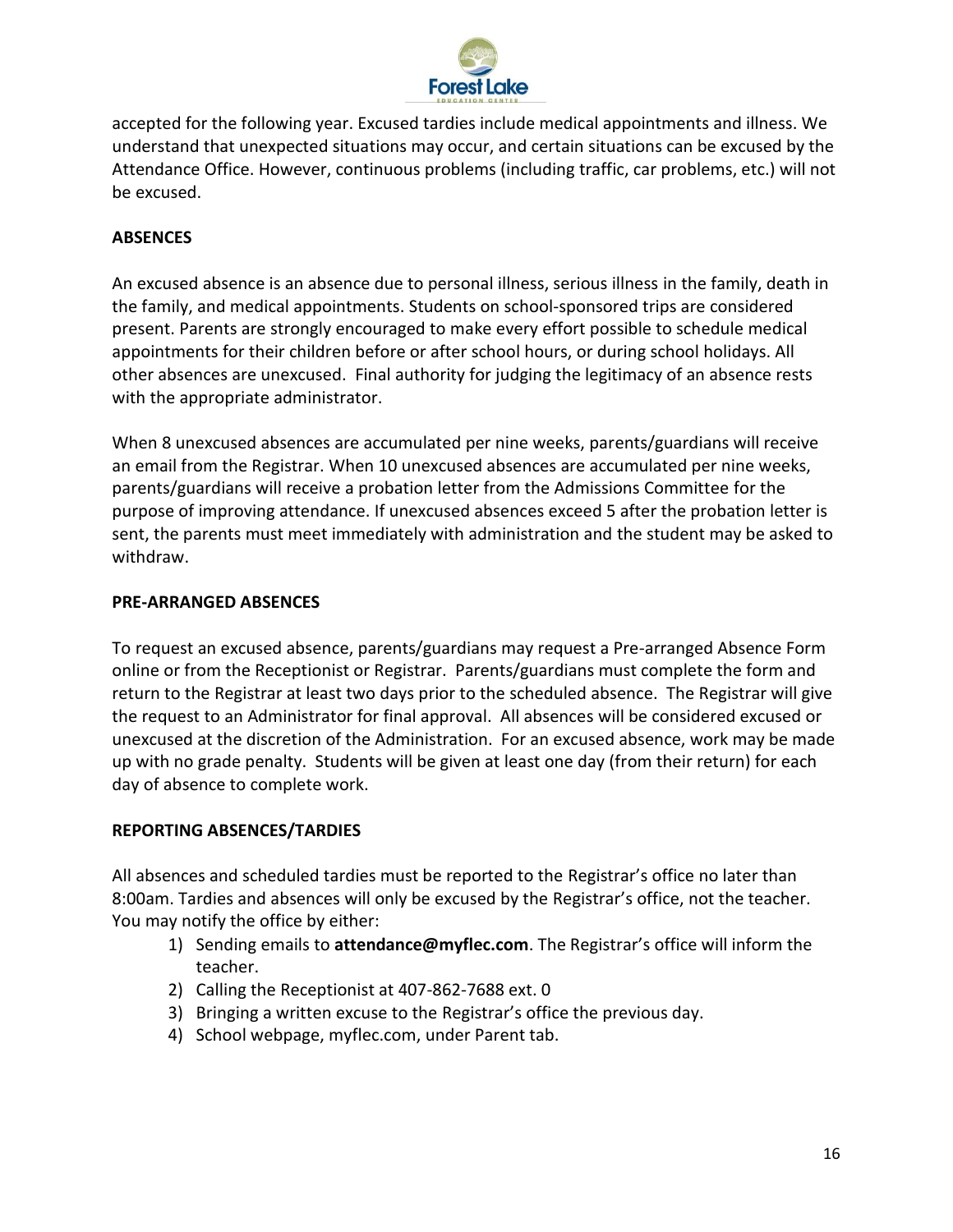

# **UNIFORM**

#### **GENERAL EXPECTATIONS**

All FLEC students are required to wear school approved uniforms. *All clothing and accessories must meet our Christian standard.* Modesty in dress is the goal of our uniform. Modesty is a matter of length, tightness, and appearance. Uniforms must be neat, clean, appropriately sized, and worn as they were designed. Parents are expected to support the school's efforts by not allowing exceptions to the uniform policy. Administration has the final word on questions of appropriate uniforms.

#### **PURCHASING YOUR UNIFORMS**

Logo uniform tops are to be purchased through Lands' End. PE Shirts may be purchased through the front office. Uniform bottoms **must** be purchased in the uniform section of any retail store. (Example: Target, Walmart, Kohls, etc. or can be purchased through Lands' End FLA Uniforms)

#### **FIELD TRIP UNIFORM REQUIREMENT**

The cobalt FLEC polo shirt, or the t-shirt for fourth grade and under, is the required uniform for field trips unless otherwise specified by the teacher.

# **TOPS FOR PRE-K TO 4TH GRADE**

- Short or long-sleeved T-shirts or polo shirts with FLEC logo through Lands' End.
- Approved colors are evergreen, white, light blue, and cobalt blue.
- Any shirt worn under the approved school uniform must be tucked in and follow the guidelines for cold weather wear.

# **TOPS FOR 5 TH TO 8TH GRADE**

- Short-sleeved polo or long-sleeved polo shirts with FLEC logo are required in grades 5 through 8 and purchased through Lands' End.
- Approved colors are evergreen, white, light blue, and cobalt blue.
- Any shirt worn under the approved school uniform must be tucked in and follow the guidelines for cold weather wear.
- Approved grey athletic t-shirts must be worn for PE. PE shirts are to be purchased through the front office.

# **BOTTOMS FOR GIRLS – ALL GRADES**

- **Must** be purchased in the uniform section of any retail store and meet requirements as stated below. Example: Target, Walmart, Kohls, Lands' End, etc.
- Approved colors are khaki and navy blue.
- Pants and shorts should be loose-fitting and conform to the build and stature of the student.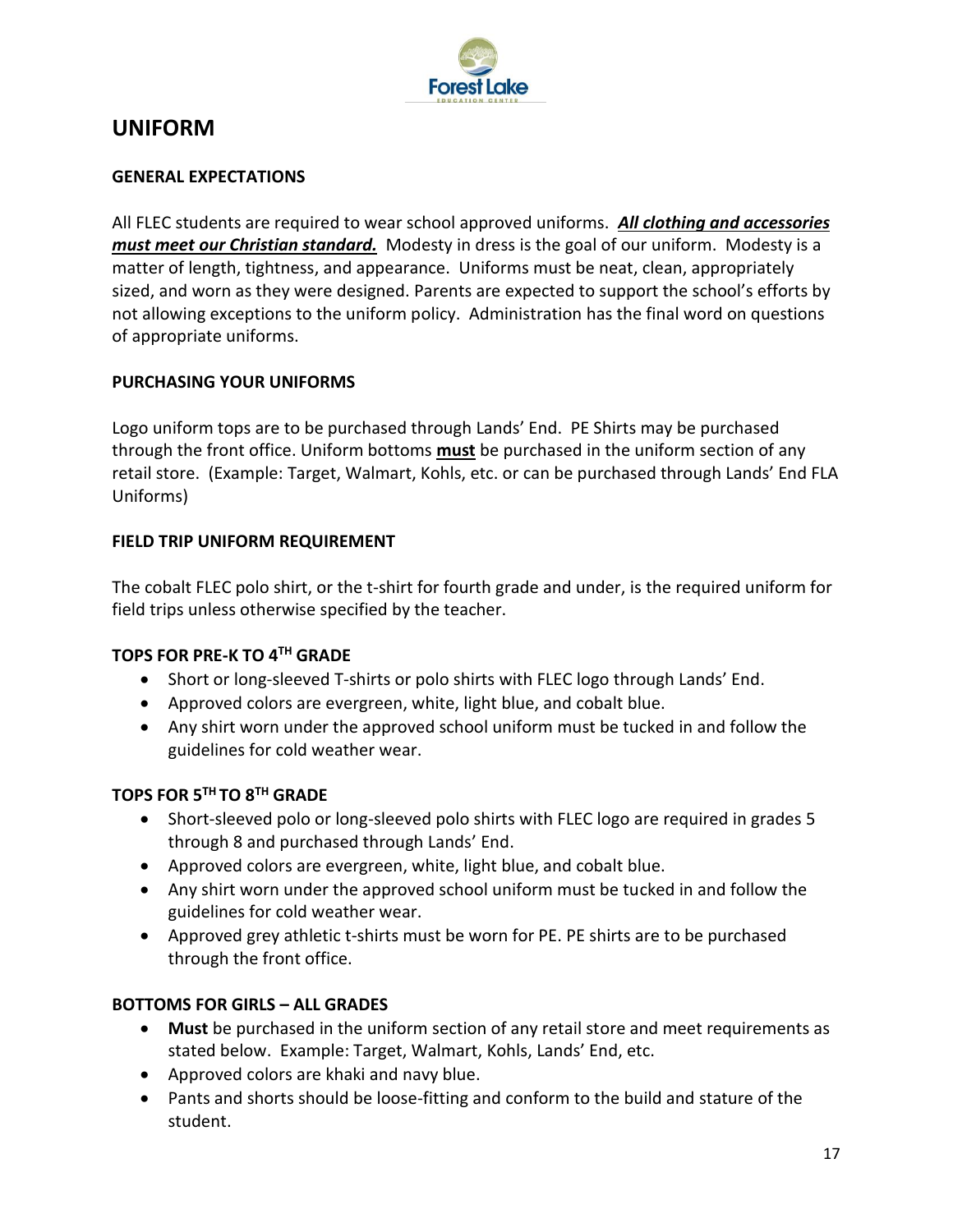

- Jumpers, skirts, and shorts must be mid-thigh or below in length
- Approved styles include:
	- o Chino-style pants and shorts
	- o Skorts/skirt
	- o (Forest Lake Academy Blue Plaid see Lands' End) Plaid jumper: Grades PreK-2
	- o (Forest Lake Academy Blue Plaid See Lands' End) Plaid skirt: Grades 3-8
- No jeans, skinny jeans or any jean material
- **No cargo shorts/pants**
- Shorts are not to be hemmed up or rolled

# **BOTTOMS FOR BOYS – ALL GRADES**

- **Must** be purchased in the uniform section of any retail store and meet requirements as stated below. Example: Target, Walmart, Kohls, Lands' End, etc.
- Approved colors are khaki and navy blue
- Pants and shorts should be loose-fitting and conform to the build and stature of the student.
- Shorts must be mid-thigh or below in length
- Approved styles include:
	- o Chino-style pants and shorts
- **No cargo shorts/pants**
- Belts must be of appropriate length
- Shorts are not to be hemmed up or rolled

# **UNIFORM STANDARDS APPLY TO ALL GRADES**

- Tights/leggings must meet appropriate Christian standards.
- All masks must meet appropriate Christian standards and contain no wording or lettering.
- Undershirts or anything worn under the uniform as outlined in this dress code, must be a solid color and tucked in.

# **SHOES AND SOCKS**

- Closed toe, strapped, or closed heel shoes. (No Crocs or similar style footwear.)
- Rubber soled athletic shoes are required for PE.
- Shoe heels or soles should not be over two inches high or have wheels.
- Socks must meet appropriate Christian standards.

# **PK-8 COLD WEATHER OR IN-CLASSROOM JACKETS**

Any outerwear that is worn at FLEC must conform to the following standards:

- All Lands' End jackets with a FLEC logo are acceptable wear for school.
- All other jackets, including organization jackets, must be approved by FLEC administration.
- A plain, long-sleeved, shirt may be worn underneath the approved short-sleeved uniform in the following colors: Cobalt Blue, Navy, White, Hunter Green, Gray(s).
- FLEC logo shirts must be worn at all times under approved outerwear.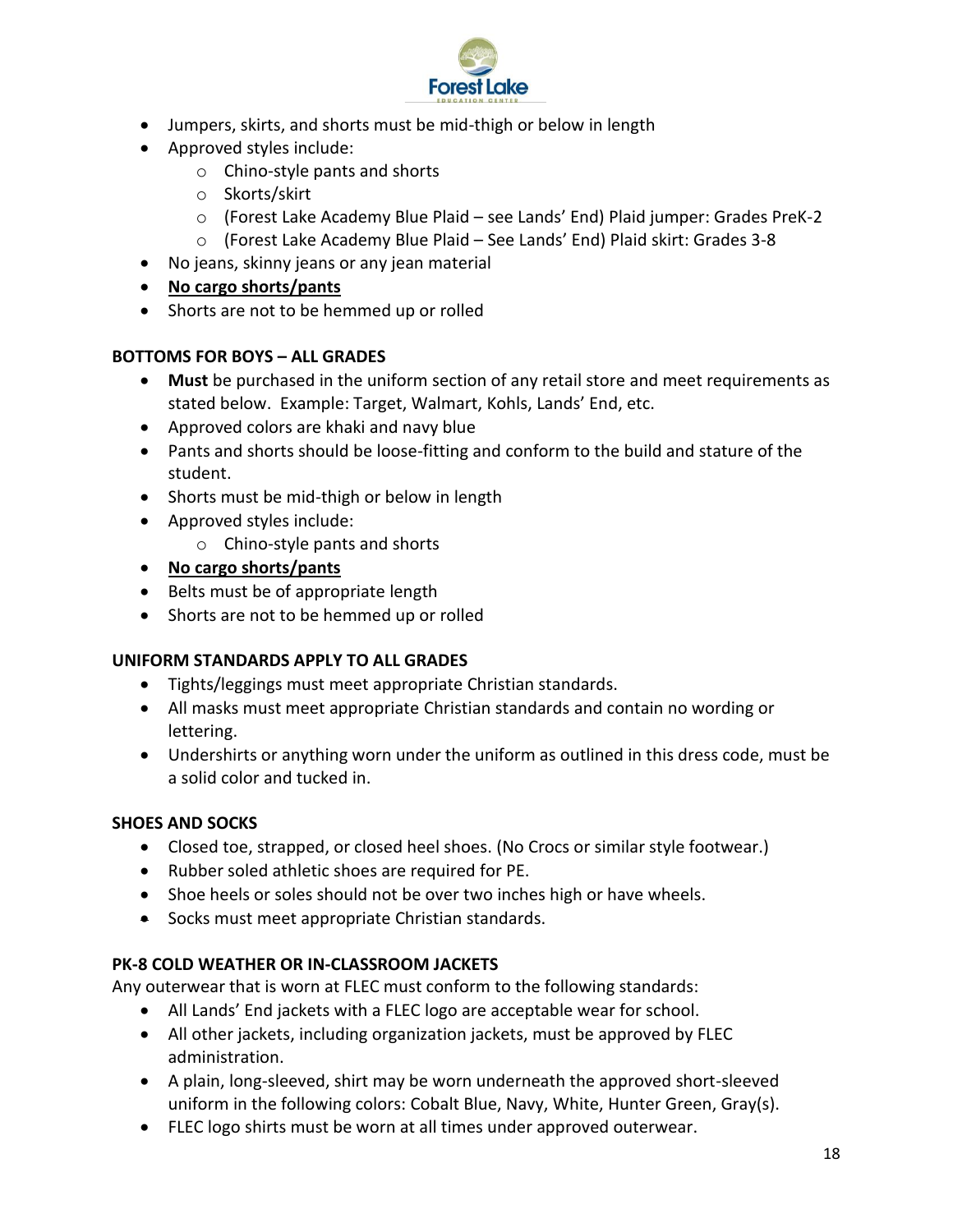

- Blankets and hoodie sweatshirts/jackets are not an acceptable form of outerwear.
- Non-Lands' End coats or winter jackets, with or without hoods, may be worn outside when temperatures are below 60 degrees. Hoods will be allowed for outdoor wear when temperatures are below 60 degrees.

#### **ACCESSORIES AND MASKS**

Must be appropriate for school and meet the standards of FLEC.

#### **JEWELRY**

Bracelets (except medical alert), earrings, rings, necklaces, chains, or studs for initial stage of ear piercing are not to be worn at school or at any school functions. Students, who pierce their ears while school is in session will not be allowed to wear their earrings under their hair or bandages. Clear plastic studs are allowed. Students may wear up to one item on their wrist. These items include a watch, hairband, fitness tracker, or an appropriate silicone wristband. All attire, including wristbands, must be in line with FLEC, standards. Out of compliance wrist wear will be collected by a teacher and the student may retrieve it at the end of the day.

#### **HEAD COVERING**

Head coverings of any kind including hats, caps, or bandanas are not to be worn in the classroom.

#### **MAKE-UP**

Make-up must be natural shades.

#### **HAIR**

Hair should be clean, well-managed, natural color, and not an extreme cut or style (i.e. Mohawk, shaved, etc.). Hair should not be in the eyes.

BLUE JEAN FRIDAYS/DRESS-DOWN DAYS: No Friday Charges

- Clothing must be modest and appropriately fitting— length, tightness and appearance
- No tears or holes
- All directions given to students regarding clothing must be followed as given
- FLEC organizational shirts, Adventist church organizational shirts, etc. are allowed on Friday

# **SPECIAL EVENTS**

Please refer to dress code information provided by teachers for special events and for Middle School banquet, over-night field trips, and graduation.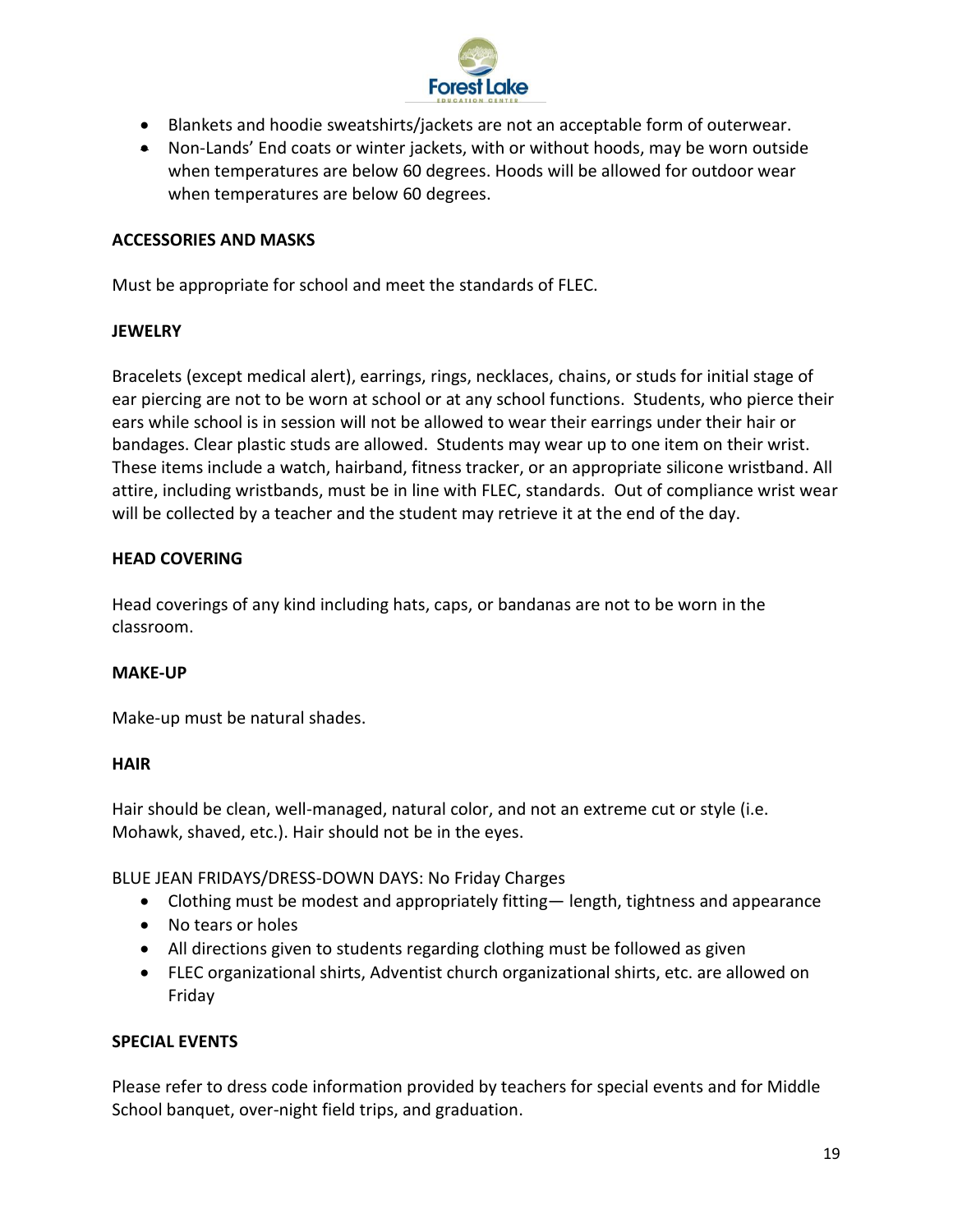

## **NON-COMPLIANCE**

Non-compliance of the Uniform Policy will result in disciplinary actions. If a student is not in uniform, the teacher will make the initial contact with parents. Continued non-compliance will result in action from Administration.

# **CODE OF CONDUCT**

Each student is expected to maintain respect for teachers and staff, his/her classmates, and property. Students should treat each person as a valued and worthy member of our community and care for property in a way that does not degrade it.

Proper conduct requires moral commitment and social skill. FLEC strives to develop moral commitment and social skills through example, counsel, encouragement, and discipline. Wherever they go, our students, teachers, and parents represent Jesus Christ and FLEC. The same expectations apply regardless of the time and place. Violations of specific school/classroom rules or disregard for common courtesy are unacceptable and will be dealt with through correction and/or discipline.

#### **PROPERTY RIGHTS**

Areas used by students to store their books and belongings are school property and may be searched by the faculty at any time. When there exists reasonable suspicion that students possess prohibited material, their belongings may be searched and/or confiscated.

#### **CIVIL AUTHORITY**

It is important to know that should a student choose to participate in any act which is in violation of civil or criminal law that act will be reported to the proper authorities in addition to being handled internally by the school administration.

#### **ACADEMIC CHEATING**

Academic cheating is defined as representing someone else's work as your own. It may take many forms. Students who participate in Academic Cheating are subject to a failing grade for that assignment and further disciplinary action as appropriate for the incident.

#### **DISRESPECT**

Students are expected to respect the authority of all teachers, staff, and administrators. Parent volunteers, visitors, or guests of FLEC shall be afforded the same respect. Each student is expected to maintain respect for teachers and staff, classmates, and property. Classroom teachers will teach their students respect for people and property.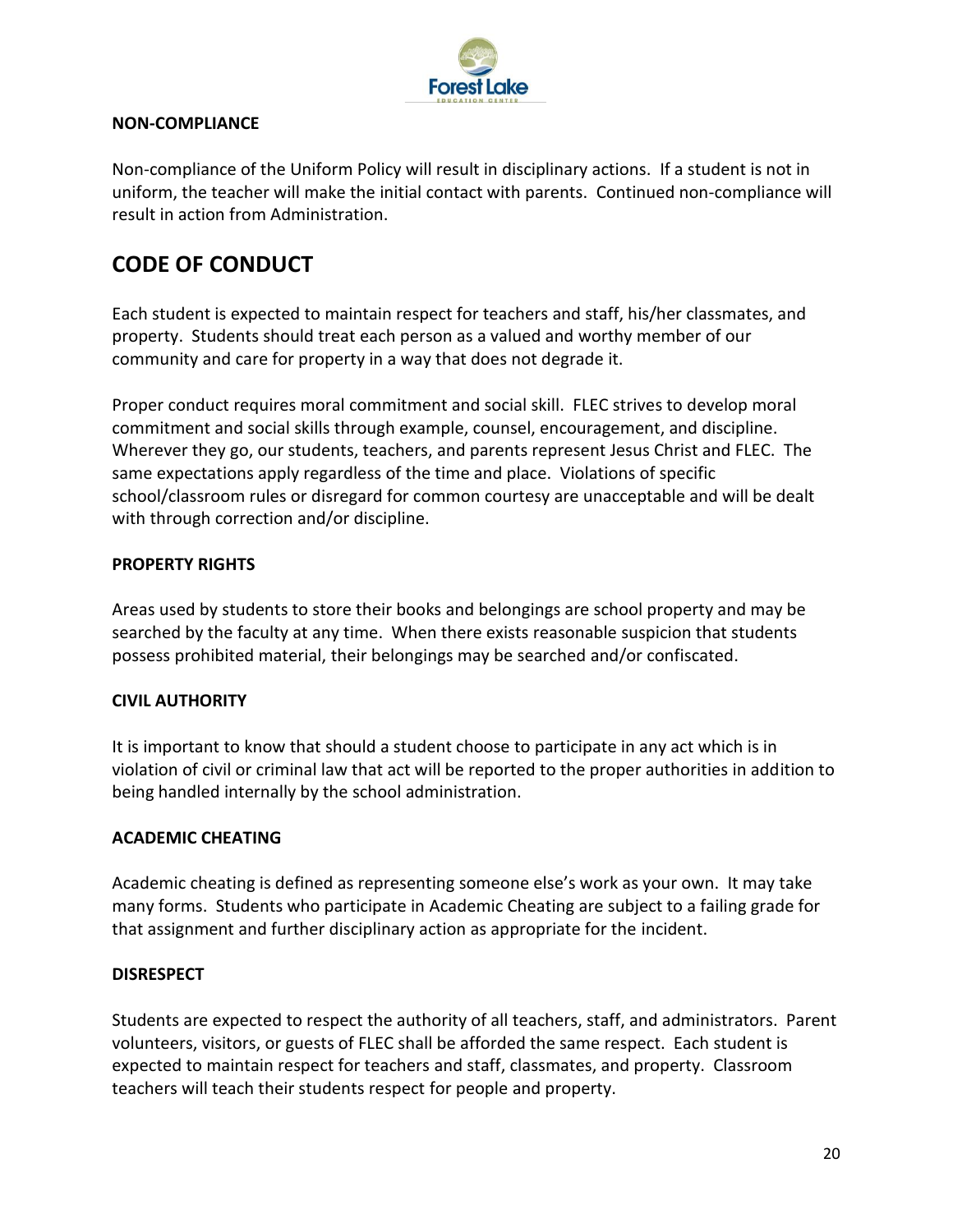

#### **INAPPROPRIATE LANGUAGE**

The use of profane, obscene, abusive, or suggestive language, whether spoken, written, or gestured, is unacceptable. The possession of materials containing such language is also unacceptable.

#### **SKIPPING CLASS**

Students must properly report for all classes and may not be absent from a class without specific and written approval.

#### **MAJOR DISRUPTIONS**

Students are expected to not disrupt the teacher or instruction in the classroom. Such actions take away the learning opportunities of other students and will not be tolerated.

#### **PUBLIC DISPLAY OF AFFECTION**

All students at FLEC are encouraged to develop strong friendships with others. Being a good friend means supporting the learning environment for all. For this reason, school is not the appropriate place for any form of public display of affection (PDA).

#### **ROUGHHOUSING**

Students are expected to follow fair rules of play and contact with each other. Roughhousing could result in injury and must be avoided.

#### **FIGHTING/PHYSICAL AGGRESSION/PHYSICAL CONTACT**

Fighting or striking another student is not an acceptable means of settling disputes. Physical aggression towards another student and the aggressive confrontation of a student are also included under this offense. Even if there is not physical contact, the student will be referred to administration immediately.

#### **INAPPROPRIATE TECHNOLOGY USE**

Students may use school electronic devices only for legitimate academic purposes. Students are prohibited from accessing or down-loading inappropriate or offensive information. Internet use at any location that results in disruption to the school setting will not be tolerated. See Technology Acceptable Use Policy.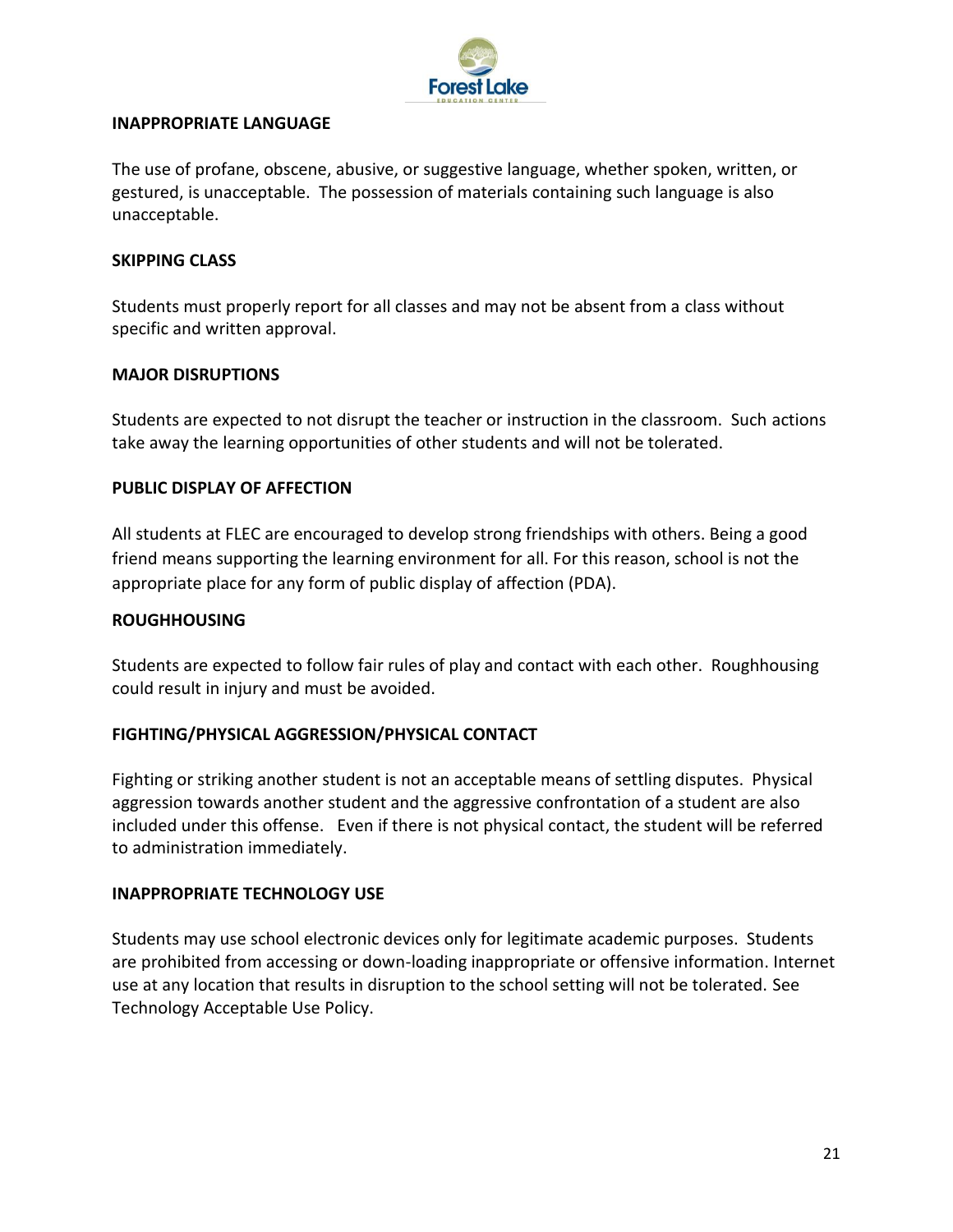

#### **DEFACING & THEFT OF PROPERTY**

Students must respect the FLEC campus and the property of others. Any student who defaces, destroys, or steals the property of others will be held financially responsible for reparations in addition to the established consequences.

#### **POSSESSION OF CONTROLLED SUBSTANCES**

Possession or use of alcohol, or the possession or use of illegal or unauthorized drugs and medications, on campus or at school functions, is considered an extremely serious violation. This includes the sharing of medications with others. These cases will be taken immediately to the Administration for review.

#### **WEAPONS AND INCENDEARY DEVICES**

Any weapon or device that may cause harm or injury to property or another person will not be permitted on campus. Students who bring these items, such as firecrackers, lighters, matches, knives, firearms, or any other weapons, will be dealt with immediately by the Administration.

#### **BULLYING AND HARASSMENT**

Bullying means systematically and chronically inflicting physical hurt or psychological distress on one or more students, a school employee, or a volunteer: unwanted and repeated written, verbal or physical behavior, including any threatening, insulting, or dehumanizing gesture that is severe or pervasive enough to create an intimidating, hostile, or offensive educational environment; cause discomfort or humiliation; or unreasonably interferes with the individual's school performance or participation.

Harassment means any threatening, insulting or dehumanizing gesture, use of data or computer software, written, verbal or physical contact directed against a student, school employee, or volunteer.

Bullying and harassment includes cyber stalking which means to engage in a course of conduct to communicate or to cause to be communicated, words, images or language by or through the use of electronic mail or electronic communication, directed at a specific person, causing substantial emotional distress to that person and serving no legitimate purpose, as defined by Florida Statute 784.048 (1)(d).

There are 4 elements that must be present in bullying and harassment:

- The action of the bully is to hurt or humiliate the victim.
- There is a difference in power between the bully and the victim, whether that power difference is height, weight, athletic ability, socioeconomic status, etc.
- The act of hurting and humiliation, on the part of the bully, is repeated.
- The victim has told the individual(s) to stop the specific behavior and the behavior is continued by the person(s).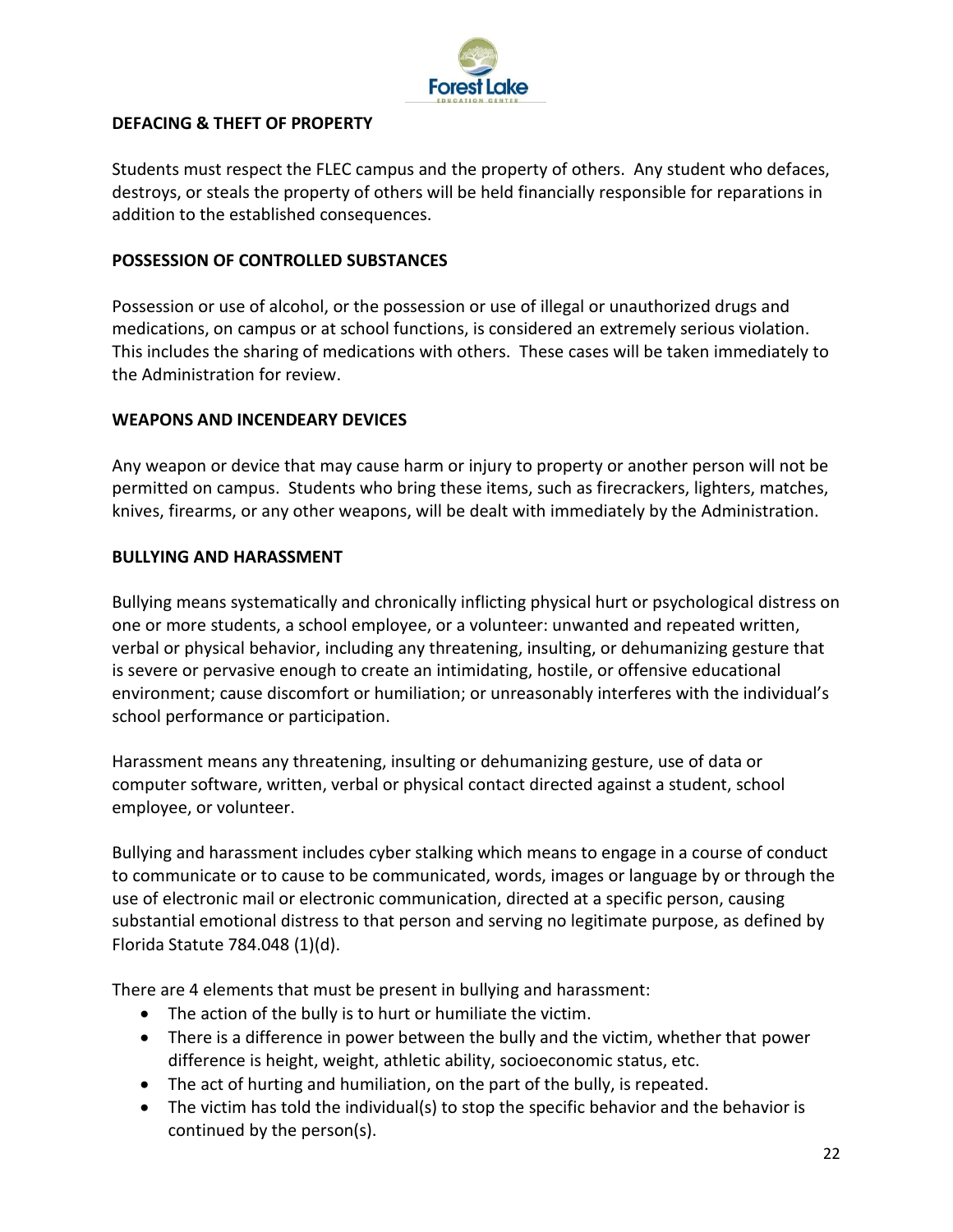

#### **SEXUAL HARASSMENT**

Sexual harassment consists of unwelcome sexual advances, requests for sexual favors and other inappropriate verbal, nonverbal, written, graphic or physical conduct of a sexual nature when such conduct substantially interferes with a student's academic performance, or creates an intimidating, hostile, or offensive school environment. Sexual harassment, as defined above, may include but is not limited to the following:

- Verbal, graphic and written harassment or abuse.
- Pressure for sexual activity.
- Repeated remarks to a person with sexual or demeaning implications.
- Unwelcome or inappropriate touching.

# **RACIAL HARASSMENT**

Racial harassment is verbal, nonverbal, graphic, written, or physical conduct that denigrates or shows hostility or aversion toward any student based upon race when such conduct substantially interferes with a student's academic performance or creates an intimidating, hostile or offensive school environment. Racial harassment, as defined above, may include but is not limited to the following conduct which is based upon race:

- Epithets (name calling) and slurs.
- Negative stereotyping.
- Threatening, intimidating, or hostile acts.
- Written or graphic material that shows hostility or aversion toward an individual or group.

# **REPORTING PROCEDURES**

Students must clearly understand that conduct believed or perceived to constitute harassment must be reported to the administration. Staff must clearly understand that if a student complains to them regarding alleged harassment, they must immediately refer that student to administration to investigate the complaint. Students must clearly understand that they, and others supporting them, will not suffer any retaliation or recrimination on account of their reporting of any alleged harassment or on account of participating in an investigation of any alleged harassment.

# **ACADEMIC INFORMATION**

# **CURRICULUM**

The curriculum at FLEC reflects the philosophy and objectives of Seventh-day Adventist education. The textbooks and course materials are in compliance with the recommendations of the Office of Education for the North American Division of Seventh-day Adventists.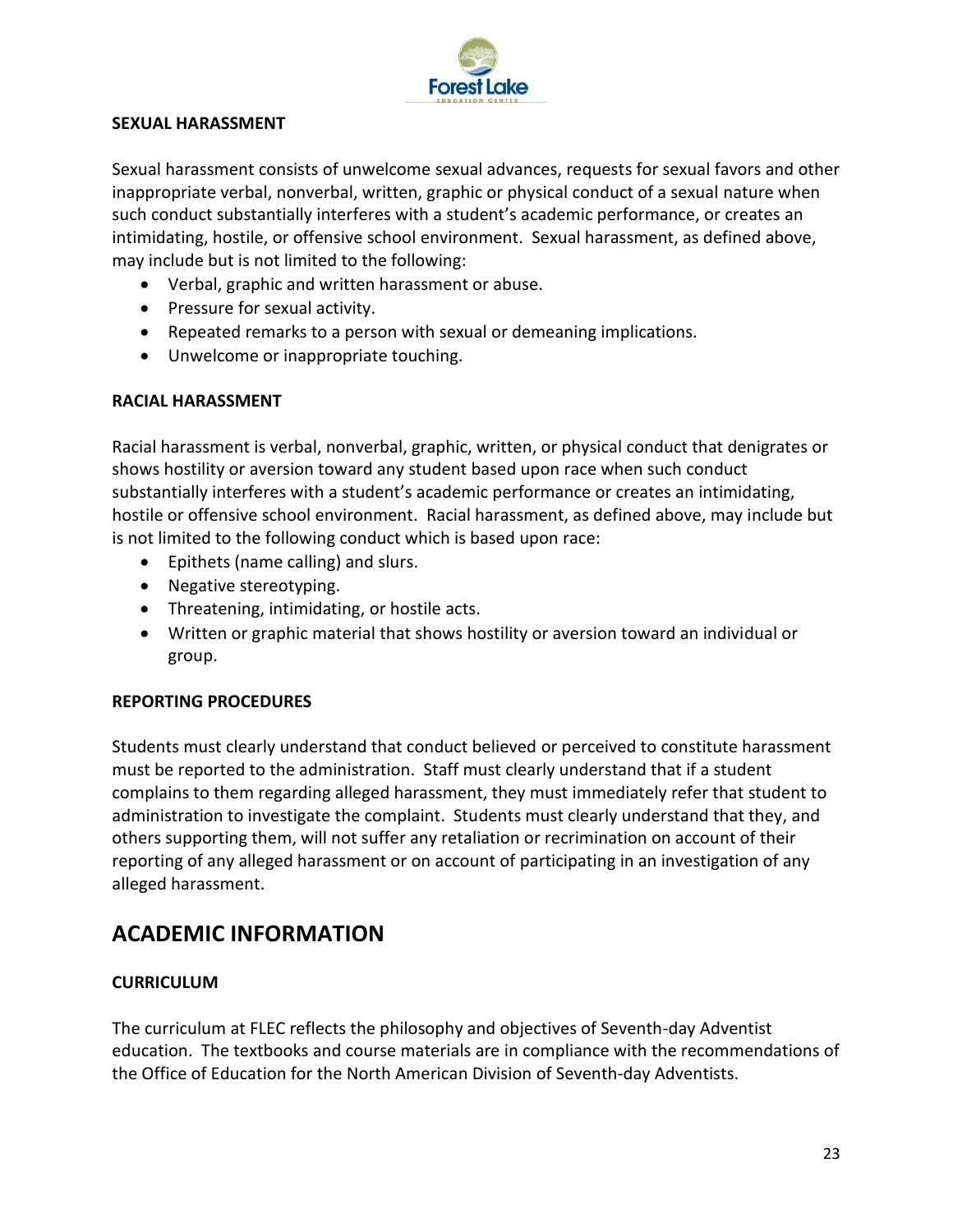

#### **INSTRUCTION**

The instruction offered at FLEC in the academic areas includes Bible/religion, math, reading, language arts, science, and social studies. Other areas of study include: communication skills, technology/innovation, health and safety, physical education, and fine arts. Instruction is delivered through cooperation and integration of the subjects. Learning and assessing are differentiated to meet the students' needs. Instruction may include lecture, hands-on, experiential learning, collaboration, etc.

#### **LIBRARY**

All students have access to the library to check out books and do research. Damaged or lost books are the responsibility of the student and his/her family.

#### **TEXTBOOKS**

Students are expected to use their textbooks in a responsible manner. Therefore, the student must make restitution for any damage to a textbook. Some textbooks are available electronically through the internet. Students must safeguard their passwords and seek help when there is a problem with accessing the online products.

# **FINE ARTS/ELECTIVES**

In order to provide a well-rounded learning environment for our students, FLEC offers a variety of elective and fine art classes. These classes vary by grade level, but may include music, a world language, art, peer tutoring, drama, innovation, and other options as instructors are available. Electives are a requirement for graduation for students in grades 6-8.

# **WITHDRAWL POLICY FROM MIDDLE SCHOOL ELECTIVES**

If a student must withdraw, they must drop within the first 4  $\frac{1}{2}$  weeks of each semester. The student must obtain an Add/Drop form from the registrar. Exceptions to this must be made in writing to the appropriate teacher who, in consultation with administration, will determine if the exception should be made.

| Grades 1-8 | Suzuki Strings                                                         |
|------------|------------------------------------------------------------------------|
| Grades K-3 | <b>Classroom Music</b>                                                 |
| Grade 4    | <b>Beginning Choir and Strings</b>                                     |
| Grade 4    | Beginning Band, Choir, and Orchestra                                   |
| Grades 6-8 | Advanced Band, Choir, Orchestra, Hand Bells, Una Voce, Jazz Band, Wind |
|            | Ensemble, private lessons.                                             |

#### **MUSIC PROGRAM**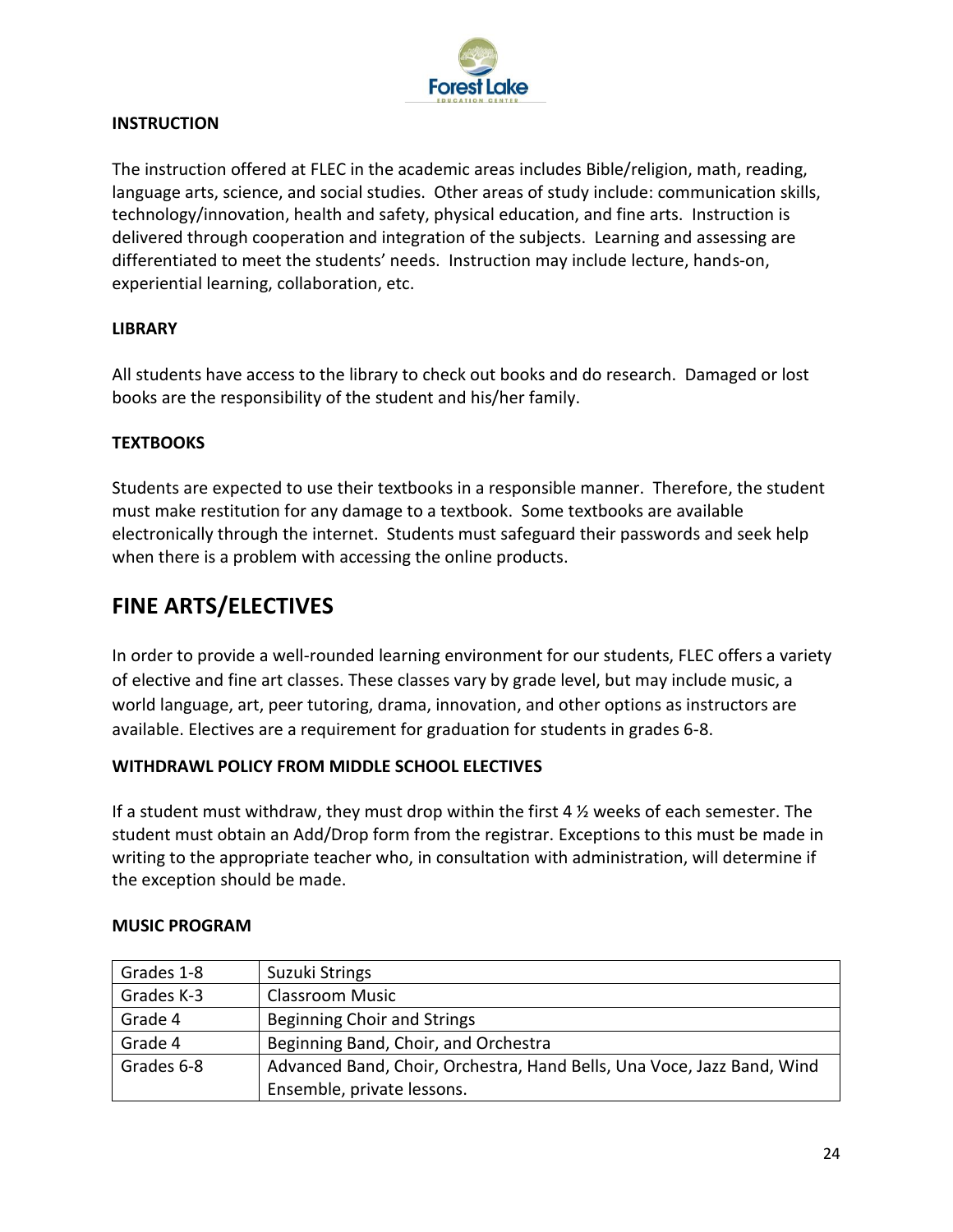

#### **MAKE UP OF PRIVATE LESSONS**

Students who are taking private lessons will have 27 lessons per year. The teachers have nine extra days to make up those lessons cancelled due to illness, Teacher In-services, Weeks of Prayer, Festival of the Arts, or other school approved events.

#### **FESTIVAL OF THE ARTS**

The Florida Conference sponsors a music and art festival each year at Forest Lake Academy. Auditioned students in the FLEC middle school music and art organizations are eligible to participate. Students must be in good and regular standing the whole year prior to the festival in order to attend.

# **PHYSICAL EDUCATION**

Physical Education is offered to students in grades PreK-8. Flexibility, cardiovascular fitness and limited strength exercises are stressed. A letter grade is not given for students in grades PK-2. Rubber soled athletic shoes are required for PE.

#### **MIDDLE SCHOOL ATHLETICS**

Fitness training is continued in middle school, with major sports and their more complicated skills being introduced. Letter grades are given and are based on participation, attitude, attendance, and dress, as well as, demonstrated progress and testing in fitness and skills. Seventh and eighth graders will have some written testing based on handouts ranging from health materials to sports rules. Dress requirements are quality, non-marking sneakers, and an approved grey athletic shirt with modest, dark shorts.

FLEC offers a boys and girls Athletics Program for students in grades 6-8. There is an Athletics Fee (see financial information sheet). Team schedules are posted in the gym and on our website. Our teams play other Adventist and non-Adventist schools in our area. Student Athletes must meet the following criteria:

- Must have a C average with no F's in core classes.
- Participate in the tryouts in order to be eligible to make the team.
- Pay the Athletics Fee.
- Be supervised at all times by a parent or adult sponsor.

If a student does not maintain passing grades at the midterm progress report or the quarter report card, they will be removed from participation until the next progress report or report card. Discipline, citizenship, and attendance may affect participation as well. There are no eligibility requirements for FLEC Intramurals or Florida Christian Soccer League unless the student is on Discipline or Academic Probation. Then the requirements decided for those are enforced.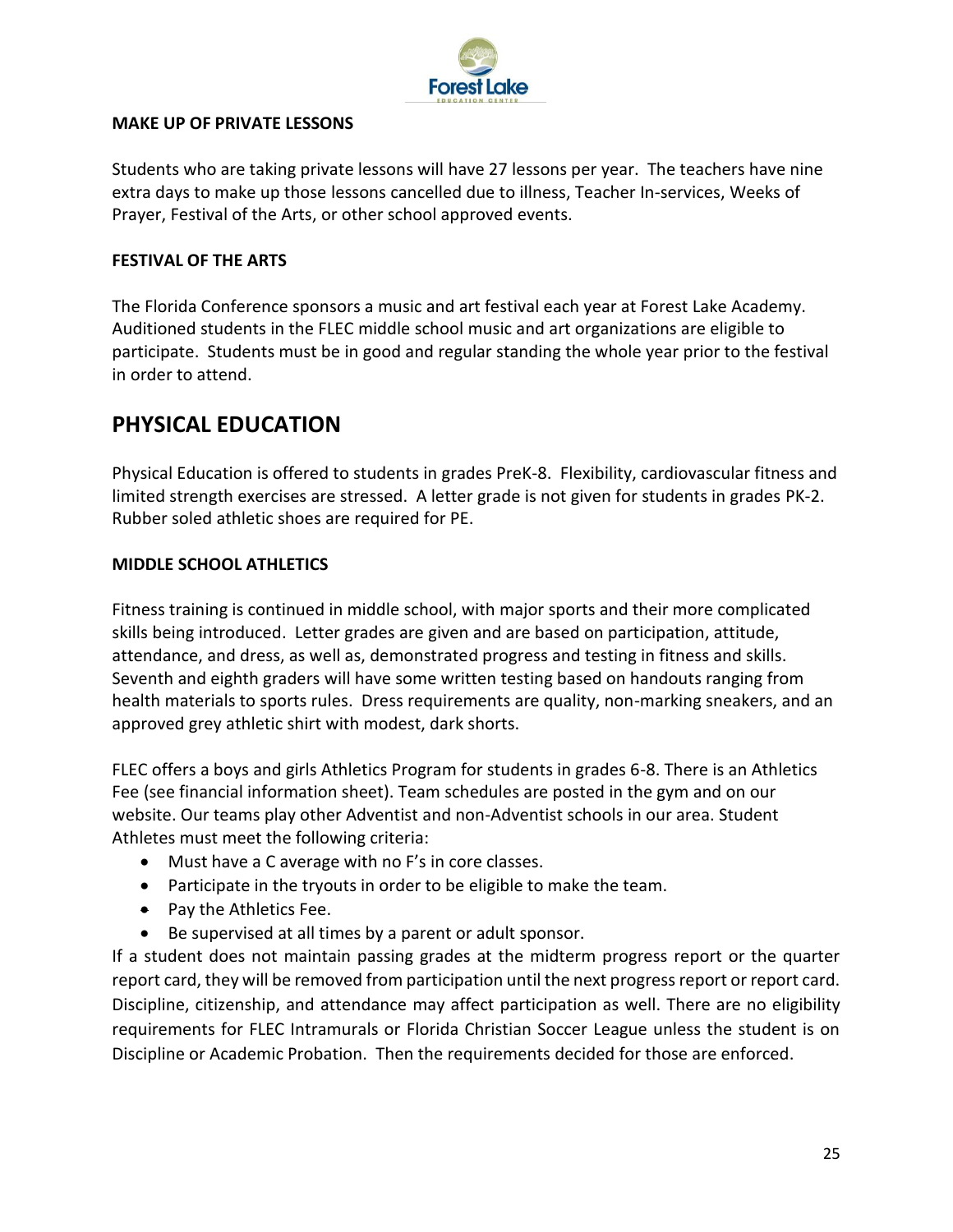

#### **INTRAMURALS**

Students in grades K through 8 may participate in the FLEC intramural program for a fee. (See the financial information sheet.)

The kindergarten through fifth grade intramural sports program is an optional activity designed to develop physical, social, and sportsmanship skills. This program is designed for recreational purposes.

- Each sport lasts six weeks with participants playing ten to twelve games.
- Teams will be organized both by age grouping and skill ability.
- $\bullet$  K  $-1^{st}$  graders will play after school on Tuesdays and Thursdays.
- $\bullet$  2<sup>nd</sup> 5<sup>th</sup> graders will play after school on Mondays and Wednesdays.

Grades 6 through 8 intramurals is designed for students to use the skills they have learned in their physical education classes. Emphasis is placed upon the development of leadership, social, and motor skills.

Students must pay the intramural sports fee to participate and are the only ones allowed at the activity. Non-FLEC students must pay the one-time insurance fee before participating in their first intramural sport. Siblings of intramural participants must receive permission from Administration or Athletic Director to watch intramural games. Each participant will average two games per week for the six-week activity. Following each game, students must be picked up, or they will be escorted to AfterCare. Non-participating siblings/riders must be supervised by a parent/guardian or be checked into AfterCare.

# **INTRAMURALS WITHDRAWL POLICY**

To withdraw your student from intramurals, please contact the intramural director.

#### **RAINY DAY INTRAMURALS POLICY**

On days when outside intramural activities have to be canceled due to weather, the following procedures will take place:

- Students in the indoor intramural sport will still go to the gym unless there is a Code Black due to severe weather.
- Outdoor intramural sports will wait until regular dismissal is complete and then any remaining intramural students will be supervised under the awnings or in front of the gym for "Intramural AfterCare" until 4:20 pm.
- This AfterCare is part of the intramural fee, so there is no added AfterCare fee.
- At 4:25pm, all remaining intramural students will be taken to school AfterCare. Parents will need to then check their student out from the school's AfterCare program. FLEC AfterCare fees apply.
- Outside games or activity may resume when the conditions allow.
- Parents will be notified via text or email when rainy day intramurals are called.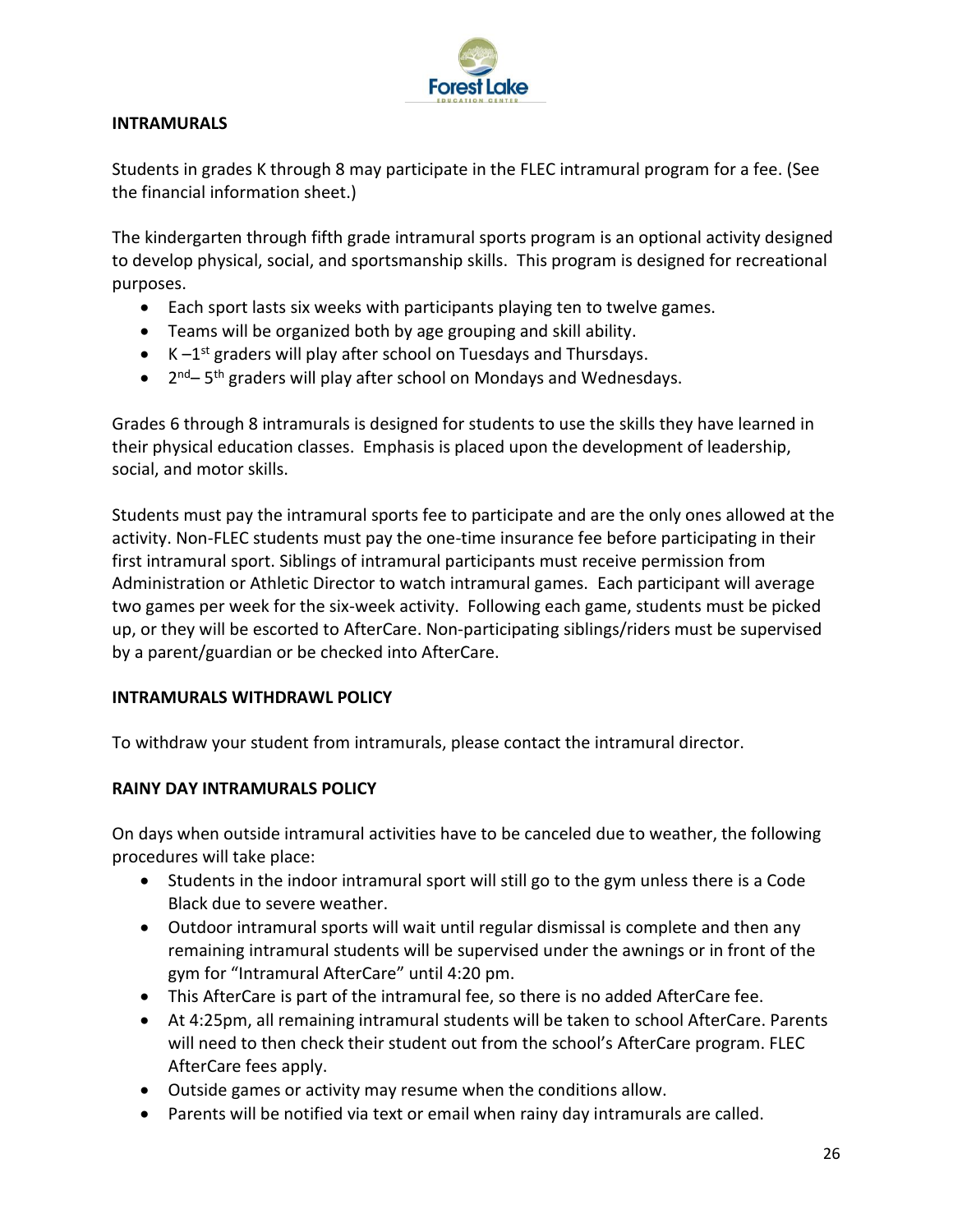

## **FLORIDA CHRISTIAN SOCCER LEAGUE**

Students in grades 2-8, from FLEC and the community, may participate in the Florida Christian Soccer League.

This program is an optional activity designed to develop physical, social, and sportsmanship skills. This program is designed for recreational purposes.

- This league is played in the Spring
- Teams will be organized by grade.
- Games are primarily played on Tuesdays and Thursdays.
- Pay the League Fee. (See Financial Information Sheet for additional fee.)

At the conclusion of each game, students must be picked up. FLEC students who are not picked up will be taken to after-care. Non-FLEC students require supervision at all times.

# **TESTING**

#### **ENTRANCE TEST**

New students are given an entrance test with the exception of PreK. This provides information about the child's current level of functioning, strengths, weaknesses, and appropriate placement. Entrance testing may be waived if student is scoring in the  $41<sup>st</sup>$  percentile or above on the NWEA MAP Mathematics and Reading Assessment.

#### **WRAP**

The Writing Assessment Program is administered to students in grades 3-8, yearly. It examines the student's progress in writing content and traits.

#### **NWEA MAP TESTING**

FLEC students in grades K-8 take the NWEA MAP tests. NWEA MAP is a short assessment test given three times a year. The test is used to help identify each student's relative strengths and weaknesses in order to meet individual student's needs. Testing results provide information that teachers and administrators can use to help evaluate students and develop future lesson plans. Test results will be shared with parents. All students should be in school during scheduled testing. Testing dates will be published in the FLEC calendar, and the Flyer.

#### **EDUCATIONAL SUPPORT SERVICES (ESS)**

The Educational Support Services team consists of the ESS director, curriculum specialist, guidance director, and an array of resource teachers. ESS helps with students who are performing below level as well as those who are identified as advanced (ACE). This committee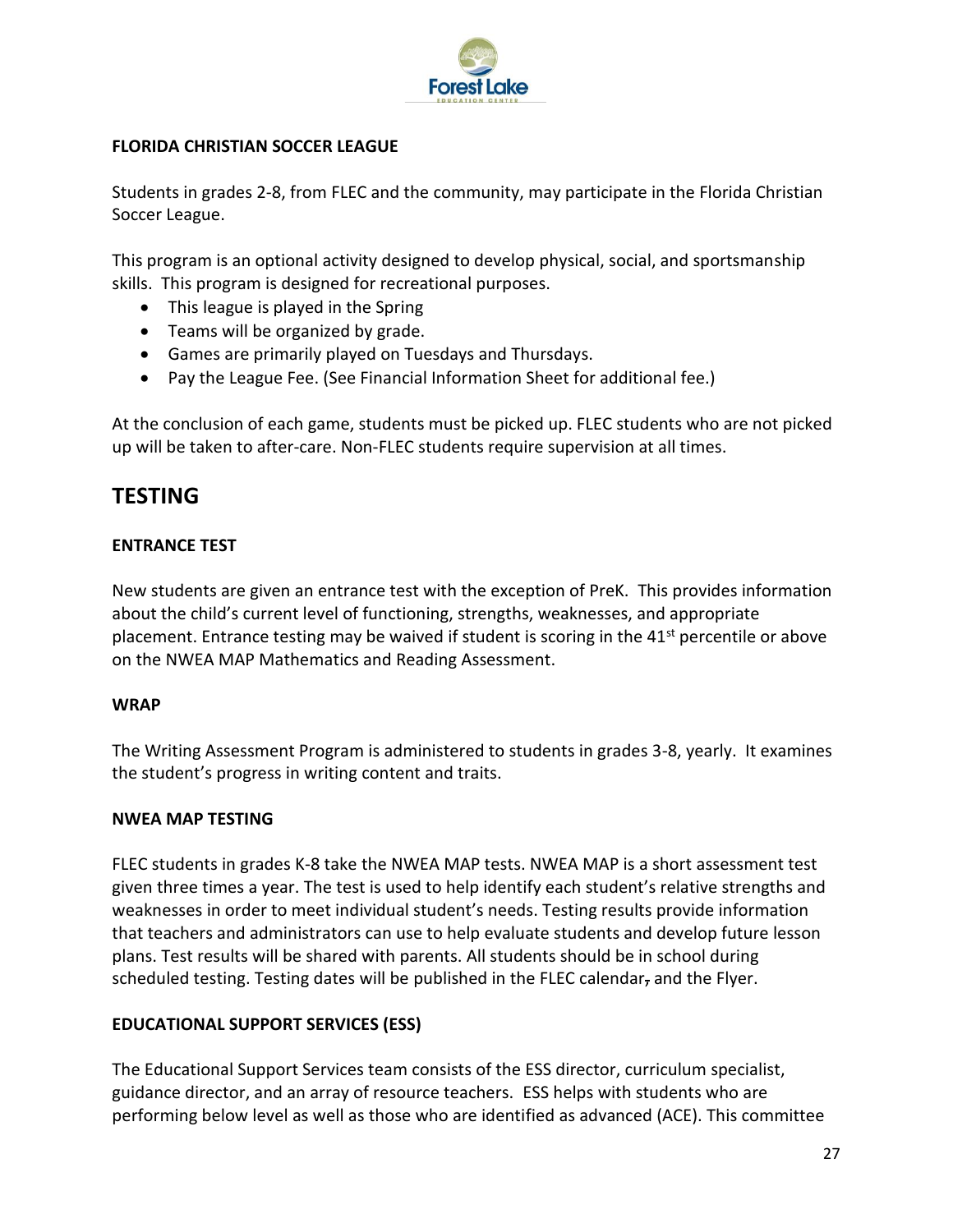

works closely with the classroom teachers and parents to design a student improvement plan for students demonstrating need. Screening tests, which evaluate a student's academic standing, are administered upon the teacher's request and parental approval. Remedial classes are offered in individual and group settings. The educational support program does not function as a self-contained special education classroom. If a student has a documented learning deficiency in a subject matter, accommodations may be made to meet the needs of that child. Grades for the child may derive from what they are able to do at the moment and not necessarily what is required of his/her grade level.

# **ACADEMIC COURSE ENRICHMENT (ACE)**

As part of the ESS program, FLEC provides for students in grades 2-5 (occasionally 1st) the opportunity to be a part of the school's Academic Course Enrichment program. The ACE program provides services for students who perform high academically in a traditional classroom. Students receive instruction one day a week that enhances the work in the classroom. Please check with school administration and the ESS Director for eligibility guidelines to see if the ACE program would be a good fit for your student.

# **MISCELLANEOUS**

# **LOST AND FOUND**

At the end of every nine-week period, unclaimed items are taken to a local charity. Check frequently for lost items. Please label all of your child's belongings to prevent loss.

# **SPIRITUAL ENRICHMENT ACTIVITIES**

All Spiritual Enrichment programs and guests are selected for the spiritual value they provide our students. Unless otherwise announced, students participate in chapel every Friday, Weeks of Prayer, and other spiritual enrichment events. Weeks of Prayer are held in the fall and in the spring. All students are expected to attend all events during the school day.

#### **FIELD TRIPS AND SPECIAL EVENTS**

Field trips are approved by the administration and are educational in nature. Parent participation is encouraged; parents are not to bring siblings. Siblings in other grades are not to attend field trips with older or younger siblings.

School transportation is used for most trips. Any vehicle that is used for a field trip that is not school owned must have the insurance card checked and approved through the school's business office. The vehicle and driver's insurance must meet the requirements of the Florida Conference of SDA guidelines. Please see FLEC's Business Manager for approval. Any student riding in a vehicle not provided by the school must have written parent permission to ride in that vehicle if it is not the parent of that student.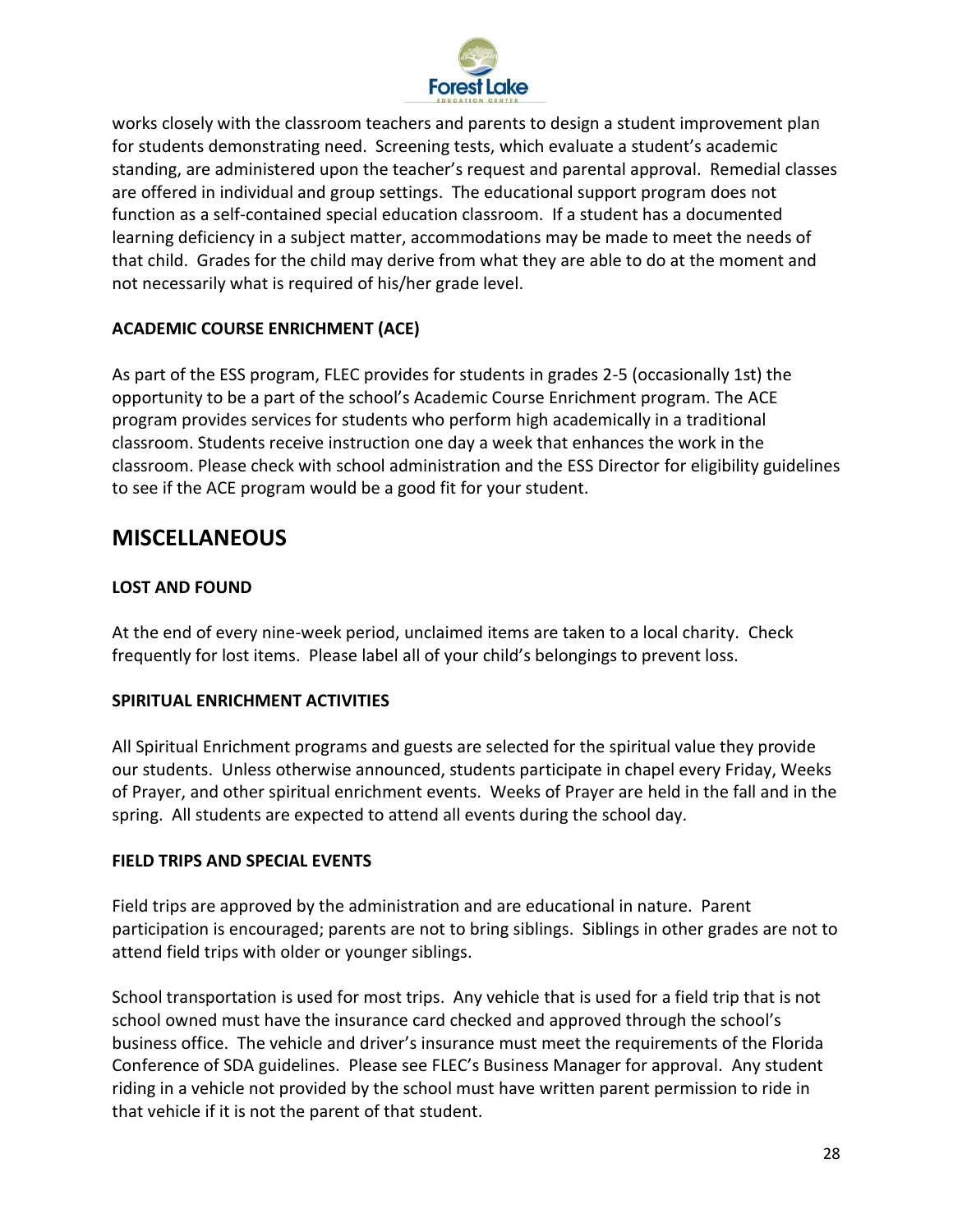

Field trip dismissals will be treated like regular school dismissal. Generally, students will be picked up from the school after the field trip. However, students may leave directly from the field trip with someone other than their parent if the sponsor has received written communication. This may be in the form of a text or email from the parent as long as the phone number or email address matches the information in FLEC's SIS.

If students are not picked up from field trips or special events within 20 minutes of the event end, or arrival of the bus at school, late fees for additional supervision will be charged to the student's bill. See Financial Information Sheet.

Unless otherwise stated, students should wear appropriate school attire. School policies remains in effect.

Cell phone use is not permitted on buses or during field trip/class trips. See Cell Phone and Smart Watch Policy.

#### **PREK FIELD TRIP POLICY**

Pre-Kindergarten plans several field trips throughout the year. Families are encouraged to attend. All adults who attend field trips must complete a background check at the FLEC front office at least one day before and within a week of the event. North American Division states that PreK field trips have one adult for every 6 Pre-K children. FLEC strives for a lower ratio and at time requires a 1-to-1 ratio for student safety.

#### **SCHOOL SPONSORED PARTIES**

Such activities must be initiated, planned, and chaperoned by school staff. Upon Administrative approval of the event, parents will be notified through regular campus channels (i.e. notices, newsletters, etc.). At these events, the students will be expected to adhere to the Standards of Conduct outlined in the student handbook.

# **ELEMENTARY INFORMATION (PreK – 5)**

# **PREKINDERGARTEN PROGRAM**

Pre-Kindergarten partners with families and communities to develop followers of Jesus who are productive, empathetic, and collaborative while advancing learning potential in a nurturing, play-based and developmentally appropriate setting. The program creates Seventh-day Adventist Christian environments where children feel loved, valued, and can thrive in their own unique way as they learn to love Jesus.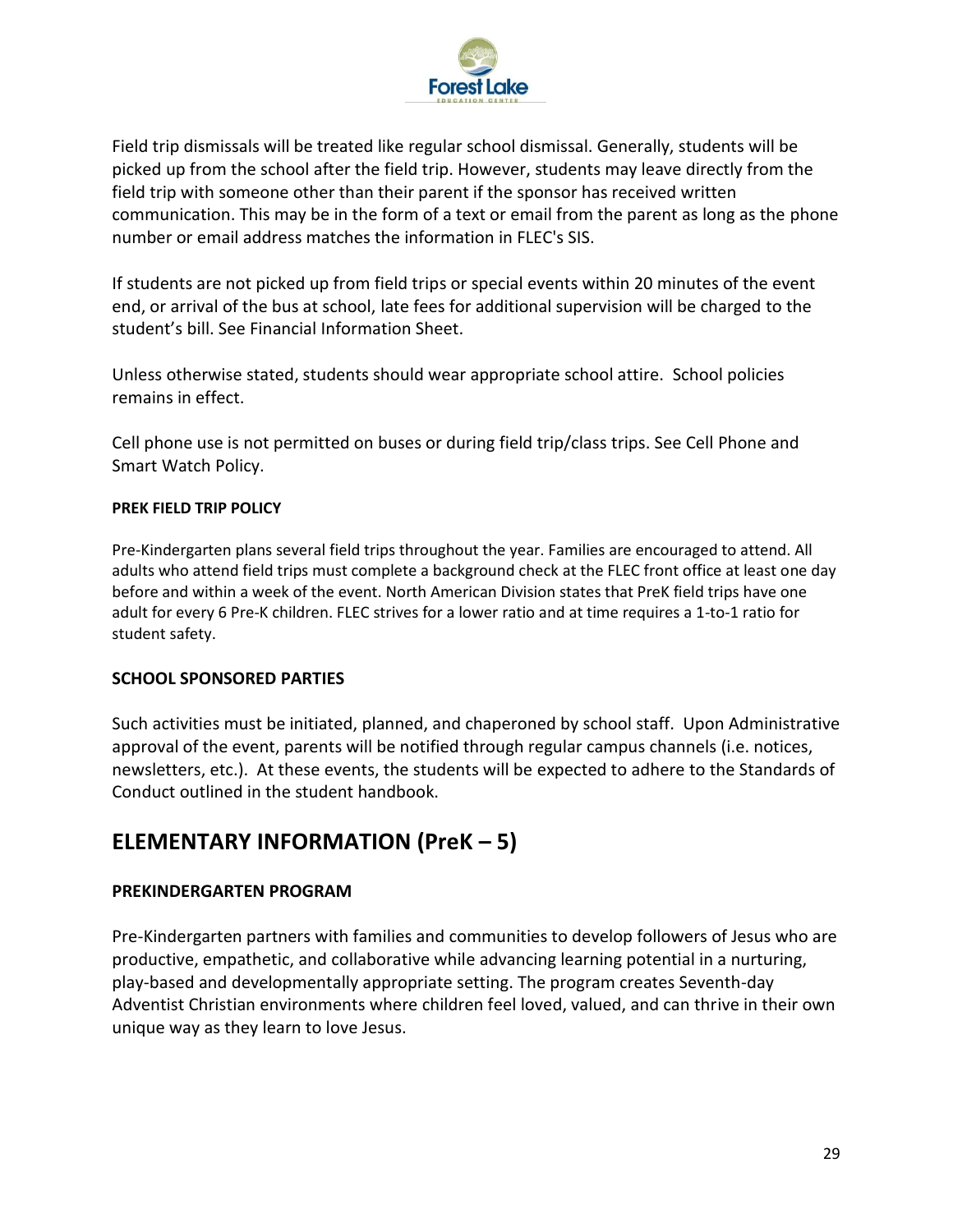

## **GRADING SCALE**

| PreK    | Skills Checklist, Observations, Portfolios, and VPK Standardized Assessments                                      |  |  |
|---------|-------------------------------------------------------------------------------------------------------------------|--|--|
| $K-2$   | Independent<br>Progressing<br>P<br>Needs Time<br>ΝT                                                               |  |  |
| $3 - 5$ | A, B, C, D, F<br>(Grading scale percentages are set by the Florida Conference and is in FACTS SIS and<br>Canvas.) |  |  |

#### **REPORT CARDS**

The school year is divided into four nine-week periods. Report cards are given at the conclusion of the first, second, and third period. Fourth quarter grades are mailed when finances are cleared.

#### **CLASS ASSIGNMENTS**

Assignments are due at the beginning of the next day's class period unless otherwise stated by the teacher. Late assignments may receive less than full credit unless it is due to an excused absence. Long-term projects and regularly scheduled assignments that were announced before the absence are still due on the assigned date.

#### **MAKE-UP WORK (GRADES 3 – 5)**

It is the student's responsibility to obtain all missed assignments and to make arrangements with the teacher(s) for makeup work and/or tests. Students should have at least one day for each school day missed to make up work and to take makeup tests unless other arrangements are made with the teacher.

# **PROMOTION AND REMEDIATION (GRADES 3 – 5)**

All student progress is reviewed yearly by the Admissions Committee and Administration. If a student is not meeting the minimum expectations for a grade, a plan will be created to promote success. This plan may include retention in the current grade for grades K-3. A double year in Pre-K is not considered a retention.

If a student greatly exceeds grade level expectations, FLEC generally chooses to provide enriched curriculum to promote student growth. In rare cases, a student may participate in an accelerated curriculum.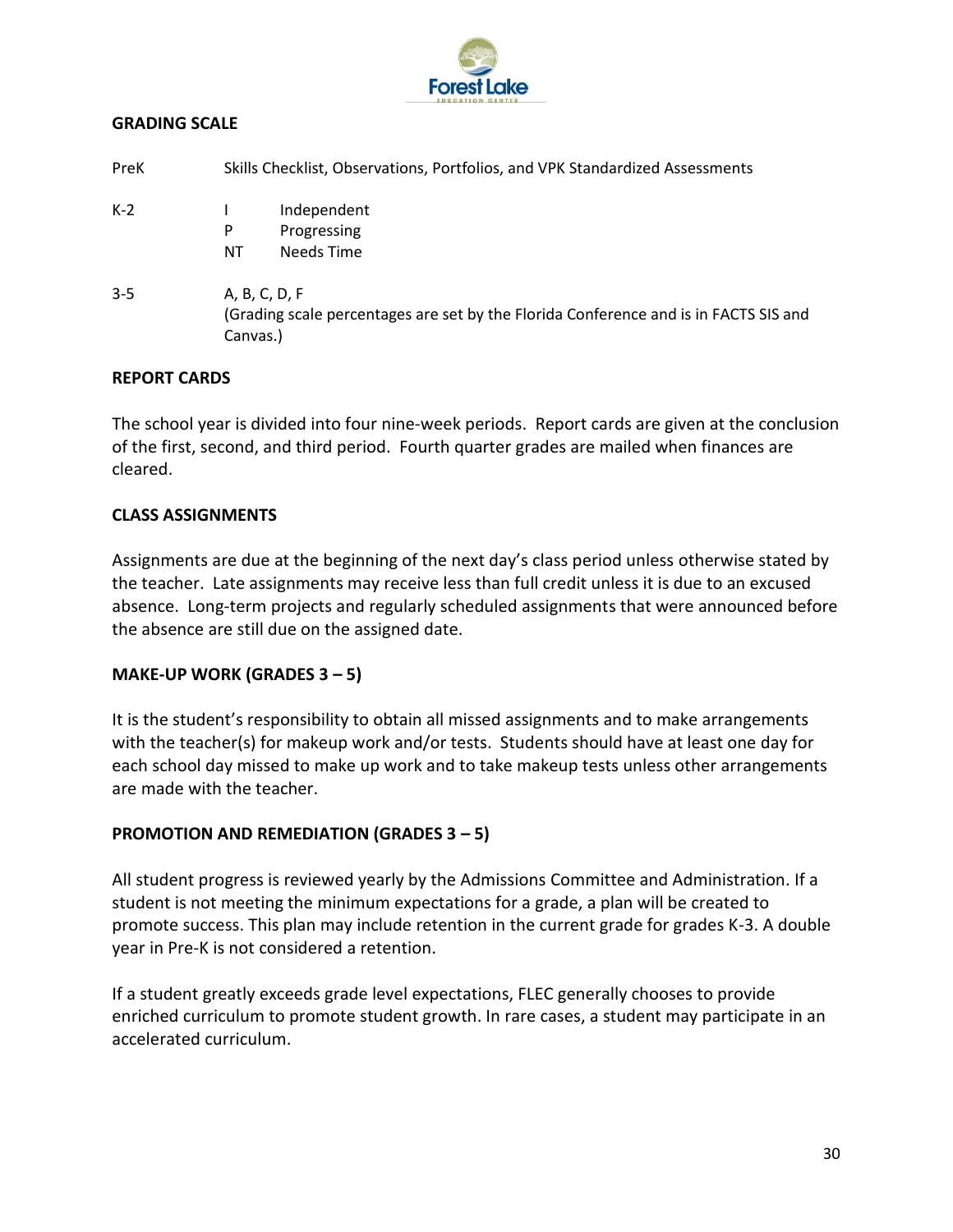

# **K-5 BEHAVIORAL LEVEL INTERVENTIONS**

Students in grades K-5 are in the process of becoming good classroom citizens, the behavioral interventions for these students are different from the ones for Middle School. The goal is not for the student to be sent to the office for every small classroom rule violation but for parents to be kept informed of major and minor incidents. For minor incidents, the teacher will abide by the teacher's classroom expectations. For major incidents (hitting, lying, cheating, continued disruptive behavior, continually breaking classroom rules, etc.) the student will be sent to meet with administration. Administration will determine what behavioral intervention needs to be implemented.

# **For students in grades K-5:**

1<sup>st</sup> major incident—The teacher deals with the incident according to the classroom rules. Parents are informed via behavioral sheets, email, or note. The school administration and school counselor are informed. NOTE: In the case of a severe incident, the teacher and administration reserve the right to treat the incident as the second or third and contact parents for a meeting. The teacher may choose to create a behavioral plan with guidance from school administration and the school counselor.

2<sup>nd</sup> major incident—The student is sent to the office. Parents are contacted. Students will be referred to the school guidance counselor is involved in the conversation.

3<sup>rd</sup> major incident—The student is sent to the office. Parents are contacted and must meet with administration. A behavioral contract will be written, and the student will be referred to the school guidance counselor for help in dealing with classroom issues.

4<sup>th</sup> or more major incidences—After the fourth repeated violation of a major classroom/school expectation, the parents will again meet with administration. At this meeting, the student may be asked to be withdrawn from school.

PK students will follow the PK classroom Behavioral Management Plan. PK students are reviewed throughout the year, and parents will be contacted with any concerns.

# **MIDDLE SCHOOL INFORMATION (GRADES 6 – 8)**

#### **ATTENDANCE**

Attendance will be taken at the beginning of the Home Room period. Attendance will also be taken at the beginning of each period. Students are expected to be in their seats at the beginning of each period. If a student is tardy 3 times to classes in one week, that student will serve a lunch time detention.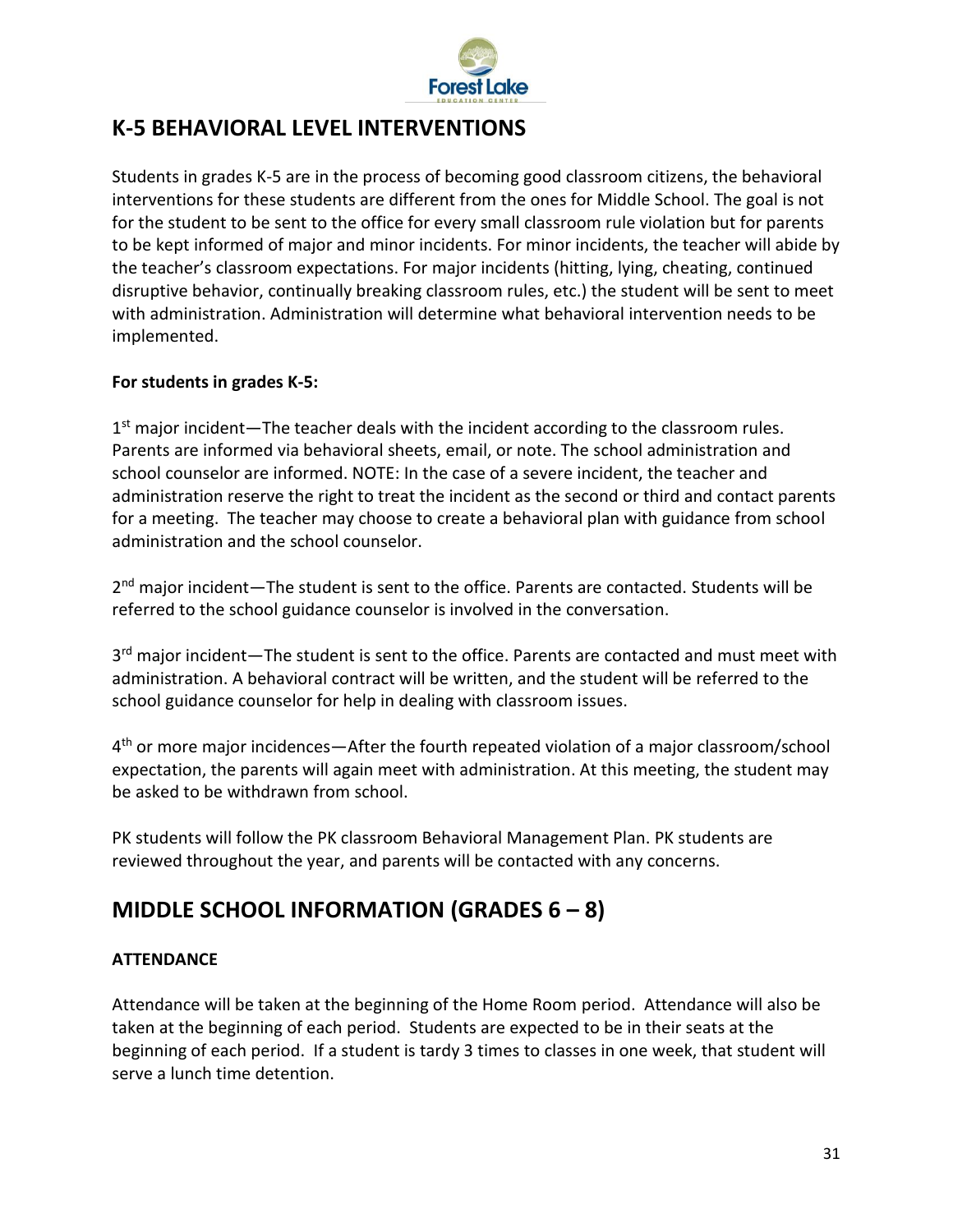

#### **CLASS ASSIGNMENTS**

Assignments are an extension of classroom learning and are designed to reinforce the standards students are learning. Assignments are due at the beginning of the next day's class period unless otherwise stated by the teacher. Late assignments may receive less than full credit unless it is due to an excused absence. Long term projects and regularly scheduled assignments that were announced before the absence are still due on the assigned date. Most assignments are made available by the teachers on the LMS Canvas. Assignments may be received and submitted through this program.

Arrangements may be made with the teacher to receive up to 70% for completed late work for all quarters. Work may be accepted until the completion of the current unit of study or as announced by the teacher.

#### ACADEMIC EXPECTATIONS

All student progress is reviewed by the Admissions Committee and Administration. FLEC sets standards of performance and achievement for each subject and grade. Students who do not met minimum expectations may be required to do credit recovery during the summer prior to re-admission, or they may be denied acceptance the following school year.

#### **ABSENCES/ASSIGNMENTS AND TESTS**

When your child is absent, contact the homeroom teacher to make arrangements for getting the assignments.

This policy applies to all classes.

- Students will be given full credit for excused absences. Please remember to send a signed note regarding your child's absence.
- Each student is responsible for obtaining make-up work from teachers and completing it within three days after returning to school.
- After more than a three-day absence, additional time may be allotted by the teacher.
- Long term projects and regularly scheduled assignments that were announced before the absence are still due on the assigned date unless prior arrangements have been made with the teacher.

#### **MAKE-UP WORK**

Students should have at least one day for each school day missed to make up work and to take makeup tests unless other arrangements are made with the teacher. Our goal is for our students to be dependable and trustworthy. During absences, students may access and submit work through the LMS. Parents may arrange with a friend to bring the work or allow the student to make up the work when he/she comes back to school.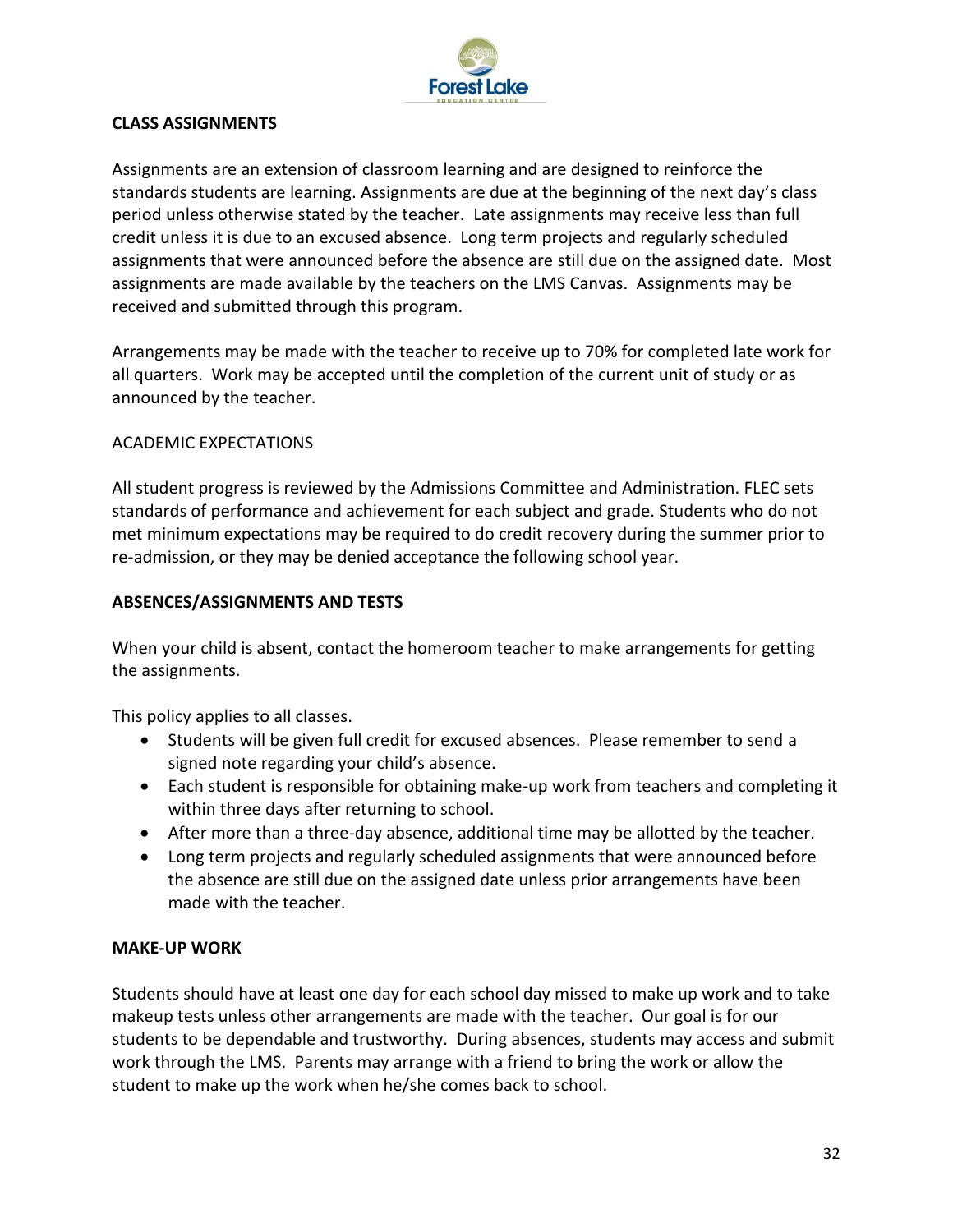

#### **GRADING SCALE**

Grading scale percentages are set by the Florida Conference and maybe changed by them without notice. Grading is according to the following scale:

#### **GRADES 6 – 8**

| $A+$ | 99.5-100  | A  | 93.5-99.4 | А-   | 89.5-93.4 |
|------|-----------|----|-----------|------|-----------|
| B+   | 86.5-89.4 | В  | 83.5-86.4 | В-   | 79.5-83.4 |
| $C+$ | 76.5-79.4 | C. | 73.5-76.4 | $C-$ | 69.5-73.4 |
| D+   | 66.5-69.4 | D  | 63.5-66.4 | D-   | 59.5-63.4 |
|      |           |    |           |      |           |

**F** 59.4 or Below

#### **HONORS RECOGNITION**

Honor rolls may be attained each quarter and are posted. Quarterly and yearly honor rolls are determined for each grade.

Grades sixth through eighth have an honor recognition program consisting of the following criteria. The averages are calculated from the six core classes; which are: Bible, History, Literature, Math, Science, and Writing.

#### **HONORS RECOGNITION GRADE SCALE**

| <b>High Honors</b>        | $95 - 100$ |
|---------------------------|------------|
| <b>Honors</b>             | $90 - 94$  |
| Honorable Mention 87 - 89 |            |

#### **EIGHTH GRADE GRADUATION REQUIREMENTS**

Students meeting the eighth grade and Florida Conference academic requirements will receive certification of graduation. A diploma is granted to a student who has successfully passed each required core class with an average of 60% and has completed the fine arts requirement. A Certificate of Attendance will be given to those students who have not met the diploma requirements. Students may be denied the privilege of participating in graduation based on behavioral and/or academic issues.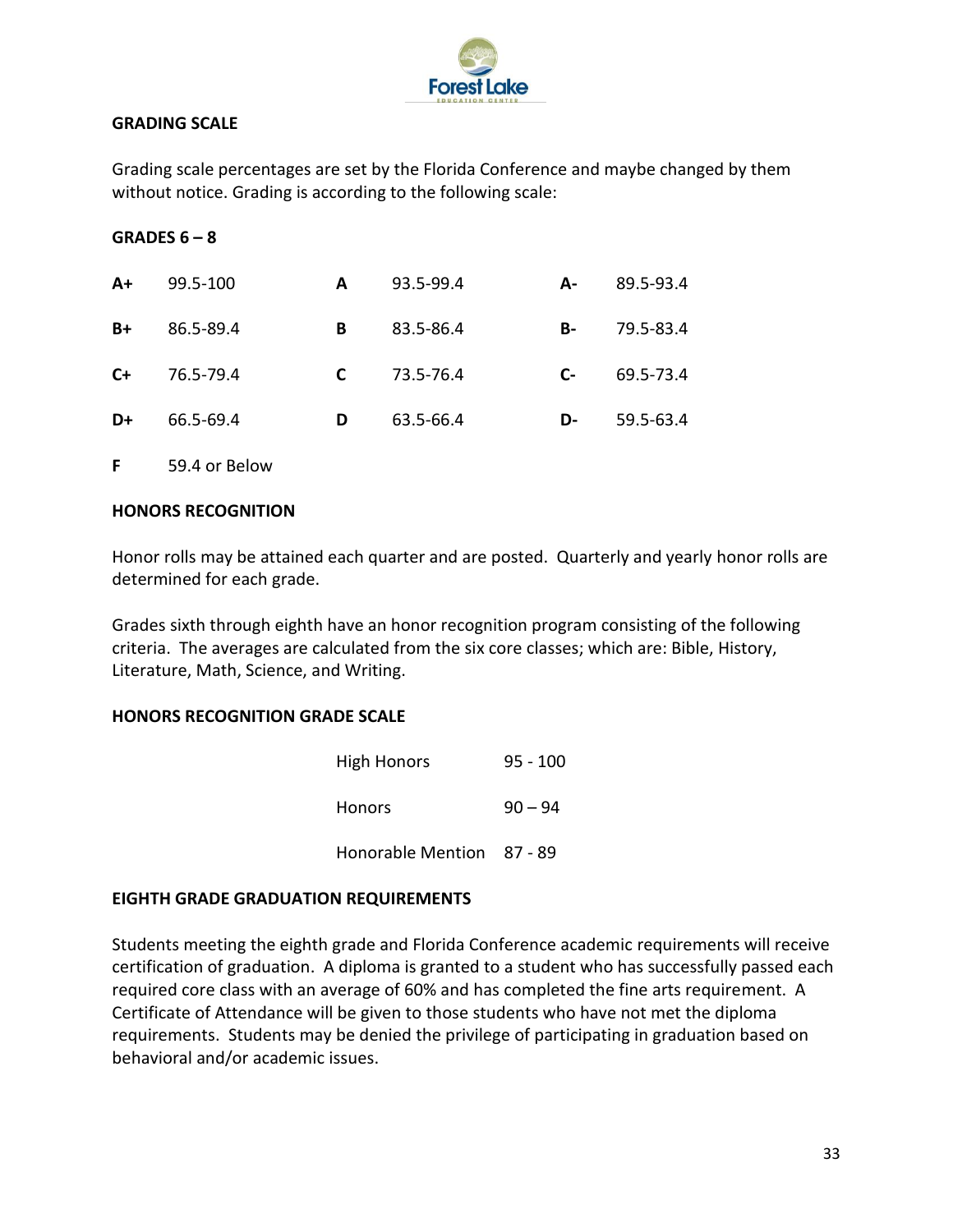

# **ACADEMIC RESPONSE TO INTERVENTION (MTSS)**

The FLEC admissions committee reviews all enrolled students at both the mid-quarter and endof-quarter checkpoints. This committee categorizes students into three overarching categories to provide the best academic support for our learners: Good Standing, Warning, and Probation. Category assignments are fluid, and the goal is for students to remain or move to Good Standing.

Forest Lake Education Center provides multiple opportunities for students to show proficiency in content area standards. This proficiency is then reflected in a student's grades. Student progress during a quarter is monitored through Canvas, the Learning Management System. Quarter grades and the final cumulative yearly grade are available in FACTS SIS.

# **LOCKERS**

Students are assigned a locker for their books and materials. The locker is fitted with a combination lock. Students are strongly urged to keep their combinations private and their lockers locked at all times. Students may not place additional locks on school lockers as they will be cut off.

When students are issued a locker, they may not switch with others. Any student found not adhering to the following guidelines may lose his/her locker privileges for the duration of the school year. Proper care and usage of school lockers is the responsibility of the student.

- Lockers are for students to store items necessary for school activities. (moved up on list)
- No sharing lockers with fellow students or family members.
- Avoid bringing items of value to school and storing them in your locker.
- Keep locker clean and free of trash and open food.
- No hanging pictures, drawing on or scratching the locker.

Students who cause damage to their locker will be assessed a \$25.00 or more fine for the damage. Periodic locker checks will take place to ensure the proper care of the locker assigned to the student.

As school property, FLEC reserves the right to inspect lockers at any time. FLEC assumes no responsibility for damage to or loss of personal property left on the school grounds, including lockers.

# **BEHAVIOR/DISCIPLINE POLICY**

By registering at FLEC, the student and parent/guardian agree to comply with the rules and regulations as published by the school. All regulations, whether published in the handbook, adopted by the faculty or announced to the student body have the same weight of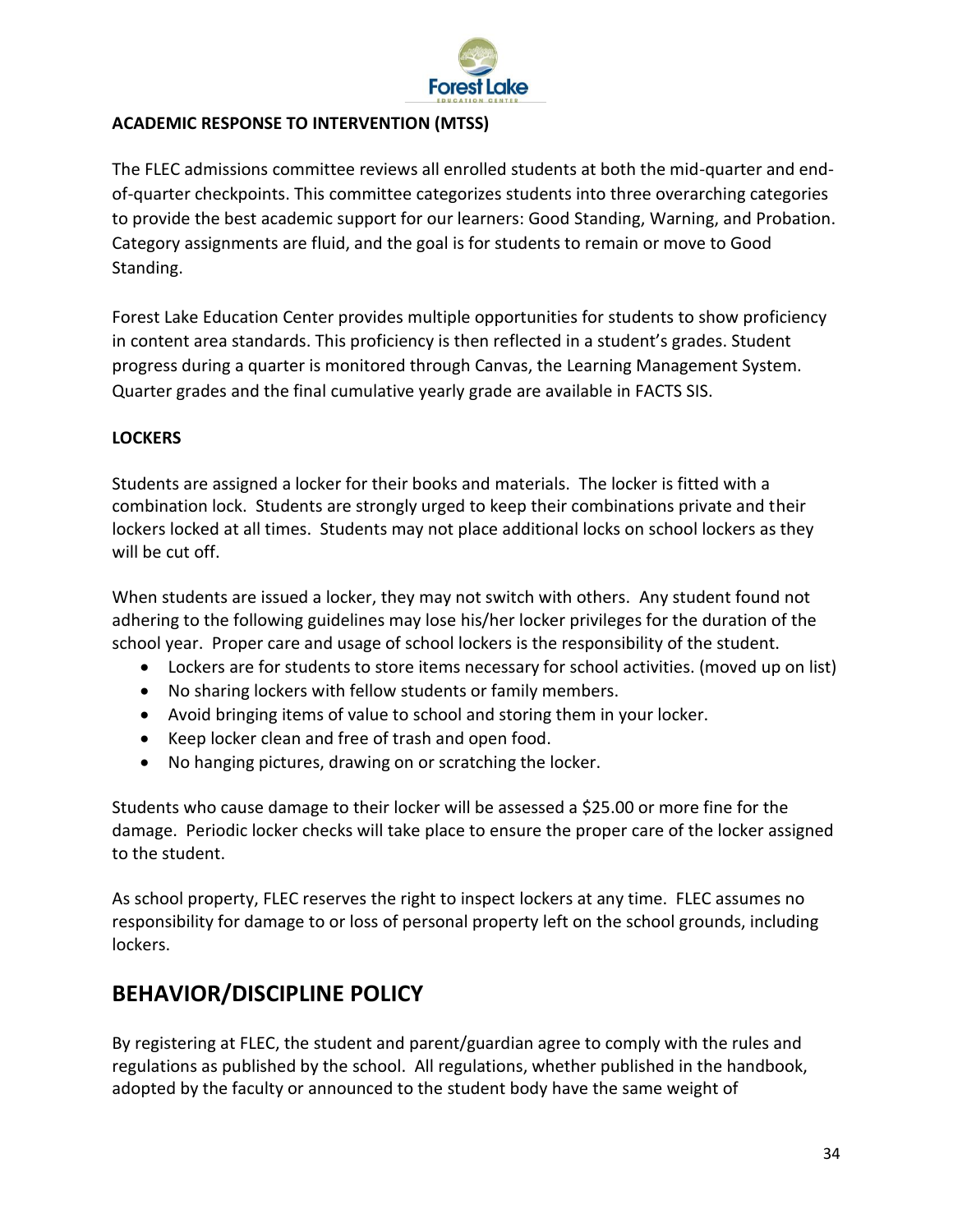

enforcement. These regulations will remain in force throughout the school year; both on campus and during off campus events.

FLEC supports a discipline policy that reflects Biblical principles. Emphasis is placed upon training students to make wise choices and be responsible for the consequences of their actions. We are preparing our young people to face spiritual, social, and academic challenge with Christian dignity and integrity. In this endeavor, the school can succeed only with the help and support of parents and a nurturing, caring community.

In addition to the guidelines in the General Code of Conduct, the following apply to middle school students.

# **GENERAL GUIDELINES**

Consequences of Actions

Accumulation of 1 – 2 Demerit Points 1 lunch detention. FACTS SIS report sent home. Conference with student and warning.

Accumulation of 3 Demerit Points 1 lunch detention and/or after school detention and/or ISS FACTS SIS report sent home. Conference with student and parent.

Accumulation of 4 Demerit Points Possible ISS or after school detention FACTS SIS report sent home. Conference with student and parent.

Accumulation of 5 Demerit Points

In-school suspension (ISS), number of days to be determined by Administration. FACTS SIS report sent home. Conference with student and parents.

Accumulation of 6 Demerit Points

In-school suspension (ISS), number of days to be determined by Administration. FACTS SIS report sent home. Conference with student and parents.

Possible loss of field trips, overnight class trip, Outdoor Education (Grade 6) or Banquet (Grade 8) at the discretion of Administration.

Accumulation of 7 Demerit Points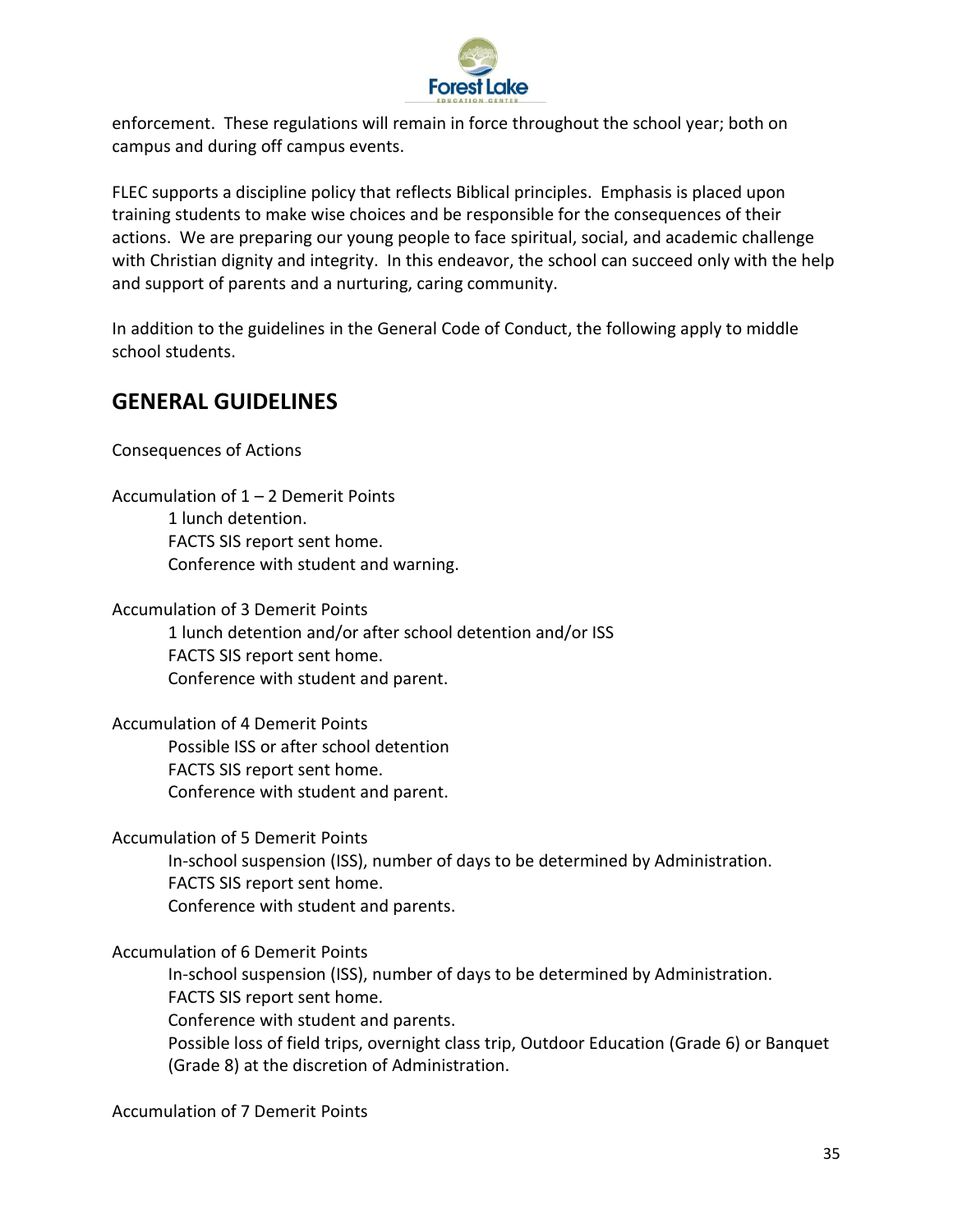

Out of school suspension (OSS), number of days to be determined by Administration. FACTS SIS report sent home.

Conference with student and parents

Possible loss of school club membership, school sports team, and/or school traveling group

Accumulation of 8 Demerit Points

Out of school suspension (OSS), number of days to be determined by Administration. FACTS SIS report sent home.

Conference with student and parents.

Additional loss of field trips, overnight class trip, Outdoor Education (Grade 6) or Banquet (Grade 8) at the discretion of Administration.

Review for possible denial of acceptance for the next school year.

Accumulation of 9 – 12 Demerit Points of More

Out of school suspension (OSS), number of days to be determined by Administration. Conference required with student and parents to determine status at FLEC, including but not limited to:

10 Demerit Points: Loss of the privilege to participate in Graduation services.

11 Demerit Points: Review for possible denial of acceptance for the next school year.

12 Demerit Points: Review for possible immediate withdrawal from FLEC or expulsion.

Please note: FLEC Administration holds the right to give an immediate ISS or OSS to a student when it is deemed necessary. The student does not have to accumulate all the demerits necessary for a one-time egregious event. Students may lose school club membership, sports team participation, and/or traveling school group participation over one aggrieves event. Students suspended for any disciplinary action will be required to complete all class assignments as arranged with the teachers.

# **LUNCH DETENTION**

Lunch detention is a disciplinary action in place to remind students of their responsibilities as developing citizens and to prompt them to remember the importance of proper behavior and decorum. These are quiet times for reflection, no talking or school work is permitted. Each student will complete a Reflection Sheet and turn it in at the end of the Lunch Detention. The student is to report immediately to the designated room for this appointment and his/her lunch will be delivered if it has been ordered or brought with if it is a sack lunch.

Lunch Detention is assigned to students who have not responded to a teacher's redirection or for the breaking of classroom rules. It is also assigned for gum chewing, dress code violations, and public displays of affection. When a student is assigned a Lunch Detention, a Disciplinary Referral will be sent home and the parent will be informed.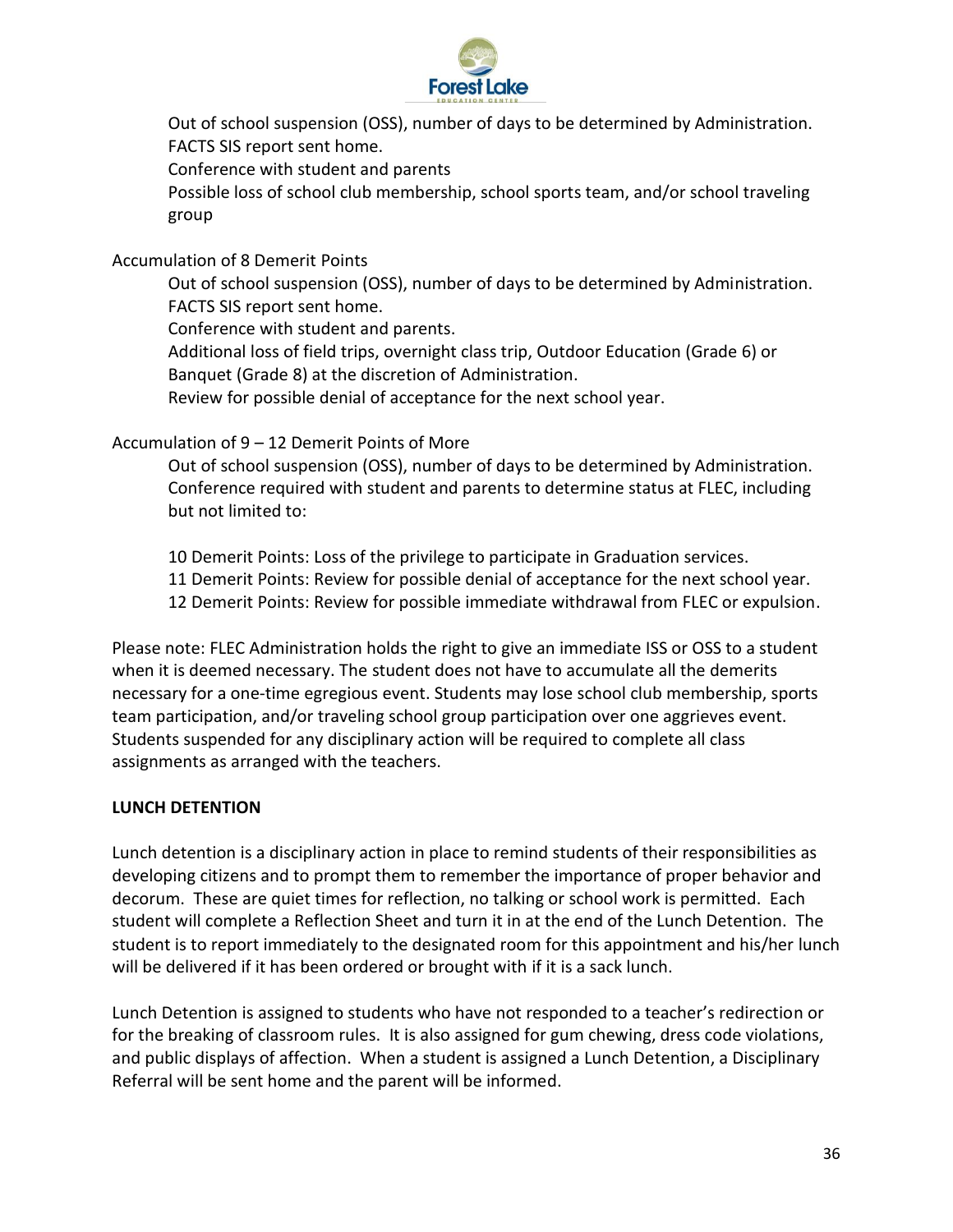

When a student has received 3 Lunch Detentions, the student will be assigned a demerit and have a conference with Administration.

If students are tardy or absent from this appointment, they will receive an automatic demerit and must serve the Lunch Detention on the following day. If students have an appointment that takes them away from the assigned Lunch Detention, they must make prior arrangements either through a parent/teacher note or in person.

# **AFTER SCHOOL DETENTION**

After School Detention may be assigned prior to a student receiving an In-School Suspension (ISS). This may happen due to the total number of demerits earned or at the discretions of administration.

# **IN SCHOOL SUSPENSION (ISS)**

In School Suspension is assigned to students who have not changed behaviors that have resulted in their serving Lunch Detentions or have received a Behavioral Referral for more significant behaviors. Parents or guardians will be informed by a Behavioral Referral and by phone requesting a meeting with Administration. The number of days in ISS will be determined by Administration. Students will complete a Reflection Sheet and turn it in at the end of the ISS.

School work will be provided for the student to complete during the ISS time. If the schoolwork is not completed, the student is to complete the work as additional homework. Prior to returning to class, a student must discuss the reflection sheet and be signed off by an Administrator.

# **OUT OF SCHOOL SUSPENSION (OSS)**

Out of school suspension is assigned to student who have not responded to previous disciplines therefore accumulating enough demerits to warrant this level or for students who have received a Behavioral Referral for significant inappropriate behaviors; such as, repeated bullying or stealing. Parents or guardians will be informed by Behavioral Referral and by phone requesting a meeting with Administration. The number of days in OSS will be determined by Administration.

The student will be able to obtain assignments either at the front desk or through CANVAS. All work will be due upon return to school. Prior to returning to class, a student must discuss the reflection sheet and be signed off by an Administrator.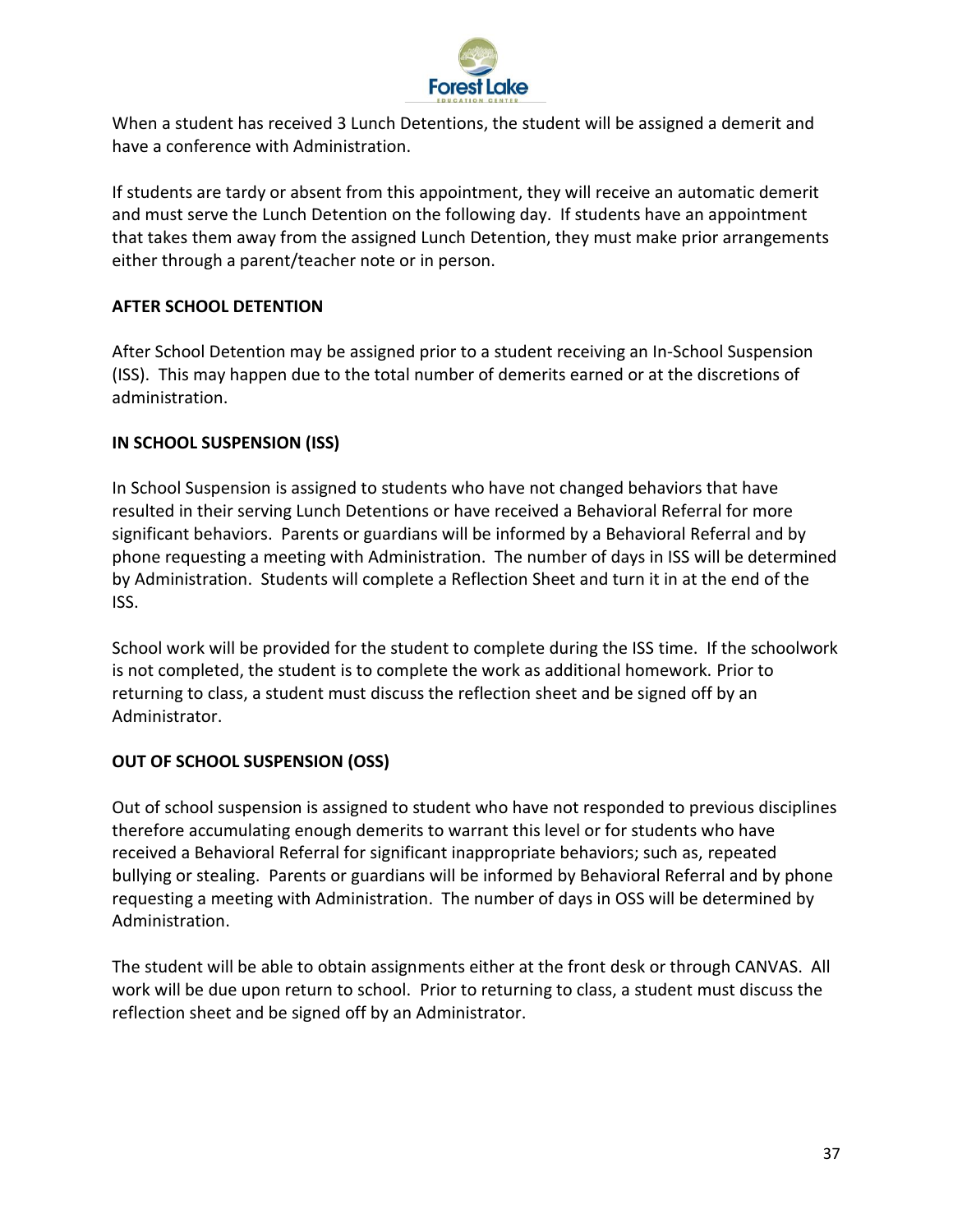

#### **EXPULSION**

Chronic or serious misbehavior may result in expulsion. When the student records indicate that there is no significant progress in the behavior or attitude of a student, the last resort will be expulsion. The final authority to expel is the responsibility of the school board.

#### **BEHAVIORAL REFERRALS AND DEMERIT POINTS**

Students will receive Behavioral Referrals for the following inappropriate actions. A student's behavior on and off school grounds may result in Behavioral Referrals.

Behavioral referrals are intended to document and to correct inappropriate behaviors that affect the school community. Demerit points are often assigned to the behaviors. The number and level of demerit points are assigned by the FLEC administration and/or the teachers in consultation with the administration. The Demerit Points range is listed below. Multiple factors are used in deciding the number of points that are assigned for each behavior.

#### **Possession of or involvement with weapons**

May be asked to withdraw or expulsion.

- **Possession of or involvement with drugs/alcohol/tobacco or related paraphernalia** May be asked to withdraw, Drug Intervention program or expulsion.
- **Bullying—on going aggressive verbal or physical behavior with malicious intent** 4-9 points/Asked to withdraw or expulsion.

#### **Sexual Harassment/Obscene Behavior**

3-9 points/Asked to withdraw or expulsion.

#### **Stealing or receiving stolen property**

3– 9 points.

**Instigating or participating in physical altercations** 2-9 points.

# **Defacing or destroying school/private property**

2– 9 points, may require restitution.

# **Truancy/Off school property**

 $2 - 9$  points.

**Disrespectful and/or Defiant to adults** 2-4 points.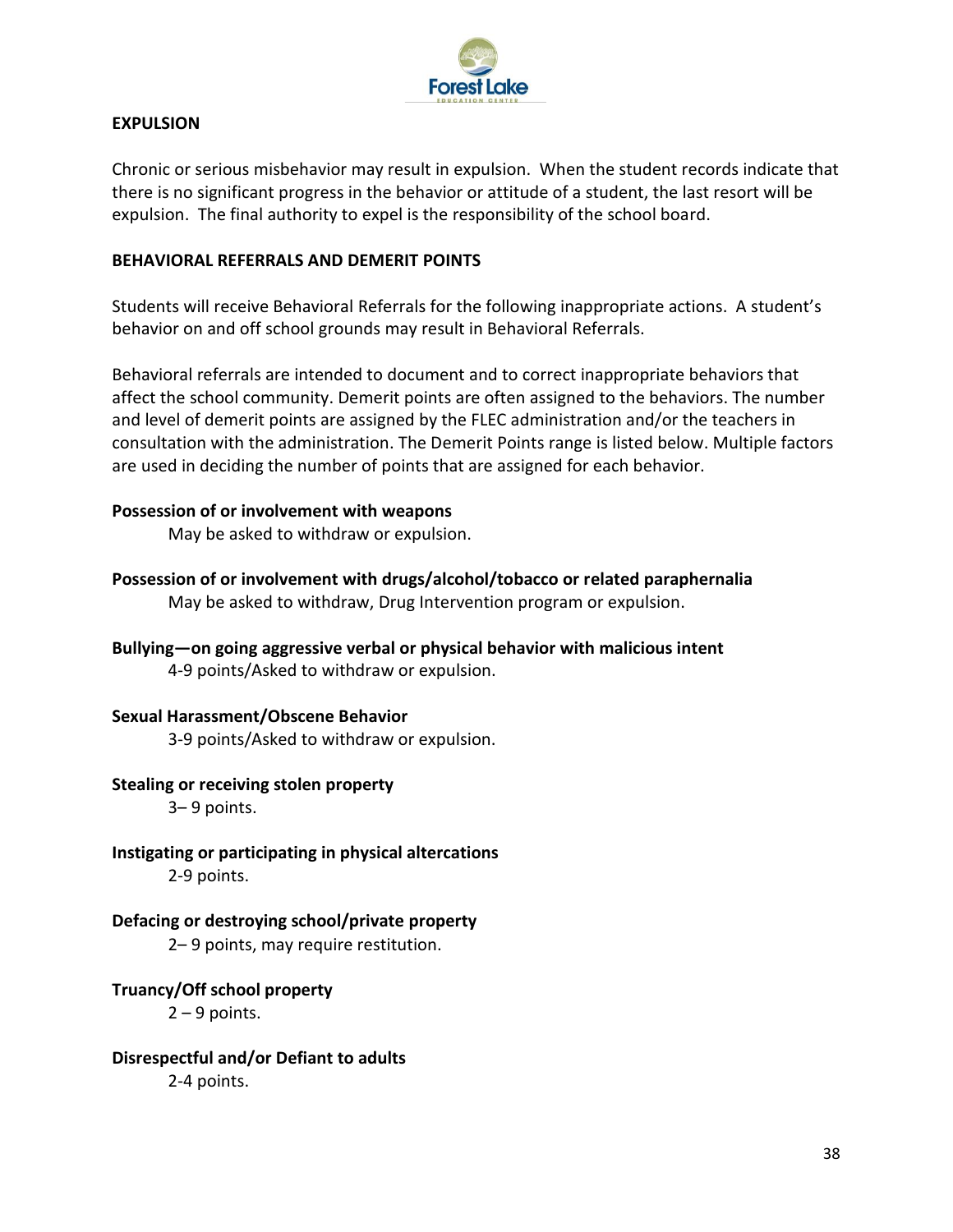

#### **Unsafe/Disruptive classroom or campus behavior**

1-4 points.

**Vulgar Language/Profanity**

2-4 points.

**Cheating/Plagiarism**

1-3 points, loss of credit for assignment/test.

**Public display of affection (PDA)** 1-2 points, lunch detention

**Other inappropriate school behavior** Lunch detention-6 points

**Possession of banned electronics**

Lunch detention.

**School uniform dress code violation** Lunch detention.

**Violating in-class rules** Lunch detention.

**Chewing gum** Lunch detention.

# **GRIEVANCE PROCEDURE**

The common goal for Christian teachers and parents can be more readily achieved when a friendly, open relationship exists between the home and the school. When, on occasion, problems arise between parents and teachers, the following conciliatory procedures based on Matthew 18 and 1 Corinthians 6 should be used for resolving the problem.

**STEP ONE.** The parent should first talk with the teacher involved and attempt to resolve the problem.

**STEP TWO.** If the problem is not resolved, the parent should ask the supervising vice principal to help resolve the problem.

**STEP THREE.** If the problem is not resolved by the supervising vice principal, the parent should ask for the school principal to help resolve the problem.

**STEP FOUR**. If the problem is not resolved at the school level, the parent then contacts the school board chairman who will attempt to resolve the problem.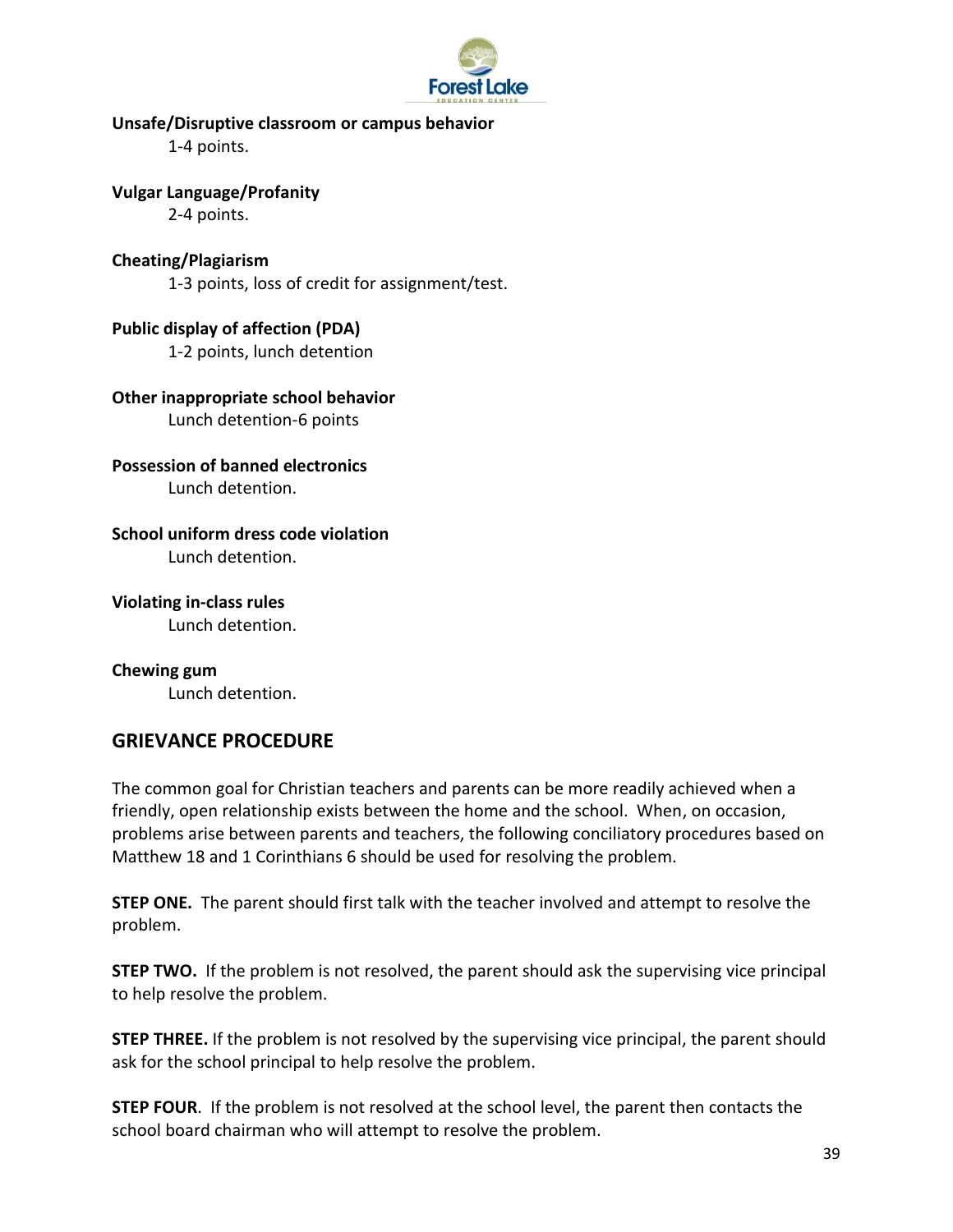

**STEP FIVE.** If the problem is still not resolved, the school board chairman will convene a meeting of either the school board's Executive Committee or the school board. The Conference Superintendent of Education will be present.

**STEP SIX.** If the problem is not resolved by the Executive Committee or school board, the parent then contacts the Conference Office of Education and provides a written explanation of the problem. The Superintendent of Education attempts to resolve the problem by meeting with the parent, teacher, principal, and the school board chairman.

**STEP SEVEN.** If the parent is not satisfied with the preceding steps, the matter shall be referred to the Conference  $K - 12$  administrative body. The decision of the  $K - 12$  body shall be considered final.

# **TUITION**

*Please review your statements carefully every month to make sure all charges including music, sports and any other miscellaneous charges are correct. If there are incorrect charges for music or sports, please discuss them with the appropriate teacher before requesting an adjustment from the Business Office. These adjustments must be made within the same month. Failure to pay miscellaneous charges, will result in being charged a late fee if your balance exceeds \$100 on the last day of the month.*

# **STATEMENTS**

Statements are sent out in the beginning of each month. Payment is due by the last day of each month. Payment needs to be made through Smart Tuition. If the account is not paid in full by the last day of the month a \$40 late payment fee will be charged. Failure to keep an account current could result in dismissal.

# **PREVIOUS BALANCE**

The account for the previous year's expenses at FLEC or other Seventh-day Adventist educational institutions must be settled before a student is permitted to enroll for the current school year. Any delinquent accounts remaining from a brother or sister who attended FLEC must also be settled before another family member is admitted.

# **ACCOUNT STATUS**

The financial sponsor is expected to keep the account current at all times. The student must obtain financial clearance at the following points:

- at the beginning of each nine-week period
- in advance of graduation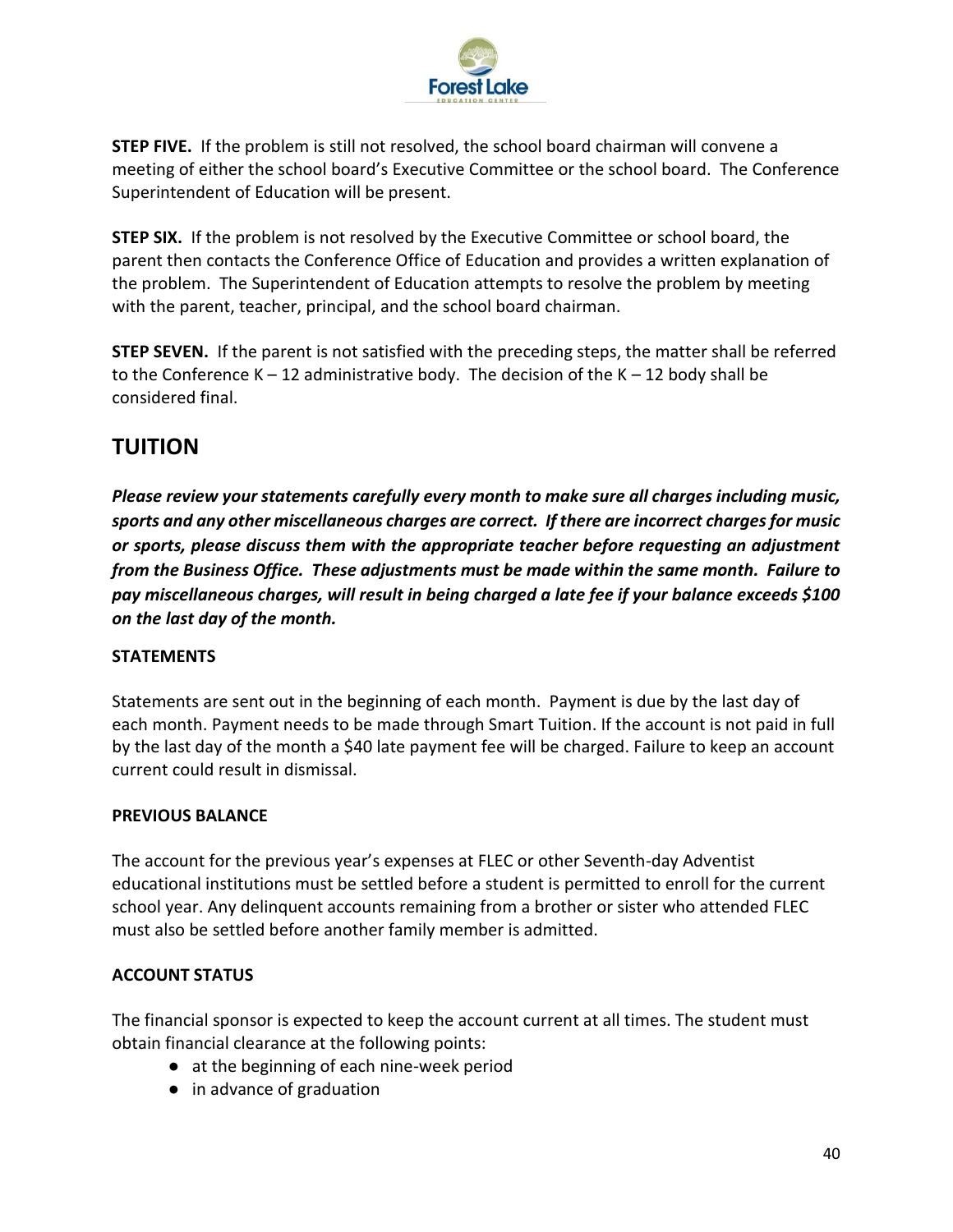

# **PAST DUE ACTION**

30 Days – a letter is sent to the financial sponsor(s) requesting payment and the account will be included in an aging list sent to the Finance Committee and Board chairperson.

60 Days – a second letter is sent to the financial sponsor(s) requesting prompt action on the account. The account will be reviewed at the next Finance Committee meeting. Any decision to remove a student from school due to financial difficulties must have final approval from the Finance Committee.

# **REFUNDS**

If a student withdraws within the first two weeks of the opening day of school, 75% of the registration fee is refunded; students withdrawing within four weeks will receive a 50% refund. After four weeks, no refund will be given.

When a student withdraws from school, an adjustment will be made to the account so that only tuition actually used is charged. A full accounting is available. The date effective for the refund calculation is the date the student officially withdraws. Registration and application fees are not refundable. All withdrawal requests must be submitted in writing and returned to the Registrar.

# **STATEMENT OF RESPONSIBILITY**

Each student is accepted at FLEC with the understanding that his/her parents or legal guardian is/are responsible for the legal aspects of his/her attendance, regardless of age. These include, but are not limited to, the following:

- Payment of the account
- Damage to property
- Liability through altercation

# **TRANSCRIPT OR DIPLOMA**

Transcripts, cumulative records, or diplomas cannot be issued unless the account for the student has been paid in full. If full payment is not received for exited students within a year, a 1099C will be issued for collection of debt.

# **STUDENT TECHNOLOGY ACCEPTABLE USE POLICY (AUP)**

The purpose of the FLEC technology program is to provide educational services, opportunities and learning for today and the future. Our goal is to promote educational excellence by facilitating resource sharing, innovation, and communication. With this educational opportunity also comes responsibility. By accepting FLEC's Student Handbook in the Application the parent and student are accepting the Student Technology Acceptable Use Policy. Access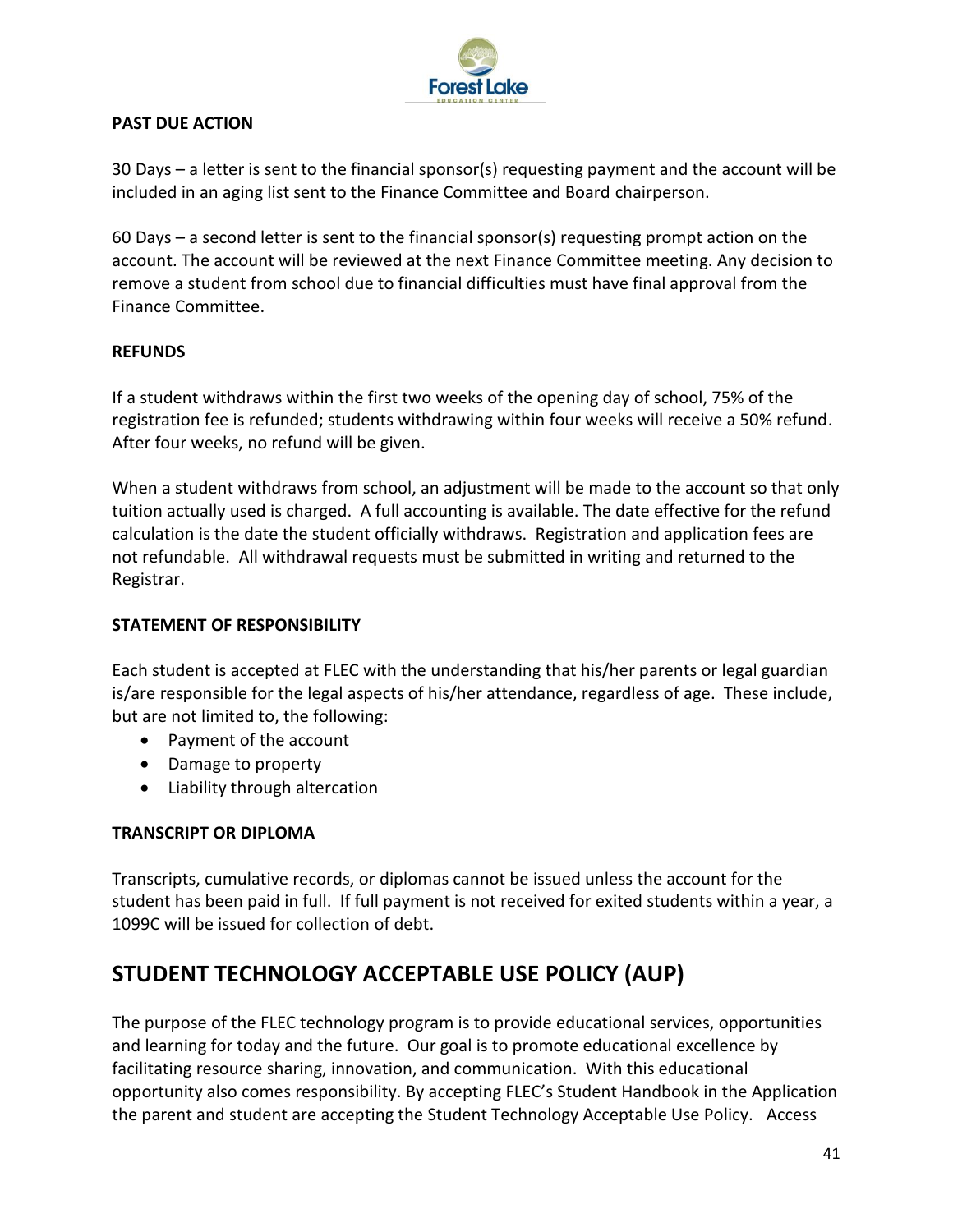

and use of the internet, local area networks, computers, and related equipment is a privilege. When an individual vandalizes or misuses this privilege, the entire program is negatively impacted. The following policies are intended to ensure the proper maintenance and use of equipment:

- I will use my authorized network account (code) only for appropriate purposes. I will not intentionally seek or share information on, obtain copies of or modify files, other data or passwords belonging to other users, or misrepresent other users on the internet. Therefore, I will protect the privacy of others' areas by not trying to learn their password.
- I will use the FLEC internet access, Learning Management System (LMS), and any other on-line platform provided by FLEC, as well as my Florida Conference issued accounts for education purposes only.
- I will not disrupt the learning environment of any class whether it is in a physical or virtual (on-line) setting.
- I will not bring any software or other unauthorized computer related materials into the school setting.
- I recognize that software is protected by copyright laws; therefore, I will not make any copies of software, either by copying them onto my own diskettes or onto other computers through electronic mail or bulletin boards; and I will not give, lend or sell copies of software to others.
- I will follow copyright laws and give appropriate credit to sources and internet sites as needed for content. If in doubt I will ask the supervising teacher or adult for specific guidance in these matters
- I will not vandalize equipment or data. Vandalism includes any attempt to take, harm or destroy hardware or data, either willfully or as a result of inappropriate behavior. This includes, but is not limited to, the uploading or creation of computer viruses, taking food or drink near computers, and not following all boot and shutdown procedures carefully so as not to harm the equipment.
- I will not waste or take supplies, such as paper, printer ink, cartridges, or flash drives.
- I recognize that any activity not directly related to teacher-directed classroom activities are considered inappropriate use unless I have received direct permission at a particular time. I recognize that I will be expected to request permission each time.
- I will not take photos, videos, or audio record another student, teacher, coach, or FLEC staff member without their expressed permission to do so.
- I will not access any inappropriate or unauthorized material on the internet.
- I recognize that an authorized staff member must monitor all use of technology.
- For Grades 6-8: I will abide by the FLEC iPad Agreements for the one-to-one iPad program. These documents are provided at the Parent/Student iPad meetings conducted each year.

For each major offense the student will be sent to the office and any damages resulting from the offense are the responsibility of the student and/or parent. The school will follow disciplinary guidelines for these offenses:

• Written warning